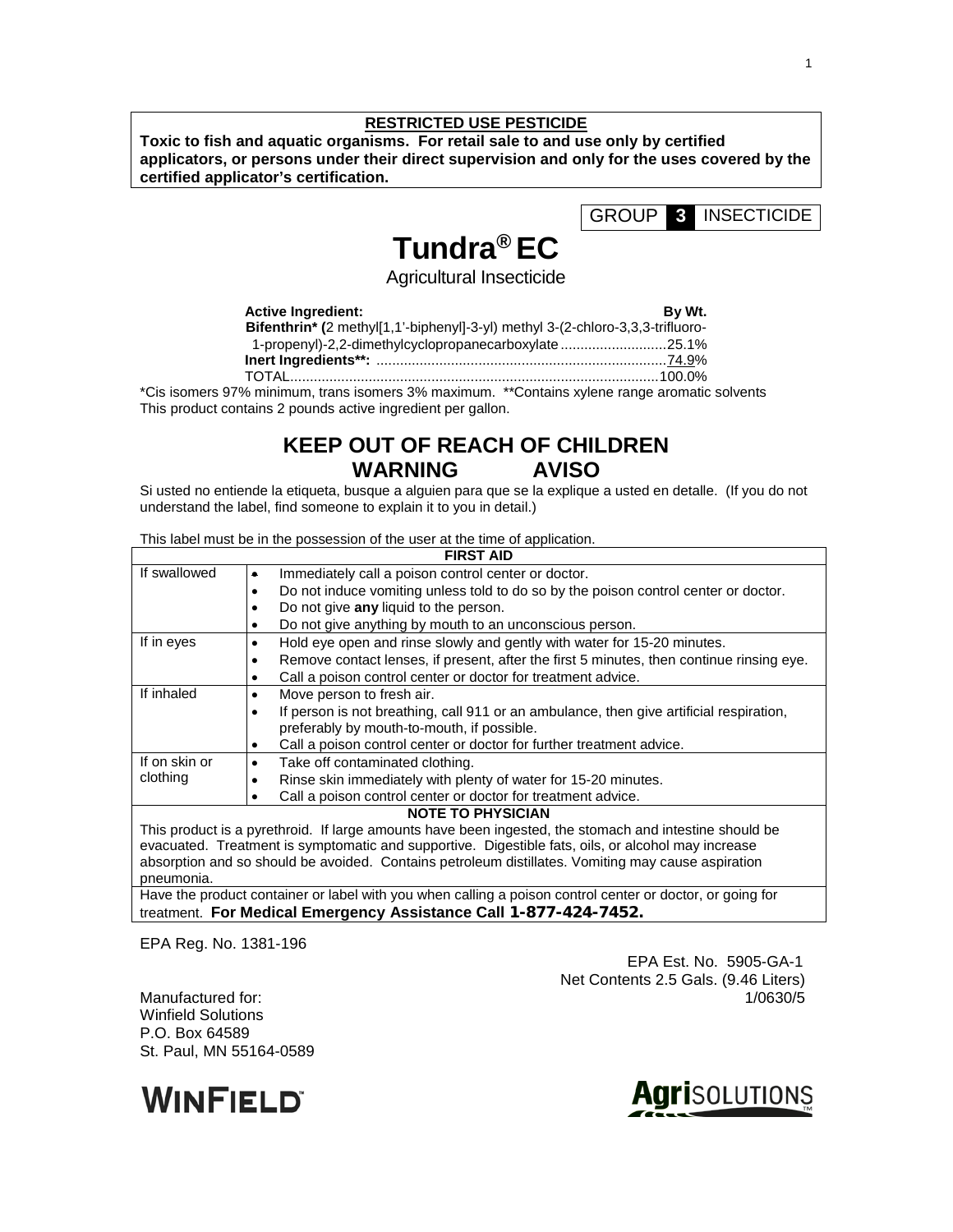### **PRECAUTIONARY STATEMENTS Hazards to Humans and Domestic Animals**

WARNING. May be fatal if swallowed. Causes substantial but temporary eye injury. Do not get into eyes or on clothing. Wear protective eyewear such as goggles or safety glasses. Harmful if inhaled, or absorbed through skin. Avoid breathing vapor or spray mist. Avoid contact with skin. Prolonged or frequently repeated skin contact may cause allergic reactions in some individuals. Wash thoroughly with soap and water after handling and before eating, drinking, chewing gum, using tobacco or using the toilet.

### **Personal Protective Equipment (PPE):**

Some materials that are chemical-resistant to this product are listed below. If you want more options, follow the instructions for category E on an EPA chemical resistance category selection chart.

Applicators and Handlers must wear:

- Long-sleeved shirt and long pants
- Chemical-resistant gloves such as barrier laminate, nitrile rubber, neoprene rubber, or Viton
- Shoes plus socks
- Protective eyewear

Discard clothing and other absorbent materials that have been drenched or heavily contaminated with this product's concentrate. Do not reuse them. Follow manufacturer's instructions for cleaning/maintaining PPE. If no instructions for washables exist, use detergent and hot water. Keep and wash PPE separately from other laundry.

### **Engineering Controls:**

When handlers use closed systems, enclosed cabs, or aircraft in a manner that meets the requirements listed in the Worker Protection Standard (WPS) for agricultural pesticides (40 CFR 170.240(d)(4-6)), the handler PPE requirements may be reduced or modified as specified in the WPS.

### **USER SAFETY RECOMMENDATIONS**

Users should:

Wash hands before eating, drinking, chewing gum, using tobacco, or using the toilet. Remove clothing/PPE immediately if drenched or if pesticide gets inside. Then wash thoroughly and put on clean clothing.

Remove PPE immediately after handling this product. Wash the outside of gloves before removing. As soon as possible, wash thoroughly and change into clean clothes.

### **Environmental Hazards**

This pesticide is extremely toxic to fish and aquatic invertebrates. Use with care when applying in areas adjacent to any body of water. Do not apply directly to water, to areas where surface water is present or to intertidal areas below the mean high water mark. Do not make applications when weather conditions favor drift from treated areas. Drift and run-off from treated areas may be hazardous to aquatic organisms in neighboring areas. Do not contaminate water when disposing of equipment washwaters.

This product is highly toxic to bees exposed to direct treatment or residues on blooming crops or weeds. Do not apply this product or allow it to drift to blooming crops or weeds while bees are actively visiting the treatment area.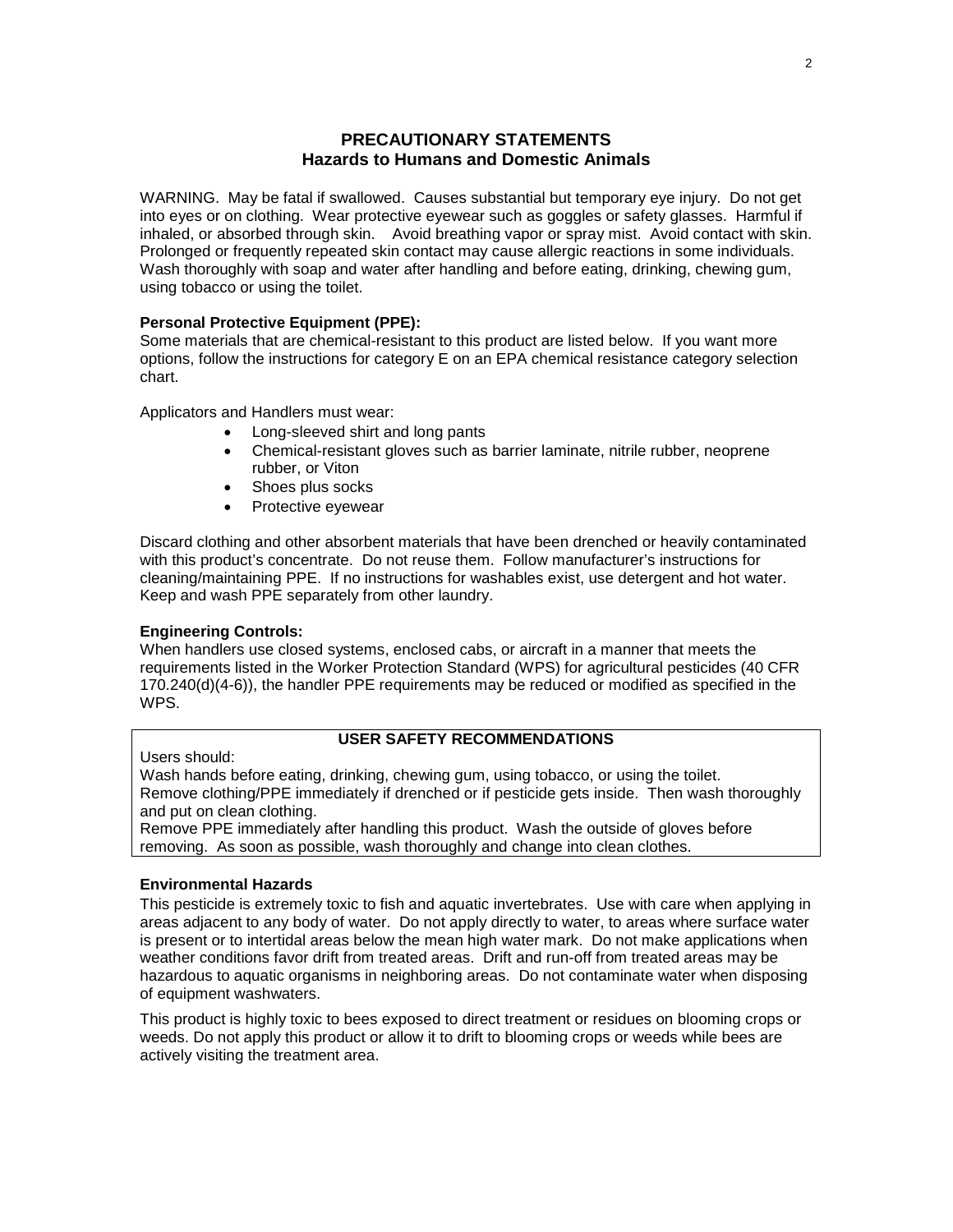The use of bifenthrin is prohibited in areas that may result in exposure of endangered species to bifenthrin. Prior to use in a particular county contact the local extension service for procedures and precautions to use to protect endangered species.

### **Physical/Chemical Hazards**

Do not use or store near heat or open flame.

### **DIRECTIONS FOR USE**

It is a violation of Federal Law to use this product in a manner inconsistent with its labeling.

Do not apply this product in a way that will contact workers or other persons, either directly or through drift. Only protected handlers may be in the area during application. For any requirements specific to your State or Tribe, consult the agency responsible for pesticide regulation.

### **Resistance Management Recommendations**

Tundra EC contains a Group 3 insecticide (or acaricide). Insect/mite biotypes with acquired resistance to Group 3 may eventually dominate the insect/mite population if Group 3 insecticides/acaricides are used repeatedly in the same field or in successive years as the primary method of control for targeted species. This may result in partial or total loss of control of those species by Tundra EC or other Group 3 insecticides/acaricides.

If poor performance cannot be attributed to improper application or extreme weather conditions, a resistant strain of insect may be present. If you experience difficulty with control and resistance is a reasonable cause, immediately consult your local company representative or agricultural advisor for the best alternative method of control in your area.

To delay insecticide (or acaricide) resistance consider:

- Avoiding the consecutive use of Tundra EC or other group 3 insecticides/acaricides that have a similar target site of action, on the same insect/mite species.
- Using tank-mixtures or premixes with insecticides/acaricides from a different target site of action Group as long as the involved products are all registered for the same use and have different sites of action.
- Basing insecticides/acaricide use on a comprehensive IPM program.
- Monitoring treated insect/mite populations for loss of field efficacy.
- Contacting your local extension specialist, certified crop advisors, and/or Winfield Solutions, LLC representative for insecticides/acaricide resistance management and/or IPM recommendations for the specific site and resistant pest problems.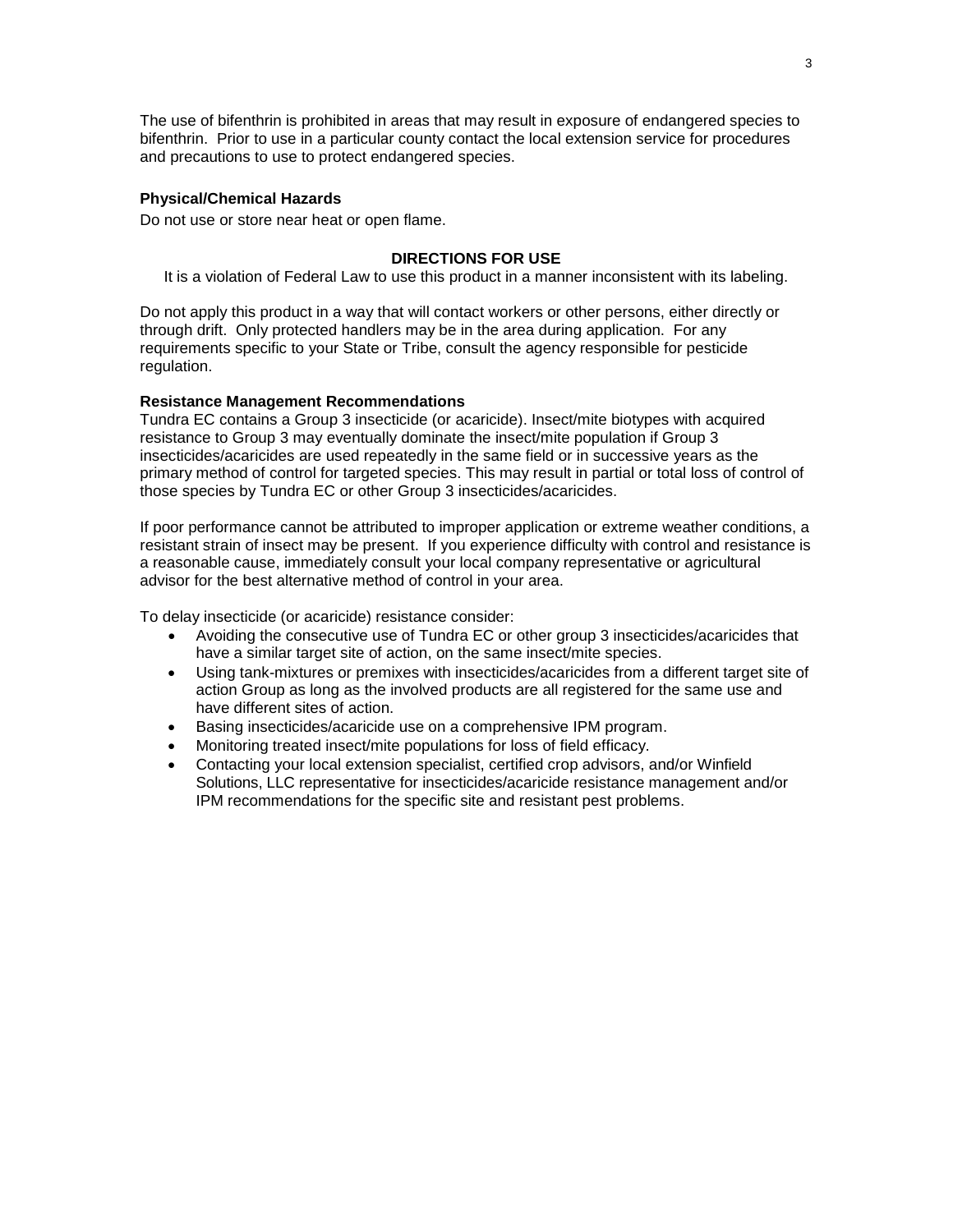### **AGRICULTURAL USE REQUIREMENTS**

Use this product only in accordance with its labeling and with the Worker Protection Standard 40 CFR part 170. This Standard contains requirements for the protection of agricultural workers on farms, forests, nurseries, and greenhouses, and handlers of agricultural pesticides. It contains requirements for training, decontamination, notification, and emergency assistance. It also contains specific instructions and exceptions pertaining to the statements on this label about personal protective equipment (PPE), and restricted-entry interval. The requirements in this box only apply to uses of this product that are covered by the Worker Protection Standard.

Do not enter or allow worker entry into treated areas during restricted-entry interval (REI) of 12 hours.

PPE required for early entry to treated areas that is permitted under the Worker Protection Standard and that involves contact with anything that has been treated, such as plants, soil, or water, is: coveralls; chemical-resistant gloves, such as barrier laminate or nitrile rubber or neoprene rubber or Viton; and shoes plus socks.

### **STORAGE AND DISPOSAL**

### **Pesticide Storage**

Keep out of reach of children and animals. Store in original containers only. Store in a cool, dry place and avoid excess heat. Carefully open containers. After partial use, replace lids and close tightly. Do not put concentrate or dilute material into food or drink containers. Do not contaminate other pesticides, fertilizers, water, food, or feed by storage or disposal. Do not freeze or store below 40ºF. If crystals are observed, warm material to above 60ºF by placing container in warm location. Shake or roll container periodically to redissolve solids.

#### **Spills**

In case of spill, avoid contact, isolate area and keep out animals and unprotected persons. Confine spills. **To confine spill:** If liquid, dike surrounding area or absorb with sand, cat litter or commercial clay. If dry material, cover to prevent dispersal. Place damaged package and used absorbent material in a holding container. Identify contents.

### **Pesticide Disposal**

Pesticide wastes are toxic. Improper disposal of excess pesticide, spray mixture, or rinsate is a violation of Federal Law. If these wastes cannot be disposed of by use according to label instructions, contact your State pesticide or environmental control agency, or the Hazardous Waste representative of the nearest EPA Regional Office for guidance.

**Container Handling:** Use label language appropriate for container size and type. **Nonrefillable containers.** Do not reuse or refill this container. Clean container promptly after emptying.

**Nonrefillable container equal to or less than 5 gallons.** Triple rinse as follows: Empty the remaining contents into application equipment or a mix tank and drain for 10 seconds after the flow begins to drip. Fill the container ¼ full with water and recap. Shake for 10 seconds. Pour rinsate into application equipment or a mix tank or store rinsate for later use or disposal. Drain for 10 seconds after the flow begins to drip. Repeat this procedure two more times. Then offer for recycling or reconditioning, or puncture and dispose of in a sanitary landfill, or by other procedures approved by State and local authorities. Do not cut or weld metal containers. **Nonrefillable container greater than 5 gallons.** Triple rinse as follows: Empty the remaining contents into application equipment or a mix tank. Fill the container  $\mathcal{V}_4$  full with water. Replace and tighten closures. Tip container on its side and roll it back and forth, ensuring at least one complete revolution, for 30 seconds. Stand the container on its end and tip it back and forth several times. Turn the container over onto its other end and tip it back and forth several times. Empty the rinsate into application equipment or a mix tank or store rinsate for later use of disposal. Repeat this procedure two more times. Then offer for recycling or reconditioning, or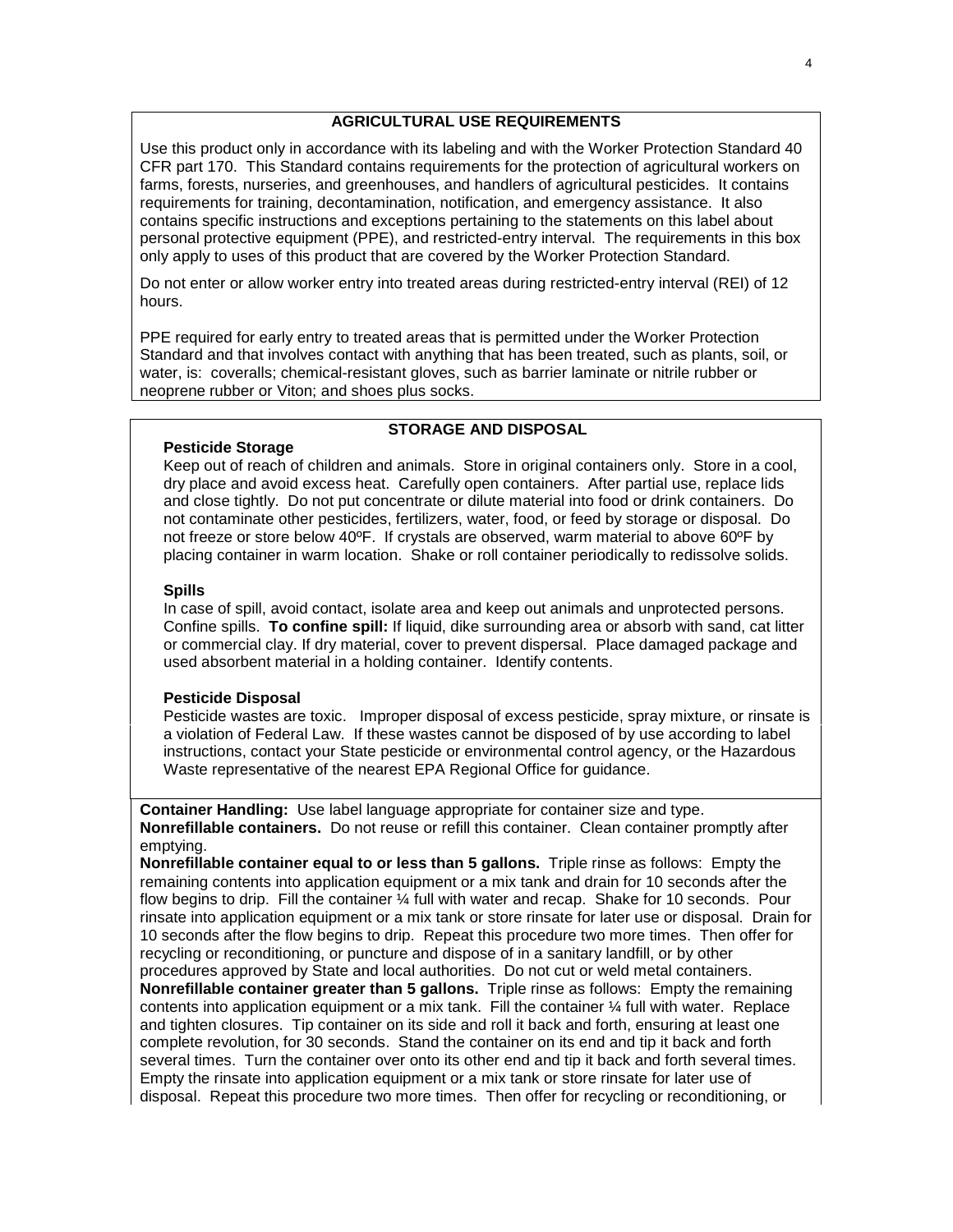puncture and dispose of in a sanitary landfill, or by other procedures approved by State and local authorities. Do not cut or weld metal containers.

**Refillable container.** Refill this container with pesticide only. Do not reuse this container for any other purpose. Cleaning the container before final disposal is the responsibility of the person disposing of the container. Cleaning before refilling is the responsibility of the refiller. To clean the container before final disposal, empty the remaining contents from this container into application equipment or mix tank. Fill the container about 10 percent full with water. Agitate vigorously or recirculate water with the pump for 2 minutes. Pour or pump rinsate into application equipment or rinsate collection system. Repeat this rinsing procedure two more times. Then offer for recycling or reconditioning, or puncture and dispose of in a sanitary landfill, or by other procedures approved by State and local authorities. Do not cut or weld metal containers. **U-Turn Container**: Do not rinse container. Do not empty remaining formulated product. Do not break seals. Return intact to point of purchase.

### **FOR CHEMICAL EMERGENCY: Spill, leak, fire, exposure, or accident, call CHEMTREC 1-800-424-9300**

#### **Application Instructions**

Rate of application is variable according to pest pressure, timing of sprays, and field scouting. Use lower rates under light to moderate infestations; higher rates under heavy insect pressure and for mite control. Arid climates generally require higher rates. Apply as directed in the following tables at rates indicated.

Cultivation within 10 feet of a water body is prohibited to allow for the growth of a vegetated filter strip.

In New York State this product may not be applied within 100 feet (using ground equipment) to 300 feet (using aerial equipment) of coastal marshes or streams that drain into coastal marshes.

#### **Chemigation Use Directions**

Apply this product only through sprinkler including center pivot, lateral move, end tow, side (wheel) roll, traveler, big gun, solid set, or hand move irrigation systems. Do not apply this product through any other type of irrigation system. Do not connect an irrigation system (including greenhouse systems) used for pesticide application to a public water system.

For LEPA irrigation a minimum of 0.75 inch of water per acre is recommended. Where nonemulsified oils are used as the diluent, 1 to 2 pints per acre is recommended.

Results from utilizing chemigation have been variable and depend upon the set up and calibration of equipment. Crop injury, lack of effectiveness, or illegal residues in the crop can result from non-uniform distribution of treated water. Contact your State Agricultural Extension Service specialists, equipment manufacturers or other experts for consultation on the suitability of the equipment set up to obtain effective control of the target insect pests.

A person knowledgeable of the chemigation system and responsible for its operations, or under the supervision of the responsible person, shall shut the system down and make necessary adjustments should the need arise. Failure to cease application during a mechanical stoppage may result in undesirable residues to adjacent areas.

The system must contain a functional check valve, vacuum relief valve, and low pressure drain appropriately located on the irrigation pipeline to prevent water source contamination from backflow.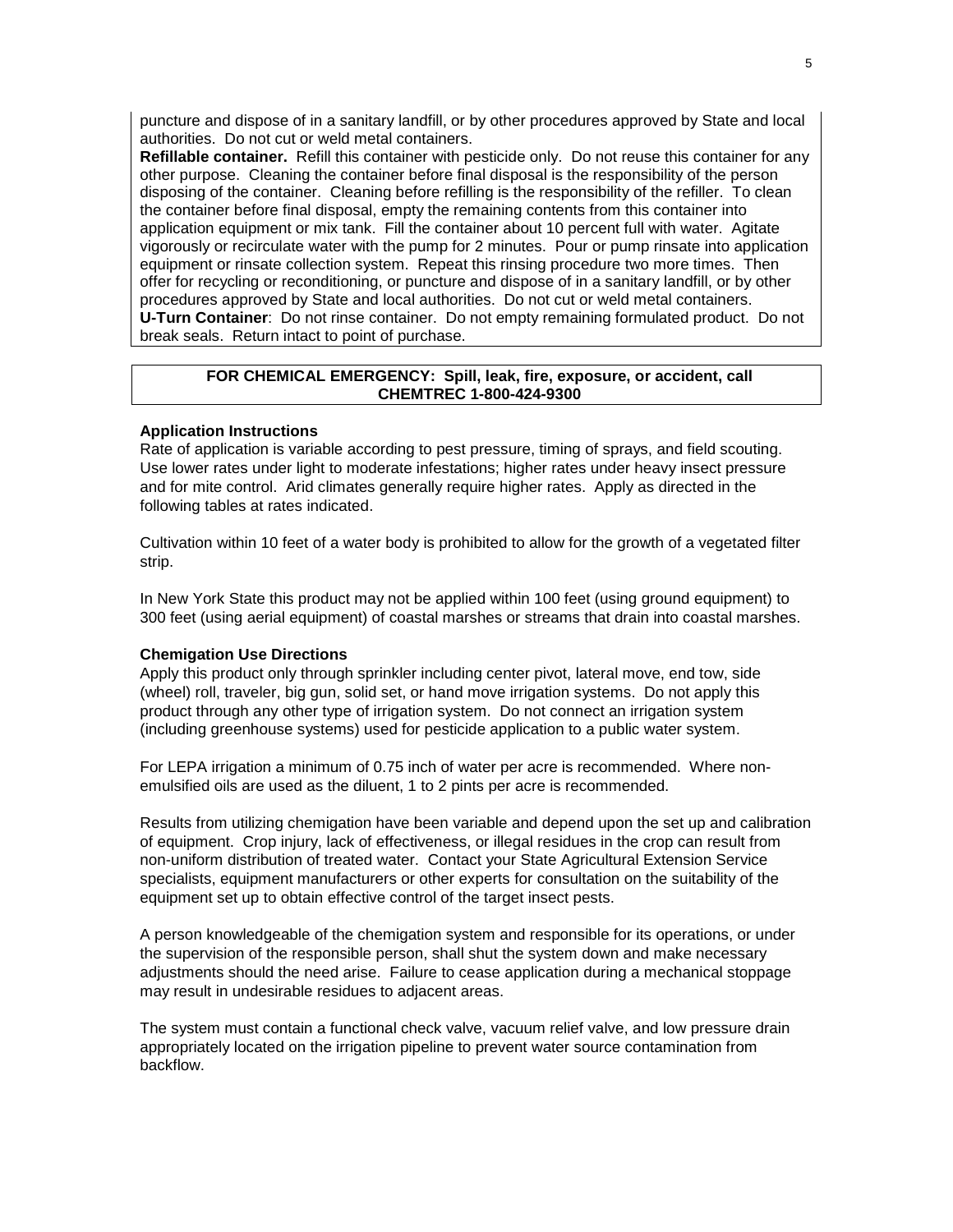The pesticide injection pipeline must contain a functional, automatic, quick-closing check valve to prevent the flow of fluid back toward the injection pump.

The pesticide injection pipeline must also contain a functional, normally closed, solenoid-operated valve located on the intake side of the injection pump and connected to the system interlock to prevent fluid from being withdrawn from the supply tank when the irrigation system is either automatically or manually shut down.

The system must contain functional interlocking controls to automatically shut off the pesticide injection pump when the water pump motor stops.

The irrigation line or water pump must include a functional pressure switch which will stop the water pump motor when the water pressure decreases to the point where pesticide distribution is adversely affected.

Systems must use a metering pump, such as a positive displacement injection pump (e.g. diaphragm pump) effectively designed and constructed of materials that are compatible with pesticides and capable of being fitted with a system interlock.

Do not apply when wind speed favors drift beyond the area intended for treatment.

Tundra insecticide should be applied continuously for the duration of the water application. Tundra insecticide should be diluted in sufficient volume to ensure accurate application over the area to be treated. When using chemigation, a minimum of 0.5 inch per acre of irrigation water is recommended. Agitation generally is not required when a suitable diluent is used. A diluent test should be conducted to ensure that phase separation will not occur during dilution and application. Failure to achieve a uniform dilution throughout the time of application may result in undesirable residues or less than desirable control.

### **BUFFER ZONES**

### **Vegetative Buffer Strip**

Construct and maintain a minimum 10-foot-wide vegetative filter strip of grass or other permanent vegetation between the field edge and down gradient aquatic habitat (such as, but not limited to, lakes; reservoirs; rivers; permanent streams; marshes or natural ponds; estuaries; and commercial fish farm ponds).

Only apply products containing Bifenthrin onto fields where a maintained vegetative buffer strip of at least 10 feet exists between the field and down gradient aquatic habitat.

For guidance, refer to the following publication for information on constructing and maintaining effective buffers:

*Conservation Buffers to Reduce Pesticide Losses. Natural Resources Conservation Services.* USDA NRCS. 2000 Fort Worth, Texas. 21 pp. *[www.in.nrcs.usda.gov/technical/agronomy/newconbuf.pdf](http://www.in.nrcs.usda.gov/technical/agronomy/newconbuf.pdf)*

### **Buffer Zone for Ground Application (groundboom, overhead chemigation, or airblast)**

Do not apply within 25 feet of aquatic habitats (such as, but not limited to, lakes,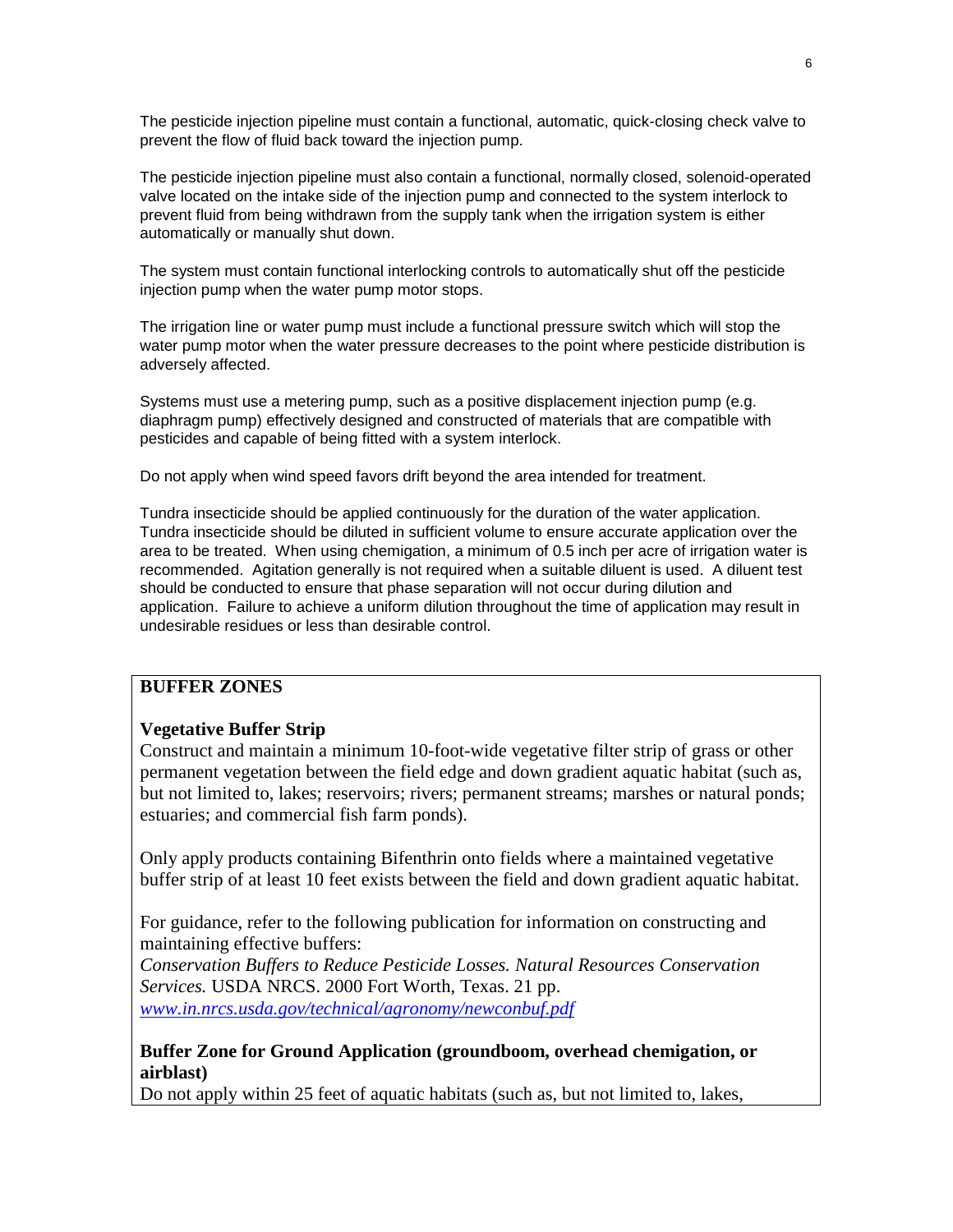reservoirs, rivers, permanent streams, marshes, natural ponds, estuaries, and commercial fish ponds).

### **Buffer Zone for ULV Aerial Application**

Do not apply within 450 feet of aquatic habitats (such as, but not limited to, lakes, reservoirs, rivers, permanent streams, marshes, natural ponds, estuaries, and commercial fish ponds).

### **Buffer Zone for Non-ULV Aerial Application**

Do not apply within 150 feet of aquatic habitats (such as, but not limited to, lakes, reservoirs, rivers, permanent streams, marshes, natural ponds, estuaries, and commercial fish ponds)

### **Spray Drift Requirements**

### **Wind Direction and Speed**

Only apply this product if the wind direction favors on-target deposition.

Do not apply when the wind velocity exceeds 15 mph.

### **Temperature Inversion**

Do not make aerial or ground applications into temperature inversions.

Inversions are characterized by stable air and increasing temperatures with height above the ground. Mist or fog may indicate the presence of an inversion in humid areas. The applicator may detect the presence of an inversion by producing smoke and observing a smoke layer near the ground surface.

### **Droplet Size**

Use only Medium or coarser spray nozzles (for ground and non-ULV aerial application) according to ASAE (S572) definition for standard nozzles. In conditions of low humidity and high temperatures, applicators should use a coarser droplet size.

### A**dditional Requirements for Ground Applications**

Wind speed must be measured adjacent to the application site on the upwind side, immediately prior to application.

For ground boom applications, apply using a nozzle height of no more than 4 feet above the ground or crop canopy.

For airblast applications, turn off outward pointing nozzles at row ends and when spraying the outer two rows. To minimize spray loss over the top in orchard applications,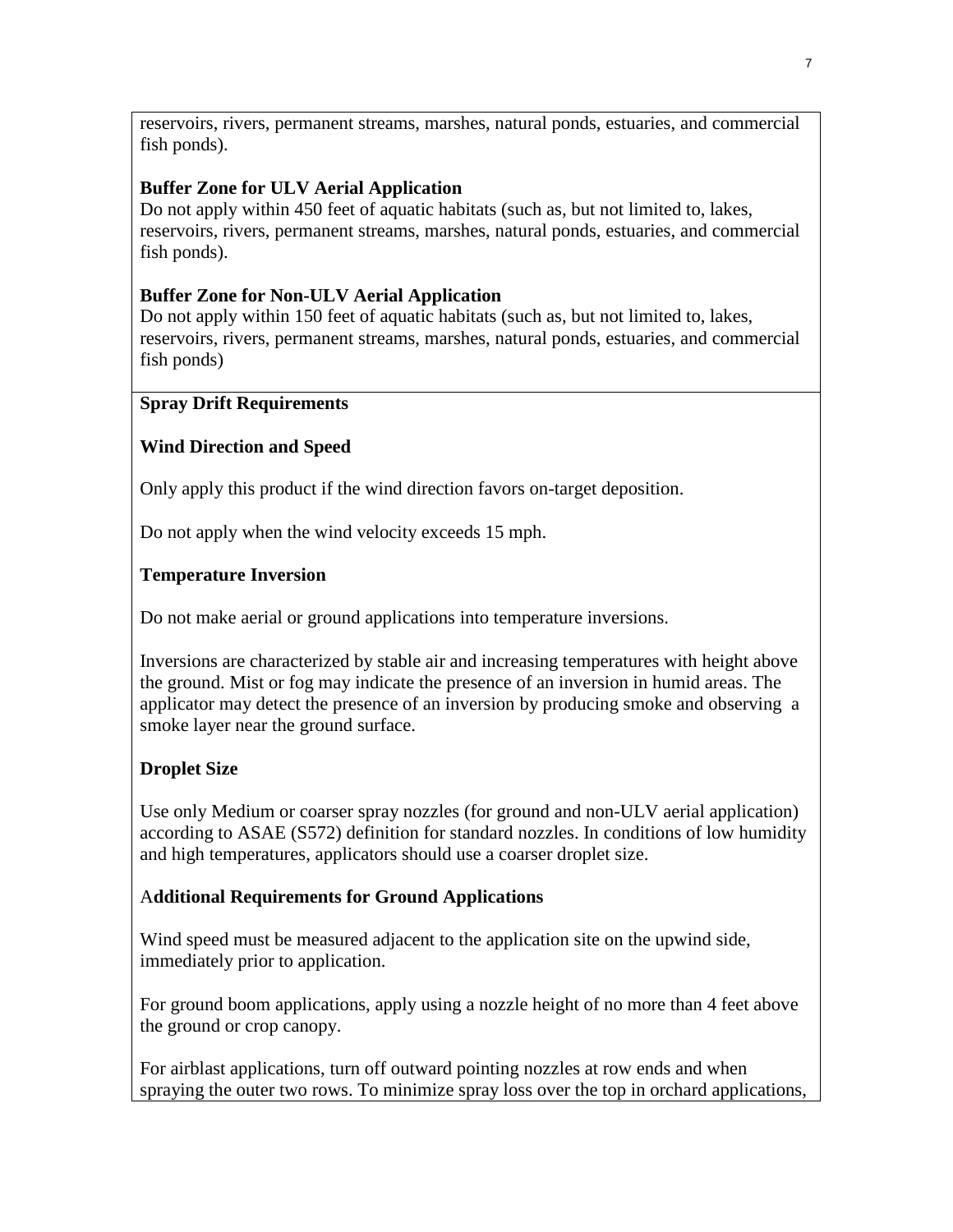spray must be directed into the canopy.

### **Additional Requirements for Aerial Applications**

The spray boom should be mounted on the aircraft as to minimize drift caused by wingtip or rotor vortices. The minimum practical boom length should be used and must not exceed 75% of the wing span or 80% rotor diameter.

Flight speed and nozzle orientation must be considered in determining droplet size.

Spray must be released at the lowest height consistent with pest control and flight safety. Do not release spray at a height greater than 10 feet above the crop canopy unless a greater height is required for aircraft safety.

When applications are made with a cross-wind, the swath will be displaced downwind. The applicator must compensate for this displacement at the downwind edge of the application area by adjusting the path of the aircraft upwind.

### **Rotational Crops**

Crops for which bifenthrin tolerances exist, may be rotated at any time. For all other crops, wait 30 days following the final application of bifenthrin before rotating.

### **Tank-Mixtures**

Tundra insecticide may be applied in tank mixtures with other products approved for use on registered crops. Observe all restrictions and precautions which appear on the labels of these products. Test for compatibility of products before mixing.

| AN HUHUNLJ    |                                             |                   |             |                                                                                                                                                                                                                                                                                                                                                     |  |
|---------------|---------------------------------------------|-------------------|-------------|-----------------------------------------------------------------------------------------------------------------------------------------------------------------------------------------------------------------------------------------------------------------------------------------------------------------------------------------------------|--|
|               |                                             | <b>RATE</b>       |             |                                                                                                                                                                                                                                                                                                                                                     |  |
| <b>CROP</b>   | <b>PEST</b>                                 | <b>LBS</b><br>AVA | FL.<br>OZ/A | <b>APPLICATION INSTRUCTIONS</b>                                                                                                                                                                                                                                                                                                                     |  |
| Artichokes    | artichoke plume<br>moth, cribrate<br>weevil | 0.1               | 6.4         | Apply when pest population reaches damaging<br>threshold and repeat as necessary to maintain<br>control, but not more often than 15 day intervals.<br>Application by ground: Apply a full cover spray in a<br>minimum of 75 gallons of finished spray per acre.<br>Application by air: Apply specified rate in a<br>minimum of 10 gallons per acre. |  |
| RESTRICTIONS. |                                             |                   |             |                                                                                                                                                                                                                                                                                                                                                     |  |

### **ARTICHOKES**

**RESTRICTIONS:**

Do not exceed 0.5 lb a.i. per acre per season.

A 5-day preharvest interval must be observed.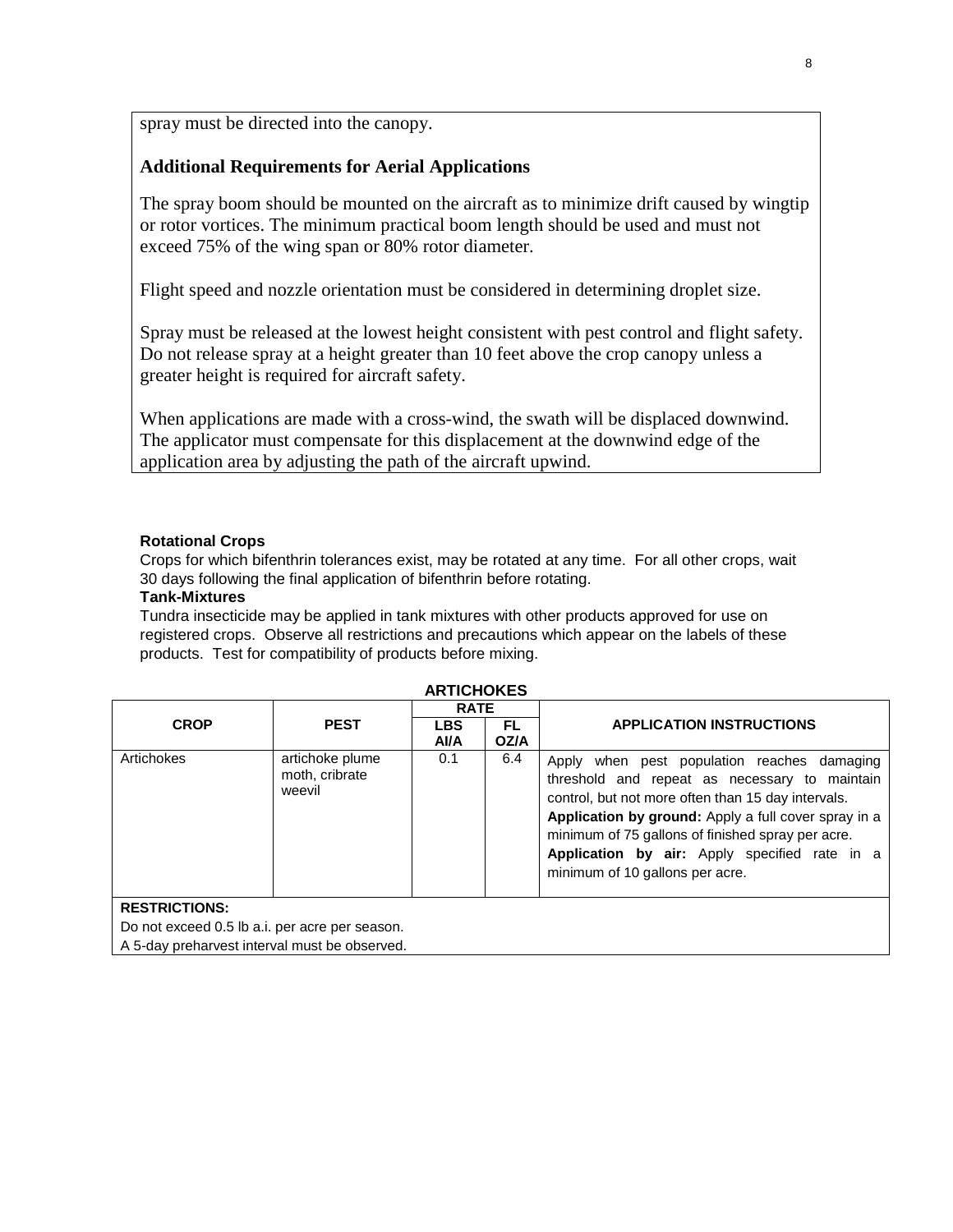|                                                                                                                                                                                                                                                                              |                                                                                                                                                                                                                                                                                                                                                                                                                    | <b>RATE</b>                         |                                     |                                                                                                                                                                                                                                                                                                                           |  |  |
|------------------------------------------------------------------------------------------------------------------------------------------------------------------------------------------------------------------------------------------------------------------------------|--------------------------------------------------------------------------------------------------------------------------------------------------------------------------------------------------------------------------------------------------------------------------------------------------------------------------------------------------------------------------------------------------------------------|-------------------------------------|-------------------------------------|---------------------------------------------------------------------------------------------------------------------------------------------------------------------------------------------------------------------------------------------------------------------------------------------------------------------------|--|--|
|                                                                                                                                                                                                                                                                              |                                                                                                                                                                                                                                                                                                                                                                                                                    |                                     |                                     |                                                                                                                                                                                                                                                                                                                           |  |  |
| <b>CROP</b>                                                                                                                                                                                                                                                                  | <b>PEST</b>                                                                                                                                                                                                                                                                                                                                                                                                        | <b>LBS</b><br>AVA                   | <b>FL</b><br>OZ/A                   | <b>APPLICATION INSTRUCTIONS</b>                                                                                                                                                                                                                                                                                           |  |  |
| head and stem<br>brassica vegetables<br>including: broccoli,<br>Brussels sprouts,<br>cabbage, cauliflower,<br>cavalo broccolo.<br>Chinese broccoli (gai<br>lon, white flowering<br>broccoli, Chinese<br>cabbage (napa),<br>Chinese mustard<br>cabbage (gai choy)<br>kohlrabi | aphids,<br>armyworms, corn<br>earworm, crickets,<br>cucumber beetles,<br>cutworms,<br>diamondback.<br>moth, flea beetles,<br>ground beetles,<br>imported<br>cabbageworm,<br>leafhoppers,<br>loopers, saltmarsh<br>caterpillar, stink<br>bugs, thrips,<br>tobacco budworm,<br>whitefly, wireworm<br>(adults)<br>Banks grass mite,<br>carmine mite, lygus<br>bugs, Pacific spider<br>mite, twospotted<br>spider mite | 0.033 to<br>0.1<br>$0.08$ to<br>0.1 | $2.1$ to<br>6.4<br>5.12<br>to $6.4$ | Apply in a minimum of 2 gallons of finished spray per<br>acre by air or in a minimum of 10 gallons per acre<br>with ground equipment. When applying by air, 1-2<br>quarts of emulsified oil may be substituted for 1-2<br>quarts of water in the finished spray.<br>Thorough<br>coverage is essential to achieve control. |  |  |
| <b>RESTRICTIONS:</b>                                                                                                                                                                                                                                                         |                                                                                                                                                                                                                                                                                                                                                                                                                    |                                     |                                     |                                                                                                                                                                                                                                                                                                                           |  |  |
| Do not apply more than 0.5 lb a.i. (1 quart) per acre per season.                                                                                                                                                                                                            |                                                                                                                                                                                                                                                                                                                                                                                                                    |                                     |                                     |                                                                                                                                                                                                                                                                                                                           |  |  |
| Do not make more than 5 applications after bloom.                                                                                                                                                                                                                            |                                                                                                                                                                                                                                                                                                                                                                                                                    |                                     |                                     |                                                                                                                                                                                                                                                                                                                           |  |  |
| Do not make applications less than 7 days apart.                                                                                                                                                                                                                             |                                                                                                                                                                                                                                                                                                                                                                                                                    |                                     |                                     |                                                                                                                                                                                                                                                                                                                           |  |  |

### **BRASSICA CROPS**

Do not apply within 7 days of harvest.

| <b>CANEBERRIES</b>                                                                                                  |                                              |                   |                          |                                                                                                                                                                                                                                                                                                                                          |  |  |
|---------------------------------------------------------------------------------------------------------------------|----------------------------------------------|-------------------|--------------------------|------------------------------------------------------------------------------------------------------------------------------------------------------------------------------------------------------------------------------------------------------------------------------------------------------------------------------------------|--|--|
|                                                                                                                     |                                              | <b>RATE</b>       |                          |                                                                                                                                                                                                                                                                                                                                          |  |  |
| <b>CROP</b>                                                                                                         | <b>PEST</b>                                  | <b>LBS</b><br>AVA | FL.<br>OZ/A              | <b>APPLICATION INSTRUCTIONS</b>                                                                                                                                                                                                                                                                                                          |  |  |
| bingleberries.<br>blackberries,<br>dewberries.<br>loganberries,<br>lowberries.<br>marionberries.<br>olallieberries, | leafrollers, orange<br>tortrix, root weevils | $0.05$ to<br>0.1  | 3.2 <sub>to</sub><br>6.4 | Apply by air or ground equipment using sufficient<br>water to obtain full coverage of foliage (minimum of 10<br>gallons per acre by air and 50 gallons per acre by<br>ground). One application may be made pre-bloom and<br>a second application may be made post bloom.                                                                 |  |  |
| raspberries,<br>youngberries                                                                                        | Raspberry crown<br>borer<br>spider mites     | 0.1               | 6.4                      | For Crown Borer, apply 0.1 lb ai /a, post-harvest (fall)<br>or pre-bloom (spring), as a drench application directed<br>at the crown of plants in a minimum of 200 gallons<br>water/acre. Greater efficacy is observed at higher<br>water gallonages (up to 400 gallons/a) or in an<br>application prior to a significant rainfall event. |  |  |
| <b>RESTRICTIONS:</b>                                                                                                |                                              |                   |                          |                                                                                                                                                                                                                                                                                                                                          |  |  |

Do not exceed 0.2 lb a.i. per acre per season.

Do not apply within 3 days of harvest.

**For Crown Borer only:**

Do not make both pre-bloom foliar and pre-bloom drench applications.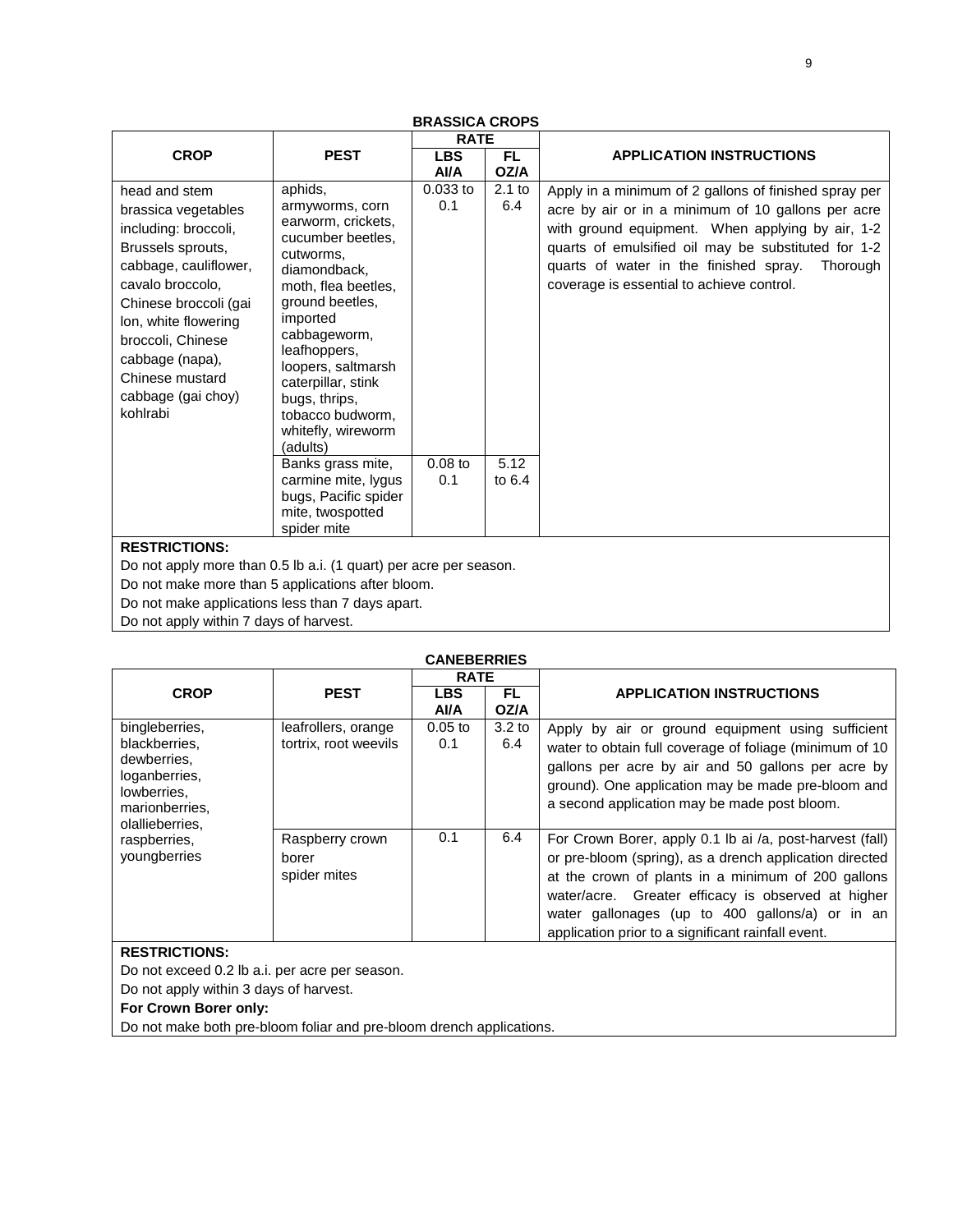|                                                                                            |                                                                                                                                                                                                                 | <b>RATE</b>              |                 |                                                                                                                                                                                                                                                                                                                           |
|--------------------------------------------------------------------------------------------|-----------------------------------------------------------------------------------------------------------------------------------------------------------------------------------------------------------------|--------------------------|-----------------|---------------------------------------------------------------------------------------------------------------------------------------------------------------------------------------------------------------------------------------------------------------------------------------------------------------------------|
| <b>CROP</b>                                                                                | <b>PEST</b>                                                                                                                                                                                                     |                          |                 | <b>APPLICATION INSTRUCTIONS</b>                                                                                                                                                                                                                                                                                           |
|                                                                                            |                                                                                                                                                                                                                 | <b>LBS</b><br><b>AVA</b> | FL.<br>OZ/A     |                                                                                                                                                                                                                                                                                                                           |
| Canola, Cramble,<br>Rapeseed                                                               | aphids<br>armyworms<br>cutworms<br>diamondback moth<br>flea beetle<br>flea hopper<br>grasshopper<br>loopers<br>other lepidopterous<br>larvae<br>plant bug<br>seedpod weevil<br>stink bugs<br>thrips<br>whitefly | $0.033$ to<br>0.04       | $2.1$ to<br>2.6 | Apply in a minimum of 2 gallons of finished spray per<br>acre by air or in a minimum of 10 gallons per acre<br>with ground equipment. When applying by air, 1-2<br>quarts of emulsified oil may be substituted for 1-2<br>quarts of water in the finished spray.<br>Thorough<br>coverage is essential to achieve control. |
| <b>RESTRICTIONS:</b>                                                                       |                                                                                                                                                                                                                 |                          |                 |                                                                                                                                                                                                                                                                                                                           |
| Do not apply more than 0.08 lb. a.i. (5.12 ounces formulated product) per acre per season. |                                                                                                                                                                                                                 |                          |                 |                                                                                                                                                                                                                                                                                                                           |
| Do not make applications less than 14 days apart.                                          |                                                                                                                                                                                                                 |                          |                 |                                                                                                                                                                                                                                                                                                                           |
| Do not apply within 35 days of harvest.                                                    |                                                                                                                                                                                                                 |                          |                 |                                                                                                                                                                                                                                                                                                                           |

### **CANOLA, CRAMBE, RAPESEED**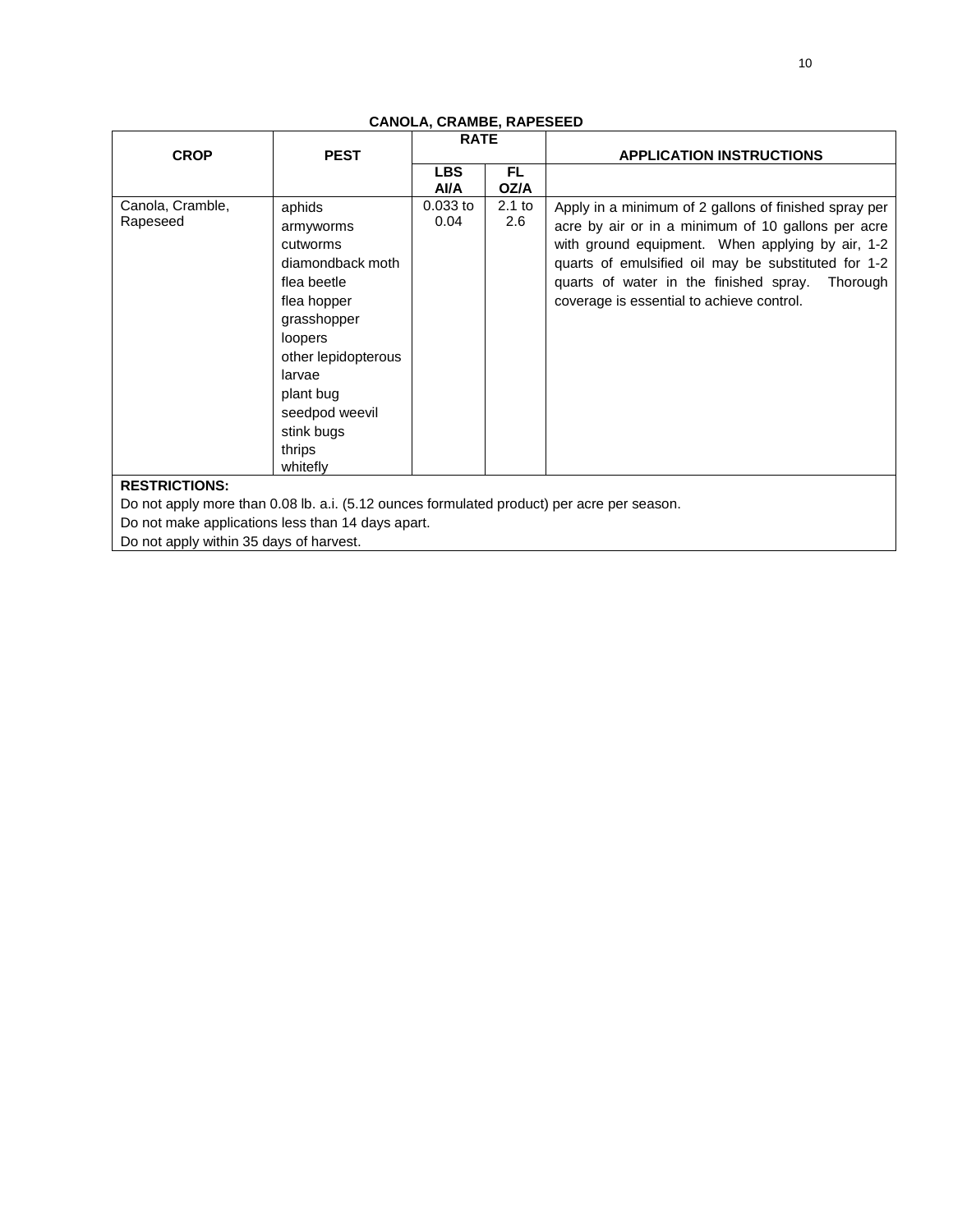| <b>CROP</b>        | <b>PEST</b>                                                                                                                                                                                                                                                                  | <b>RATE</b>        |                        | <b>APPLICATION INSTRUCTIONS</b>                                                                                                                                                                                                                                                                                                                                                                                                                                                                                                                                                                                                                                                                                                                                                                                                                                                                                                                                                                                                                                                                                                                                                                                                                                                                                                                                                                                                                                                                                                                                                                                                                                                                                                                                                                                                                                                                                                                                                                                                                                                                            |
|--------------------|------------------------------------------------------------------------------------------------------------------------------------------------------------------------------------------------------------------------------------------------------------------------------|--------------------|------------------------|------------------------------------------------------------------------------------------------------------------------------------------------------------------------------------------------------------------------------------------------------------------------------------------------------------------------------------------------------------------------------------------------------------------------------------------------------------------------------------------------------------------------------------------------------------------------------------------------------------------------------------------------------------------------------------------------------------------------------------------------------------------------------------------------------------------------------------------------------------------------------------------------------------------------------------------------------------------------------------------------------------------------------------------------------------------------------------------------------------------------------------------------------------------------------------------------------------------------------------------------------------------------------------------------------------------------------------------------------------------------------------------------------------------------------------------------------------------------------------------------------------------------------------------------------------------------------------------------------------------------------------------------------------------------------------------------------------------------------------------------------------------------------------------------------------------------------------------------------------------------------------------------------------------------------------------------------------------------------------------------------------------------------------------------------------------------------------------------------------|
|                    |                                                                                                                                                                                                                                                                              | <b>LBS</b><br>Al/A | FL.<br>OZ/A            |                                                                                                                                                                                                                                                                                                                                                                                                                                                                                                                                                                                                                                                                                                                                                                                                                                                                                                                                                                                                                                                                                                                                                                                                                                                                                                                                                                                                                                                                                                                                                                                                                                                                                                                                                                                                                                                                                                                                                                                                                                                                                                            |
| Citrus (1 day phi) | Diaprepes Root Weevil<br>(Diaprepes<br>abbreviatus)<br>Southern Blue Green<br>Root Weevil<br>(Pachnaeus litus)<br><b>Blue Green Citrus</b><br>Root Weevil<br>(Pachnaeus opalus)<br>Brown leaf Notcher<br>(Epicarus mexicanus)<br>Little Leaf Notcher<br>(Artipus floridanus) | 0.25<br>to 0.5     | 16 <sub>to</sub><br>32 | Apply Tundra by ground equipment to bare soil beneath<br>citrus trees. Tundra must be uniformly applied from the<br>trunk to the drip line of tree; apply in a minimum of 40<br>gallons of dilute spray per acre. Greater spray volume<br>should insure greater uniformity of coverage. A pre- and<br>post-application irrigation may aid in the uniformity of<br>coverage as well. Tundra protects citrus tree roots from<br>Diaprepes and other citrus root weevil feeding by forming a<br>barrier which provides contact activity on newly hatched<br>larvae (neonates). As citrus root weevil eggs hatch in new<br>foliage, neonates fall to the soil surface beneath the tree<br>and come in contact with Tundra as they attempt to burrow<br>into the root zone. Disturbance of the soil beneath trees<br>should be minimized. Timing of Tundra applications is                                                                                                                                                                                                                                                                                                                                                                                                                                                                                                                                                                                                                                                                                                                                                                                                                                                                                                                                                                                                                                                                                                                                                                                                                                      |
|                    | Fireant (solenopsis<br>spp.)<br>Asian Cockroach<br>(blattella asahinae)                                                                                                                                                                                                      | $0.1$ to<br>0.25   | $6.4$ to<br>16         | critical. Current information suggests that peak emergence<br>of adult Diaprepes Weevil varies by citrus growing region<br>and these emergence peaks can be dramatically affected<br>by environmental factors, such as soil moisture. Typically,<br>two peaks are observed for Diaprepes, first in spring then<br>late summer or early fall. Southern Blue-Green and Blue-<br>Green Citrus Weevils and Fuller Rose Beetle and Little<br>Leaf Notches typically exhibit a single emergence peak in<br>the spring. Brown and Little Leaf Notches typically exhibit<br>three emergence peaks in spring, summer and fall. Since<br>emergence varies seasonally and by location, timing of<br>Tundra application can be accurately forecast by observing<br>adults. Adults are most active early morning and late<br>afternoon; numbers can be estimated by trapping<br>throughout spring and summer (emergence periods). Egg<br>laying will occur for 8 to 10 weeks following adult<br>emergence from the soil; larval invasion of the soil will<br>begin 2-3 weeks following adult emergence. It is critical to<br>have the Tundra soil barrier in place prior to drop of the<br>neonates. Tundra is one of several effective tools in an<br>integrated pest management program for Citrus Root<br>Weevils.<br>Application of Tundra should be used in<br>conjunction with good cultural practices, biological control of<br>larvae and foliar control of adults. Consult local university<br>extensionpersonnel for current information to protect citrus<br>trees from Citrus Root Weevil and other pests. Apply to<br>individual citrus resets, when not in solid planted rows,<br>using hand-gun or shielded sprayer. Peak emergence of<br>Diaprepes root weevil generally occurs in the spring.<br>Depending on weather conditions, a minor emergence of<br>Diaprepes root weevil may also occur in the fall. If the<br>citrus grove to be treated is in an area where weather<br>conditions are conducive to primary emergence occurring<br>in the spring, 32 fluid ounces formulated product should be |

**CITRUS** (1 day phi**)**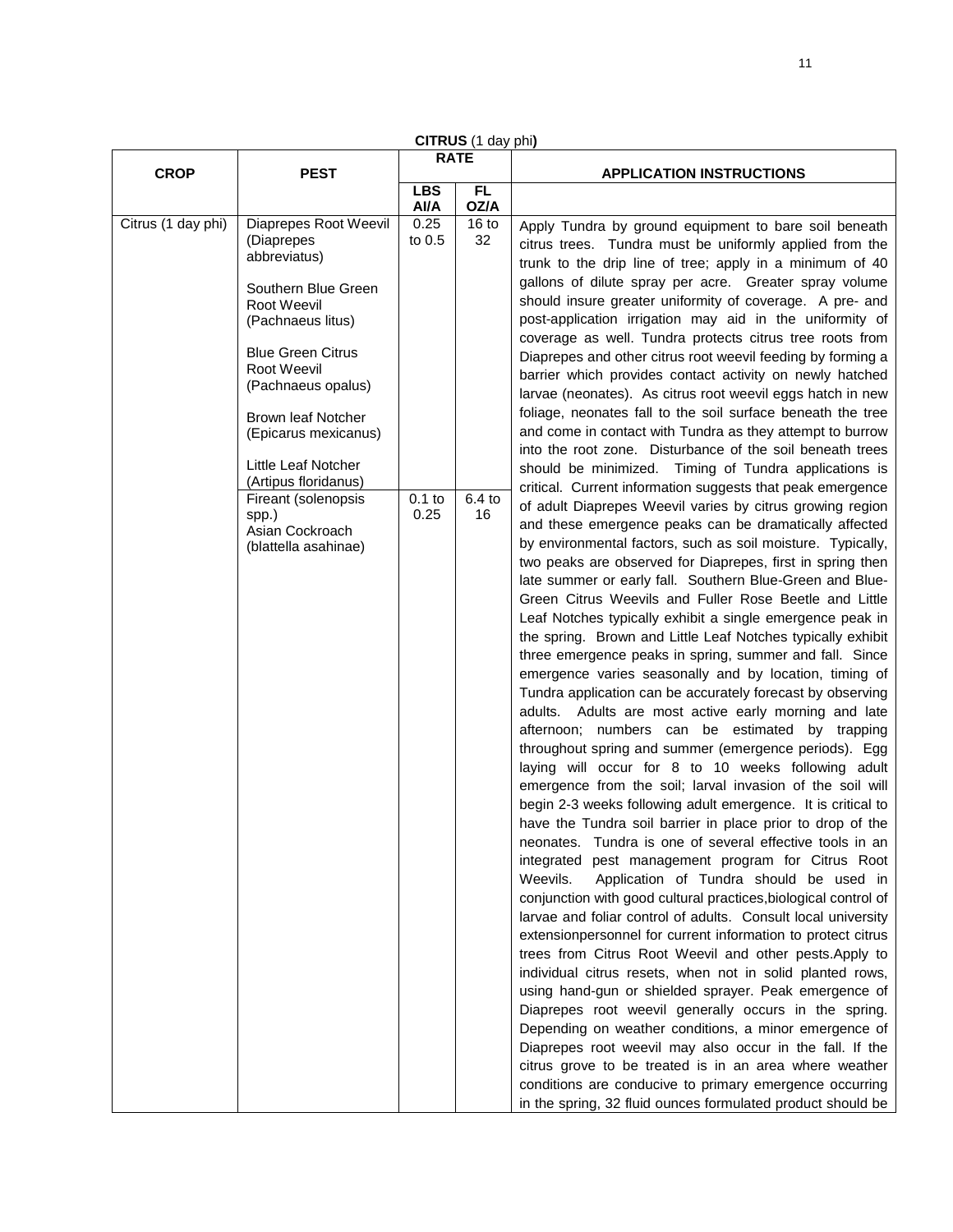|               |  | used to obtain the longest residual management of<br>Diaprepes root weevil. If the citrus grove to be treated is in<br>an area where weather conditions will promote more than<br>one peak of pest emergence, 16 fluid ounces formulated<br>product can be applied early season and 16 fluid ounces<br>formulated product can be applied later in the season. |
|---------------|--|---------------------------------------------------------------------------------------------------------------------------------------------------------------------------------------------------------------------------------------------------------------------------------------------------------------------------------------------------------------|
| DECTRICTIONS. |  |                                                                                                                                                                                                                                                                                                                                                               |

Do not apply through irrigation systems.

Do not allow any application of Tundra to contact fruit or foliage.

- Do not apply more than a total of 32 fluid ounces of formulated product (0.5 lb. a.i.) per acre per year.
- Apply the specified dosage in a minimum of 40 gallons of finished spray per acre.

Ground application only. Do not apply by air.

Do not apply within 1 day of harvest.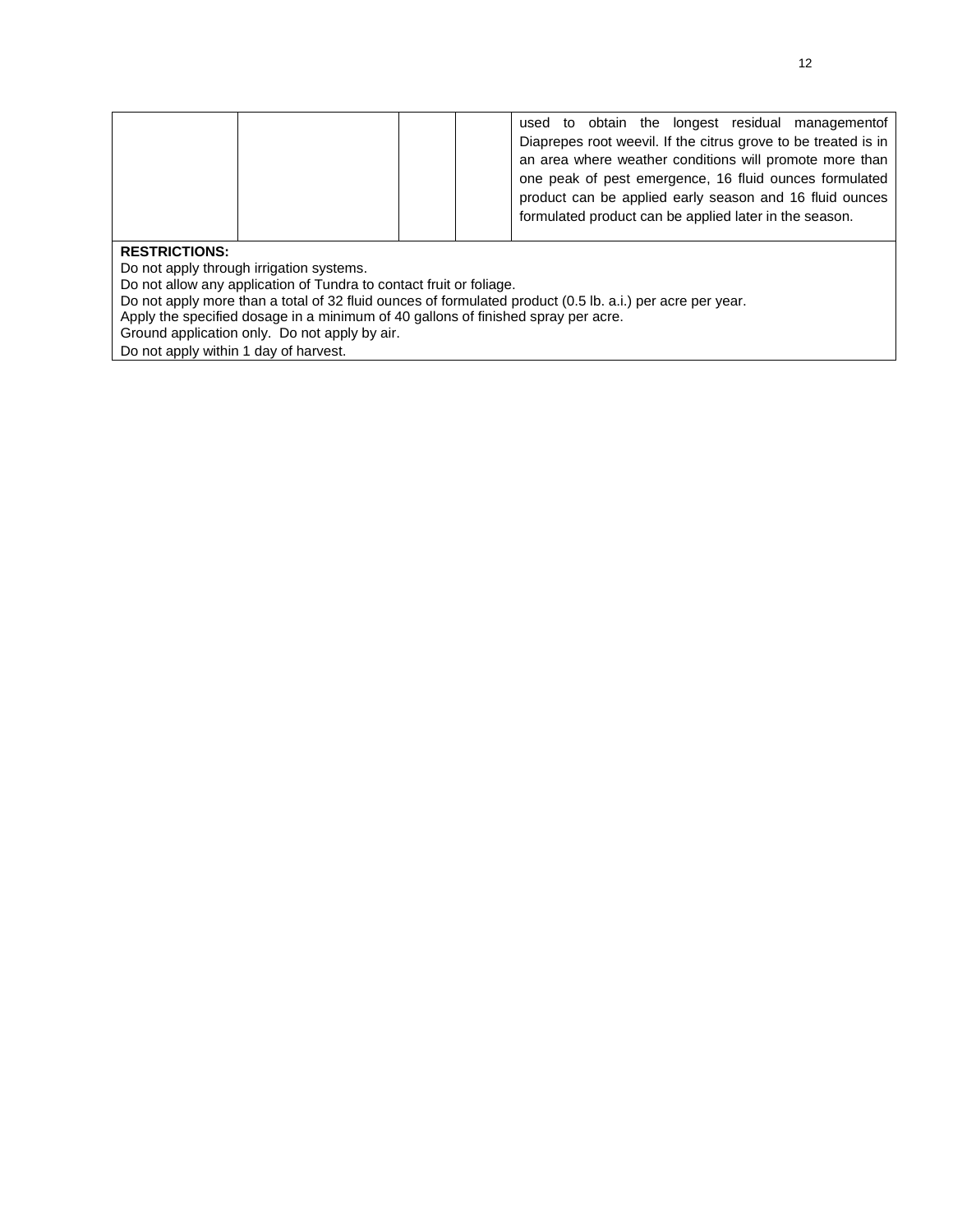| <b>COTTON</b> |                     |                    |                   |                                                           |  |
|---------------|---------------------|--------------------|-------------------|-----------------------------------------------------------|--|
|               |                     | <b>RATE</b>        |                   |                                                           |  |
| <b>CROP</b>   | <b>PEST</b>         | <b>LBS</b><br>Al/A | FL.<br>OZ/A       | <b>APPLICATION INSTRUCTIONS</b>                           |  |
| Cotton        | European corn       | $0.02$ to          | 1.3 <sub>to</sub> | Tundra may be applied in water or refined vegetable       |  |
|               | borer               | 0.1                | 6.4               | oil (soybean/cottonseed).                                 |  |
|               | soybean (banded)    |                    |                   | Application in Water: Apply in a minimum of 5             |  |
|               | thrips              |                    |                   | gallons per acre with ground equipment or 1 gallon        |  |
|               | tobacco thrips      |                    |                   | per acre by aircraft. When applying by air, 1 quart of    |  |
|               | boll weevil         | $0.04$ to          | $2.6$ to          | emulsified oil may be substituted for one quart of        |  |
|               | bollworm            | 0.1                | 6.4               | water in the finished spray.                              |  |
|               | cabbage looper      |                    |                   | ULV Application: Apply the recommended rate of            |  |
|               | cotton aphid        |                    |                   | Tundra in refined vegetable oil in a minimum of 1         |  |
|               | cotton fleahopper   |                    |                   | quart of finished spray per acre with aircraft calibrated |  |
|               | cotton leaf         |                    |                   | to give adequate coverage.                                |  |
|               | perforator          |                    |                   | To Control Boll Weevil: Apply Tundra at an interval       |  |
|               | cutworms            |                    |                   | of 3 to 4 days until pest numbers are reduced to          |  |
|               | fall armyworm       |                    |                   | acceptable levels.                                        |  |
|               | plant bugs          |                    |                   | To Control Mites and Aphids: Apply when pests             |  |
|               | saltmarsh           |                    |                   | first appear.<br>Repeat as necessary to maintain          |  |
|               | caterpillar         |                    |                   | Higher rates will be required once a<br>control.          |  |
|               | southern garden     |                    |                   | damaging threshold is established.                        |  |
|               | leafhopper          |                    |                   |                                                           |  |
|               | stink bugs          |                    |                   |                                                           |  |
|               | tobacco budworm     |                    |                   |                                                           |  |
|               | whitefly            |                    |                   |                                                           |  |
|               | yellow striped      |                    |                   |                                                           |  |
|               | armyworm            |                    |                   |                                                           |  |
|               | beet armyworm       | $0.06$ to          | 3.8 <sub>to</sub> |                                                           |  |
|               | carmine spider mite | 0.1                | 6.4               |                                                           |  |
|               | lygus Spp.          |                    |                   |                                                           |  |
|               | pink bollworm       |                    |                   |                                                           |  |
|               | twospotted spider   |                    |                   |                                                           |  |
|               | mite                |                    |                   |                                                           |  |

Do not apply more than 0.5 lb. a.i. per acre per season.

Do not make more than 10 synthetic pyrethroid applications (of one product or combination of products) to a cotton crop in one growing season. Synthetic pyrethroid products include Ambush®, Ammo®, Asana® XL, Baythroid®, Capture®, Danitol®, Karate®, Mustang®, and Scout X-TRA®.

Do not graze livestock in treated areas or cut treated crops for feed.

Do not apply within 14 days of harvest.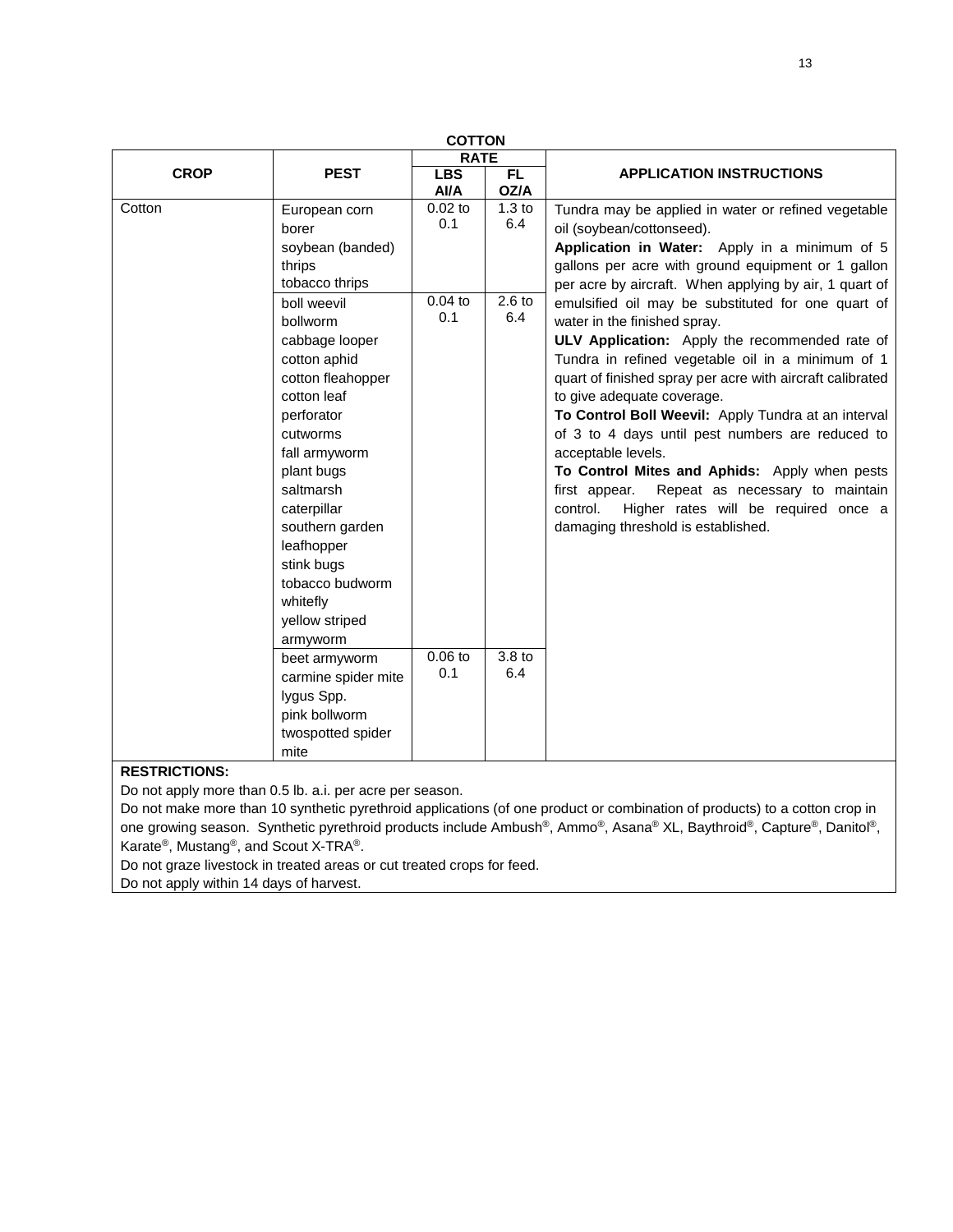### **FIELD CORN (GRAIN AND SILAGE), POPCORN, FIELD CORN GROWN FOR SEED (AT PLANT USE)**

To calculate the amount of Tundra to use per acre based on row spacing, refer to the conversion chart below.

| Row spacing (inches)                | 36   | 30   |      |      |  |
|-------------------------------------|------|------|------|------|--|
| Tundra (formulated ounces per row)  | 0.15 | 0.15 | 0.15 | 0.15 |  |
| Tundra (pounds ai per acre)         | 0.03 | 0.04 | 0.06 | 0.08 |  |
| Tundra (formulated ounces per acre) | 2.12 | 2.56 | 3.84 | 5.12 |  |

|                                                                                           |                                                                                                                                                                 | <b>RATE</b>                                                                                          |                                                                                                                                                                                                                                                                                                                                                                                                                                                                                |                                                                                                                                                                                                                                                                                                                                                                                                                                                                                                                                                                                                                                                   |
|-------------------------------------------------------------------------------------------|-----------------------------------------------------------------------------------------------------------------------------------------------------------------|------------------------------------------------------------------------------------------------------|--------------------------------------------------------------------------------------------------------------------------------------------------------------------------------------------------------------------------------------------------------------------------------------------------------------------------------------------------------------------------------------------------------------------------------------------------------------------------------|---------------------------------------------------------------------------------------------------------------------------------------------------------------------------------------------------------------------------------------------------------------------------------------------------------------------------------------------------------------------------------------------------------------------------------------------------------------------------------------------------------------------------------------------------------------------------------------------------------------------------------------------------|
| <b>CROP</b>                                                                               | <b>PEST</b>                                                                                                                                                     |                                                                                                      |                                                                                                                                                                                                                                                                                                                                                                                                                                                                                | <b>APPLICATION INSTRUCTIONS</b>                                                                                                                                                                                                                                                                                                                                                                                                                                                                                                                                                                                                                   |
|                                                                                           |                                                                                                                                                                 | <b>LBS AI</b>                                                                                        | FL OZ                                                                                                                                                                                                                                                                                                                                                                                                                                                                          |                                                                                                                                                                                                                                                                                                                                                                                                                                                                                                                                                                                                                                                   |
| Field Corn (grain and<br>silage), Popcorn, Field<br>Corn grown for seed<br>(at plant use) | corn rootworm<br>$0.0046$ to<br>larvae (northern,<br>0.0115<br>southern, western)<br>Ib. ai per<br>1000<br>linear<br>feet of<br>row (30<br>inch row<br>spacing) | $0.30$ to<br>0.75<br>fl. oz.<br>per<br>1000<br>linear<br>feet of<br>row (30<br>inch row<br>spacing)  | Apply as a 5 to 7 inch T-band treatment over an<br>open seed furrow. Position the spray nozzle behind<br>the planter shoe in front of the press wheel centered<br>over the row. Use the table above to determine the<br>Tundra needs per acre. Apply in a minimum of 3<br>gallons of finished spray per acre. (3 gallons per<br>acre is approximately 0.17 gallons per 1000 linear<br>feet of row at 30 inch spacing).<br>Mix Tundra with water or fertilizer in the following |                                                                                                                                                                                                                                                                                                                                                                                                                                                                                                                                                                                                                                                   |
|                                                                                           | army cutworm,<br>other cutworm<br>species,<br>grubs,<br>seed corn beetle,<br>seed corn maggot,<br>true armyworm,<br>other armyworm<br>species.<br>wireworm      | $0.0023$ to<br>0.0092<br>Ib. ai per<br>1,000<br>linear<br>feet of<br>row (30<br>inch row<br>spacing) | $0.15$ to<br>$0.6$ fl.<br>oz. per<br>1000<br>linear<br>feet of<br>row (30<br>inch row<br>spacing)                                                                                                                                                                                                                                                                                                                                                                              | manner. Fill the spray tank approximately one-half<br>full with water or liquid fertilizer, add the proper<br>amount of Tundra, then add the rest of the water or<br>fertilizer. Provide sufficient agitation during mixing<br>and application to maintain a uniform spray mixture.<br>Applications of Tundra alone or in recommended<br>tank mixtures, in conjunction with in furrow pop-up<br>fertilizers may be used. A jar compatibility test<br>should be performed with appropriate ratio of<br>Tundra and fertilizer to ensure mixture will stay in<br>solution. Constant agitation should be maintained<br>during mixing and application. |

#### **RESTRICTIONS:**

Do not apply to soil where there is greater than 30% cover of crop residue remaining.

Do not graze livestock in treated area or cut treated crops for feed within 30 days of treatment.

Do not apply more than 0.2 lb. a.i. (12.8 fl. oz Tundra) per acre per season as an at plant application.

Do not apply within 30 days of harvest.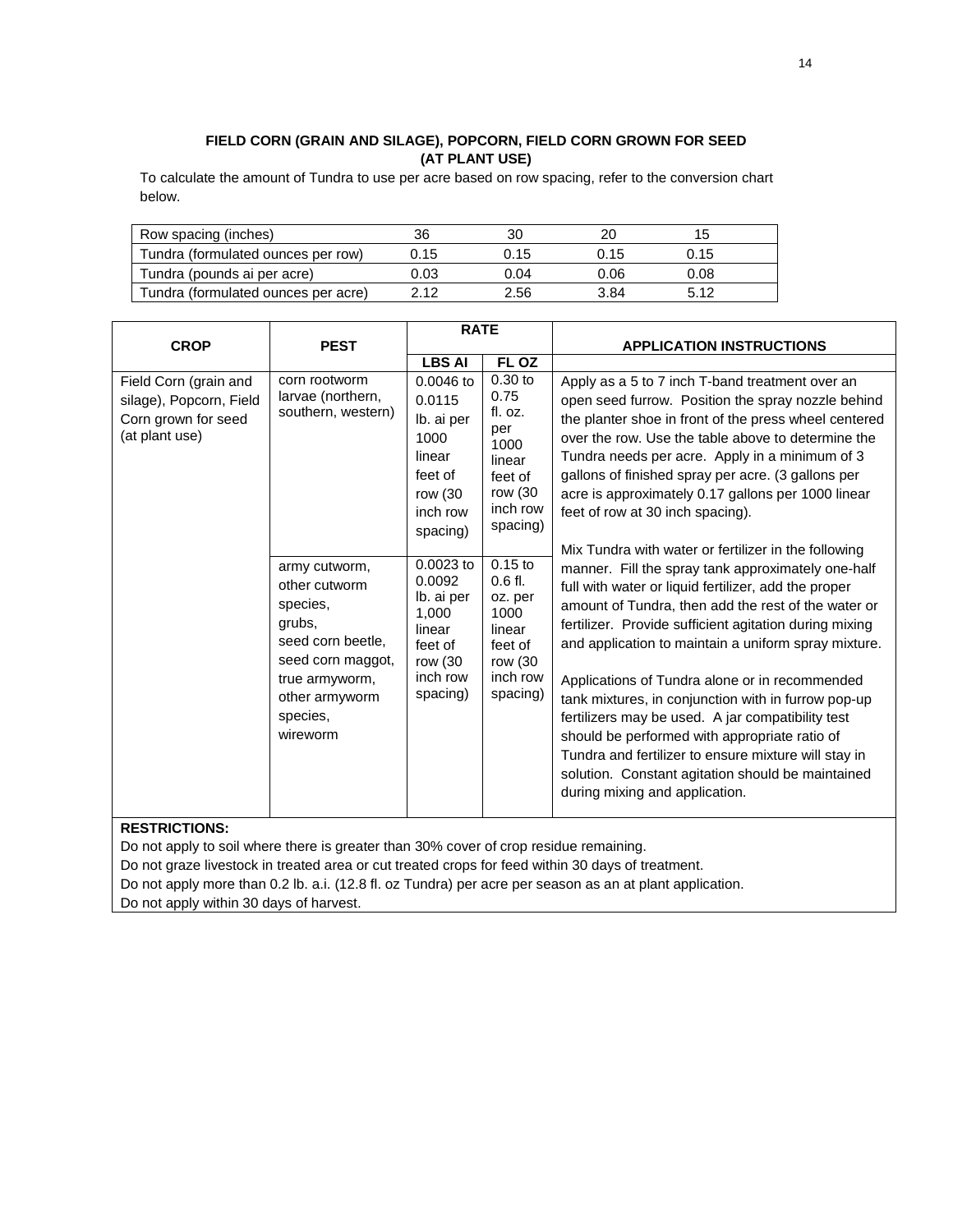|                                            |                                              | <b>RATE</b>        |                    |                                                                                                 |
|--------------------------------------------|----------------------------------------------|--------------------|--------------------|-------------------------------------------------------------------------------------------------|
| <b>CROP</b>                                | <b>PEST</b>                                  |                    |                    | <b>APPLICATION INSTRUCTIONS</b>                                                                 |
|                                            |                                              | <b>LBS</b><br>Al/A | FL.<br>OZ/A        |                                                                                                 |
| <b>Field Corn (Grain</b>                   | armyworm spp.                                | $0.047$ to         | $3$ to 4           | The 3-4 oz/A rate must be applied as PPI and can be                                             |
| And Silage),                               | black cutworm                                | 0.062              | <b>PPI</b>         | tank mixed and applied with PPI<br>herbicides.                                                  |
| Popcorn, Field Corn                        | seedcorn maggot                              |                    |                    | Incorporation of Tundra should not be any deeper than                                           |
| <b>Grown For Seed</b>                      | stalkborer                                   |                    |                    | the intended planting depth and no deeper than 3                                                |
| <b>Preplant</b>                            | white grubs                                  |                    |                    | inches. Incorporation depth should be close to the                                              |
| Incorporated (PPI) &<br>Preemergence (PPE) | wireworm                                     |                    |                    | intended seed planting depth.                                                                   |
|                                            | armyworm spp.<br>black cutworm<br>stalkborer | 0.04               | 2.56<br><b>PRE</b> | The 2.56 oz/A rate may be applied PRE and can be<br>tank mixed and applied with PRE herbicides. |

### **FIELD CORN (GRAIN AND SILAGE), POPCORN, FIELD CORN GROWN FOR SEED Preplant Incorporated (PPI) & Preemergence (PRE)**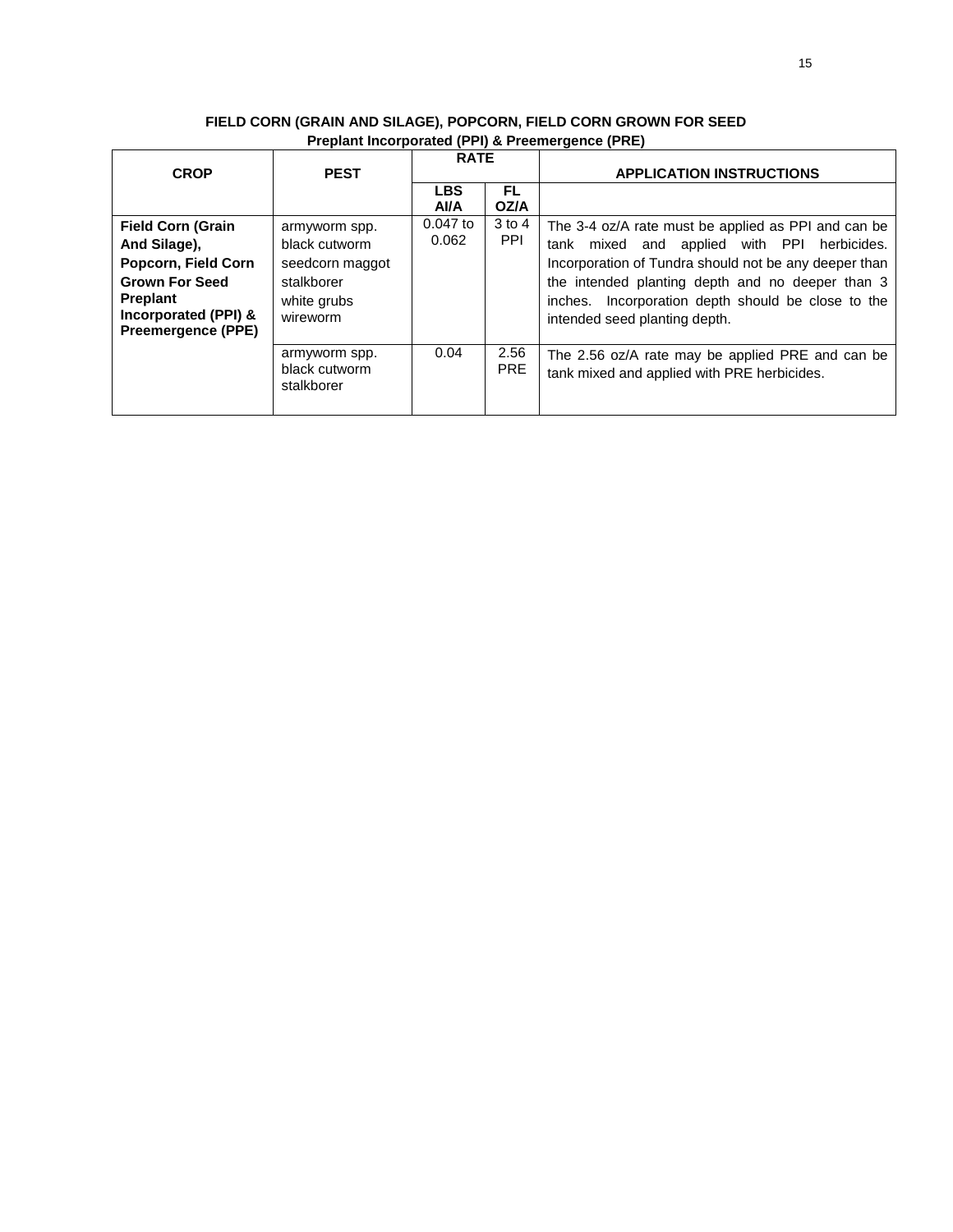| (Foliar use)                                                                            |                                                                                                                                                                                                                                                                                                                                                                                                                                                                                                                                                                                    |                    |                   |                                                                                                                                                                                                                                                                                                                                                                                                                                                                                                                                                                                                                                                                                                                                                                                                                                                               |  |  |  |
|-----------------------------------------------------------------------------------------|------------------------------------------------------------------------------------------------------------------------------------------------------------------------------------------------------------------------------------------------------------------------------------------------------------------------------------------------------------------------------------------------------------------------------------------------------------------------------------------------------------------------------------------------------------------------------------|--------------------|-------------------|---------------------------------------------------------------------------------------------------------------------------------------------------------------------------------------------------------------------------------------------------------------------------------------------------------------------------------------------------------------------------------------------------------------------------------------------------------------------------------------------------------------------------------------------------------------------------------------------------------------------------------------------------------------------------------------------------------------------------------------------------------------------------------------------------------------------------------------------------------------|--|--|--|
|                                                                                         |                                                                                                                                                                                                                                                                                                                                                                                                                                                                                                                                                                                    | <b>RATE</b>        |                   |                                                                                                                                                                                                                                                                                                                                                                                                                                                                                                                                                                                                                                                                                                                                                                                                                                                               |  |  |  |
| <b>CROP</b>                                                                             | <b>PEST</b>                                                                                                                                                                                                                                                                                                                                                                                                                                                                                                                                                                        |                    |                   | <b>APPLICATION INSTRUCTIONS</b>                                                                                                                                                                                                                                                                                                                                                                                                                                                                                                                                                                                                                                                                                                                                                                                                                               |  |  |  |
|                                                                                         |                                                                                                                                                                                                                                                                                                                                                                                                                                                                                                                                                                                    | <b>LBS</b><br>Al/A | <b>FL</b><br>OZ/A |                                                                                                                                                                                                                                                                                                                                                                                                                                                                                                                                                                                                                                                                                                                                                                                                                                                               |  |  |  |
| Field Corn (Grain And<br>Silage), Popcorn, Field<br>Corn Grown For Seed<br>(Foliar Use) | aphids, army<br>cutworm, beet<br>armyworm, cereal<br>leaf beetle, chinch<br>bug, common stalk<br>borer, corn<br>earworm, corn<br>rootworm adults,<br>cucumber beetle<br>adults, cutworm<br>species, European<br>corn borer, fall<br>armyworm, flea<br>beetle,<br>grasshoppers,<br>greenbug,<br>Japanese beetle<br>adult, sap beetle,<br>southern<br>armyworm,<br>southern corn leaf<br>beetle,<br>southwestern corn<br>borer, stinkbugs,<br>tarnished plant<br>bug, true<br>armyworm or<br>armyworm species,<br>webworms,<br>western bean<br>cutworm,<br>yellowstriped<br>armyworm | $0.033$ to<br>0.1  | $2.1$ to<br>6.4   | Apply in a minimum of 2-5 gallons of finished spray<br>per acre by aircraft or in a minimum of 10 gallons per<br>acre with ground equipment. To improve control by<br>aircraft, use 5 gallons of finished spray per acre<br>particularly when initial populations are heavier than<br>normal. When applying by air, 1-2 quarts of<br>emulsified oil may be substituted for 1-2 quarts of<br>water in the finished spray. Thorough coverage is<br>essential to achieve control.<br>To control ear-attacking pests: Apply Tundra just<br>before silking and repeat as necessary to maintain<br>control.<br>Southwestern corn borer, European corn borer:<br>Make application for corn borer control with initial<br>application at or shortly before egg hatch.<br>For control of other insect pests: Apply when<br>pests first appear and repeat as necessary. |  |  |  |
|                                                                                         | Banks grass mite<br>carmine mite<br>twospotted spider<br>mite                                                                                                                                                                                                                                                                                                                                                                                                                                                                                                                      | $0.08$ to<br>0.1   | 5.12<br>to $6.4$  | Apply for Banks grass mite control when colonies<br>first form prior to leaf damage or discoloration and<br>before dispersal above the bottom third of the plant.<br>For twospotted spider mite and carmine mite<br>control: Apply when colonies first form prior to leaf<br>damage or discoloration and before wide-spread mite<br>dispersal throughout the canopy.<br>Higher rates will be necessary for heavier initial<br>populations and corn under heat or drought stress.<br>Field experience with dimethoate at 0.5 lb. a.i. per<br>acre in tank mixture has demonstrated good control<br>under these conditions.<br>For mite control in Texas, New Mexico, Oklahoma,<br>and Arizona, apply in a minimum of 5 gallons of I                                                                                                                            |  |  |  |

#### **FIELD CORN (GRAIN AND SILAGE), POPCORN, FIELD CORN GROWN FOR SEED**

and Arizona, apply in a minimum of 5 gallons of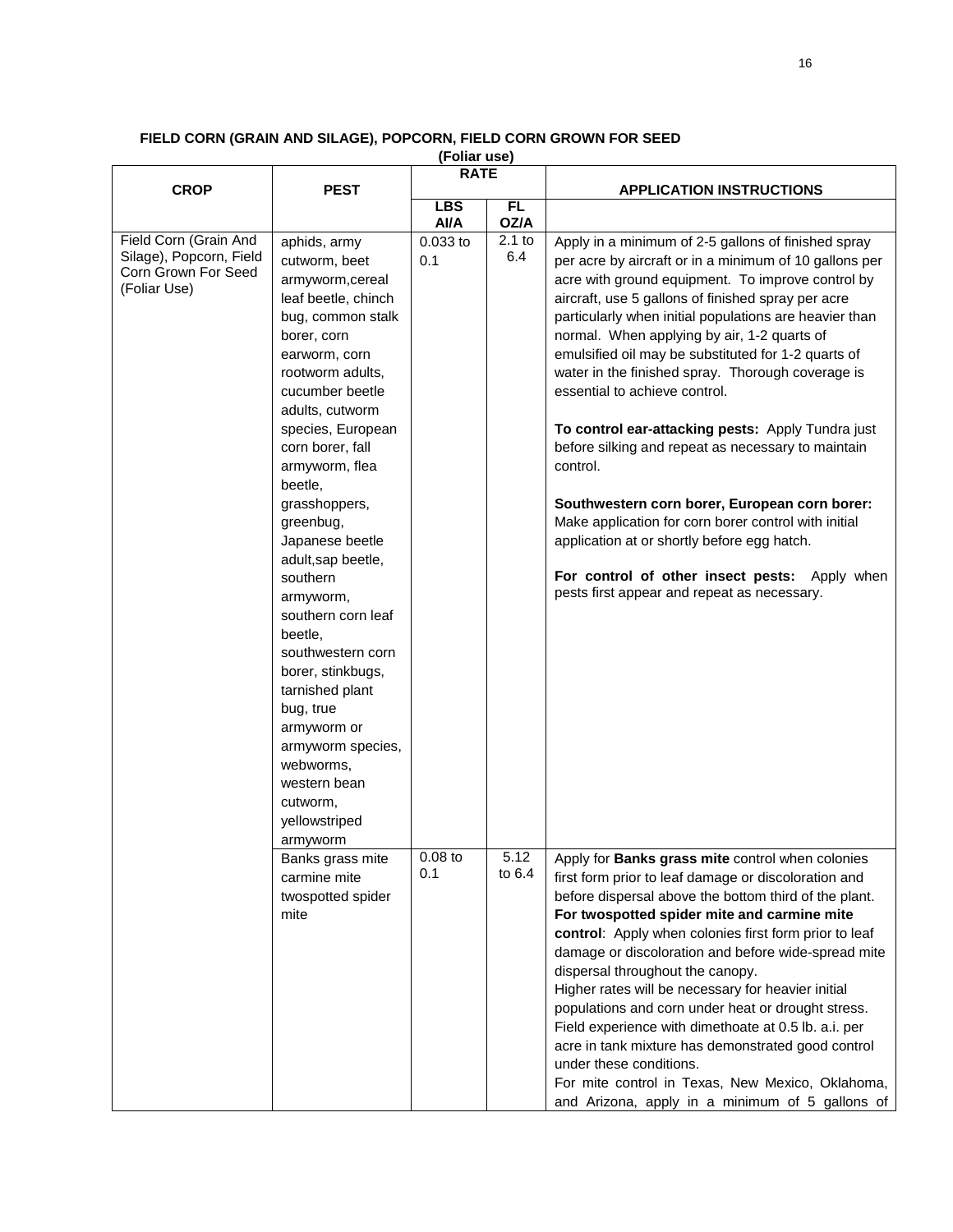|  |  |  |  | finished spray per acre by aircraft or in a minimum of<br>10 gallons per acre with ground equipment. |
|--|--|--|--|------------------------------------------------------------------------------------------------------|
|--|--|--|--|------------------------------------------------------------------------------------------------------|

Do not apply more than 0.3 lb. a.i. per acre per season including PRE & PPI, at plant plus foliar applications.

Do not graze livestock in treated areas or cut treated crops for feed within 30 days of the last application.

Use of ultra low volume (ULV) application on corn is prohibited.

Do not make aerial or ground applications to corn if heavy rainfall is imminent.

Do not apply within 30 days of harvest.

### **SWEET CORN (GRAIN AND SILAGE) SWEET CORN GROWN FOR SEED**

**(At plant use)**

To calculate the amount of Tundra to use per acre based on row spacing refer to the conversion chart below.

| Row spacing (inches)                | 36   | 30   |      |      |  |
|-------------------------------------|------|------|------|------|--|
| Tundra (formulated ounces per row)  | 0.15 | J.15 | 0.15 | 0.15 |  |
| Tundra (pounds ai per acre)         | 0.03 | 0.04 | 0.06 | 0.08 |  |
| Tundra (formulated ounces per acre) | 2 12 | 2.56 | 3.84 | 5.12 |  |

|                                                                                    |                                                                                                                                                                                                        | <b>RATE</b>                                                                                                                                                                                                   |                                                                                                                                                                                                         |                                                                                                                                                                                                                                                                                                                                                                                                                                                                                                                                                                                                                                                                                                                                                                                                                                                                                                                                                                                                                             |
|------------------------------------------------------------------------------------|--------------------------------------------------------------------------------------------------------------------------------------------------------------------------------------------------------|---------------------------------------------------------------------------------------------------------------------------------------------------------------------------------------------------------------|---------------------------------------------------------------------------------------------------------------------------------------------------------------------------------------------------------|-----------------------------------------------------------------------------------------------------------------------------------------------------------------------------------------------------------------------------------------------------------------------------------------------------------------------------------------------------------------------------------------------------------------------------------------------------------------------------------------------------------------------------------------------------------------------------------------------------------------------------------------------------------------------------------------------------------------------------------------------------------------------------------------------------------------------------------------------------------------------------------------------------------------------------------------------------------------------------------------------------------------------------|
| <b>CROP</b>                                                                        | <b>PEST</b>                                                                                                                                                                                            |                                                                                                                                                                                                               |                                                                                                                                                                                                         | <b>APPLICATION INSTRUCTIONS</b>                                                                                                                                                                                                                                                                                                                                                                                                                                                                                                                                                                                                                                                                                                                                                                                                                                                                                                                                                                                             |
|                                                                                    |                                                                                                                                                                                                        | <b>LBS AI</b>                                                                                                                                                                                                 | FL OZ                                                                                                                                                                                                   |                                                                                                                                                                                                                                                                                                                                                                                                                                                                                                                                                                                                                                                                                                                                                                                                                                                                                                                                                                                                                             |
| Sweet Corn (Grain<br>And Silage)<br>Sweet Corn Grown<br>For Seed<br>(At Plant Use) | corn rootworm<br>larvae (northern,<br>southern, western)<br>army cutworm,<br>cutworm species,<br>grubs,<br>seed corn beetle,<br>seed corn maggot,<br>true armyworm or<br>armyworm species,<br>wireworm | 0.0046<br>to<br>0.0115<br>Ib ai. per<br>1000<br>linear<br>feet of<br>row (30<br>inch row<br>spacing)<br>0.0023<br>to<br>0.0092<br>Ib ai. per<br>1,000<br>linear<br>feet of<br>row (30<br>inch row<br>spacing) | $0.30$ to<br>$0.75$ fl.<br>oz. per<br>1000<br>linear<br>feet of<br>row (30<br>inch row<br>spacing)<br>$0.15$ to<br>$0.6$ fl.<br>oz. per<br>1000<br>linear<br>feet of<br>row (30<br>inch row<br>spacing) | Apply as a 5 to 7 inch T-band treatment over an<br>open seed furrow. Position the spray nozzle behind<br>the planter shoe, in front of the press wheel centered<br>over the row. Use the table above to determine the<br>Tundra needs per acre. Apply in a minimum of 3<br>gallons of finished spray per acre.<br>Mix Tundra with water or fertilizer in the following<br>manner. Fill the spray tank approximately one-half<br>full with water or liquid fertilizer, add the proper<br>amount of Tundra, then add the rest of the water or<br>fertilizer. Provide sufficient agitation during mixing<br>and application to maintain a uniform spray mixture.<br>Applications of Tundra alone or in recommended<br>tank mixtures, in conjunction with in furrow pop-up<br>fertilizers may be used. A jar compatibility test<br>should be performed with appropriate ratio of Tundra<br>and fertilizer to ensure mixture will stay in solution.<br>Constant agitation should be maintained during<br>mixing and application. |

### **RESTRICTIONS:**

Do not apply to soil where there is greater than 30% cover of crop residue remaining.

Do not apply within 30 days of harvest.

Do not graze livestock in treated area or cut treated crops for feed within 30 days of treatment.

Do not apply more than 0.2 lb. a.i. (12.8 fl. oz. Tundra) per acre per season as an at plant application.

**SWEET CORN (GRAIN AND SILAGE)**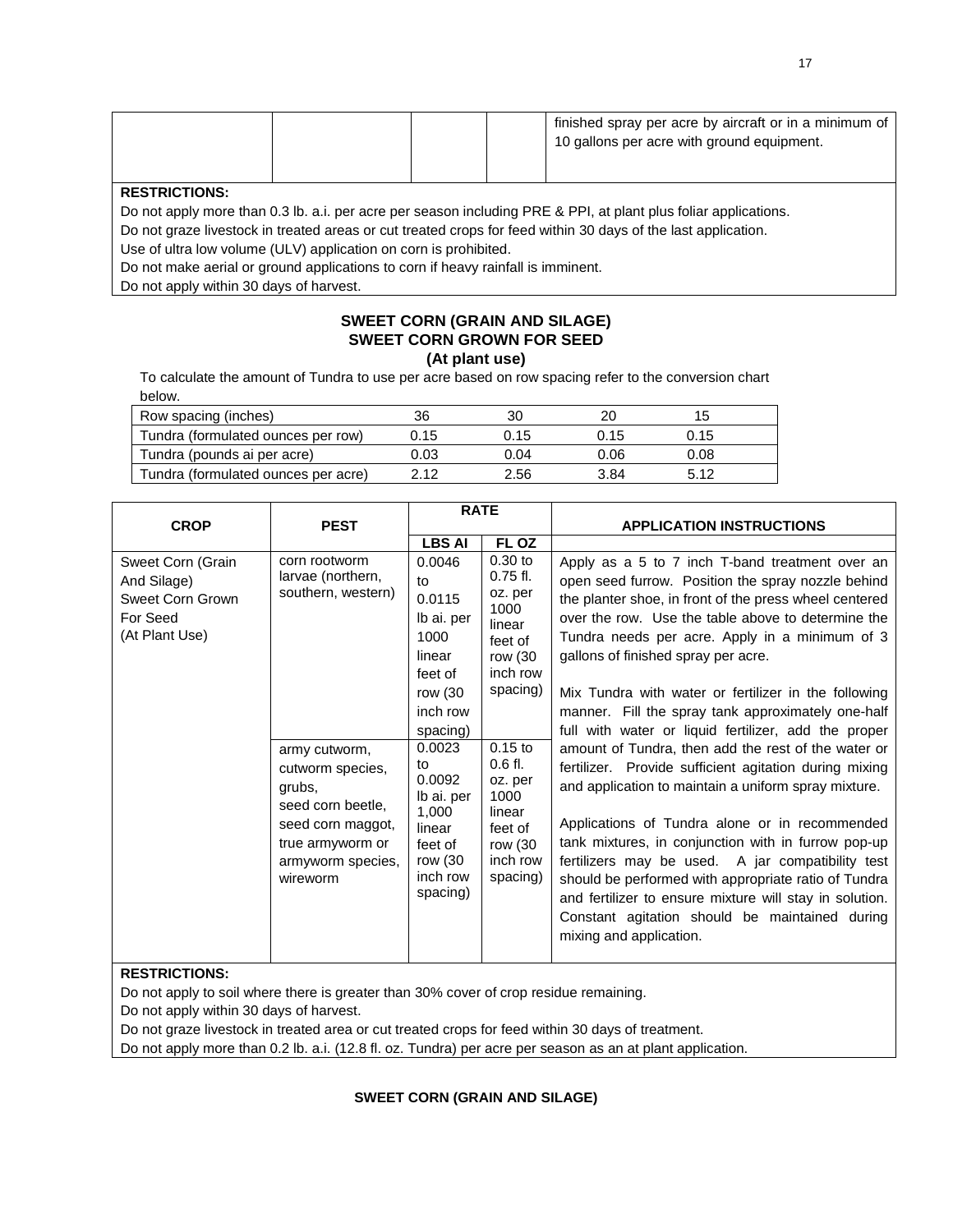#### **SWEET CORN GROWN FOR SEED (Foliar use)**

| (Follar use)                                                                     |                                                                                                                                                                                                                                                                                                                                                                                                                                                                                                                                        |                    |                  |                                                                                                                                                                                                                                                                                                                                                                                                                                                                                                                                                                                                                                                                                                              |  |  |  |  |
|----------------------------------------------------------------------------------|----------------------------------------------------------------------------------------------------------------------------------------------------------------------------------------------------------------------------------------------------------------------------------------------------------------------------------------------------------------------------------------------------------------------------------------------------------------------------------------------------------------------------------------|--------------------|------------------|--------------------------------------------------------------------------------------------------------------------------------------------------------------------------------------------------------------------------------------------------------------------------------------------------------------------------------------------------------------------------------------------------------------------------------------------------------------------------------------------------------------------------------------------------------------------------------------------------------------------------------------------------------------------------------------------------------------|--|--|--|--|
| <b>CROP</b>                                                                      | <b>PEST</b>                                                                                                                                                                                                                                                                                                                                                                                                                                                                                                                            | <b>RATE</b>        |                  | <b>APPLICATION INSTRUCTIONS</b>                                                                                                                                                                                                                                                                                                                                                                                                                                                                                                                                                                                                                                                                              |  |  |  |  |
|                                                                                  |                                                                                                                                                                                                                                                                                                                                                                                                                                                                                                                                        | <b>LBS</b><br>Al/A | FL.<br>OZ/A      |                                                                                                                                                                                                                                                                                                                                                                                                                                                                                                                                                                                                                                                                                                              |  |  |  |  |
| Sweet Corn (Grain<br>And Silage)<br>Sweet Corn Grown For<br>Seed<br>(Foliar Use) | aphids army<br>cutworm beet<br>armyworm cereal<br>leaf beetle chinch<br>bug common stalk<br>borer corn earworm<br>corn rootworm<br>adults cucumber<br>beetle adult cutworm<br>species European<br>corn borer fall<br>armyworm flea<br>beetle grasshoppers<br>greenbug Japanese<br>beetle adult sap<br>beetle southern<br>armyworm southern<br>corn leaf beetle<br>southwestern corn<br>borer stinkbugs<br>tarnished plant bug<br>true armyworm or<br>armyworm species<br>webworms western<br>bean cutworm<br>yellowstriped<br>armyworm | 0.033<br>to 0.1    | $2.1$ to<br>6.4  | Apply in a minimum of 2 gallons of finished spray per<br>acre by air or in a minimum of 10 gallons per acre<br>with ground equipment. When applying by air, 1-2<br>quarts of emulsified oil may be substituted for 1-2<br>quarts of water in the finished spray. Thorough<br>coverage is essential to achieve control.<br>To control ear-attacking pests: Apply Tundra when<br>silking begins and repeat as necessary to maintain<br>control.<br>Southwestern corn borer, European corn borer:<br>Make 2 applications for corn borer control with the<br>initial application at or shortly before egg hatch.<br>For control of other insect pests: Apply when<br>pests first appear and repeat as necessary. |  |  |  |  |
| <b>RESTRICTIONS:</b>                                                             | Banks grass mite<br>carmine mite<br>twospotted spider<br>mite                                                                                                                                                                                                                                                                                                                                                                                                                                                                          | $0.08$ to<br>0.1   | $5.12$ to<br>6.4 | Apply for Banks grass mites control when colonies<br>first form from prior to leaf damage or discoloration<br>and before dispersal above the bottom third of the<br>plant.<br>For twospotted spider mite and carmine mite<br>control: Apply when colonies first form prior to leaf<br>damage or discoloration and before widespread mite<br>dispersal throughout the canopy.<br>Higher rates will be necessary for heavier initial<br>populations and corn under heat or drought stress.                                                                                                                                                                                                                     |  |  |  |  |
|                                                                                  | Do not apply more than 0.2 lb. a.i. (12.8 ounces formulated) per acre per season, including at plant plus foliar applications.                                                                                                                                                                                                                                                                                                                                                                                                         |                    |                  |                                                                                                                                                                                                                                                                                                                                                                                                                                                                                                                                                                                                                                                                                                              |  |  |  |  |

Do not graze livestock in treated areas of cut treated crops for feed within 1 day of the last application. Use of ultra low volume (ULV) application on corn is prohibited.

Do not make aerial or ground applications to corn if heavy rainfall is imminent.

Do not apply within 1 day of harvest.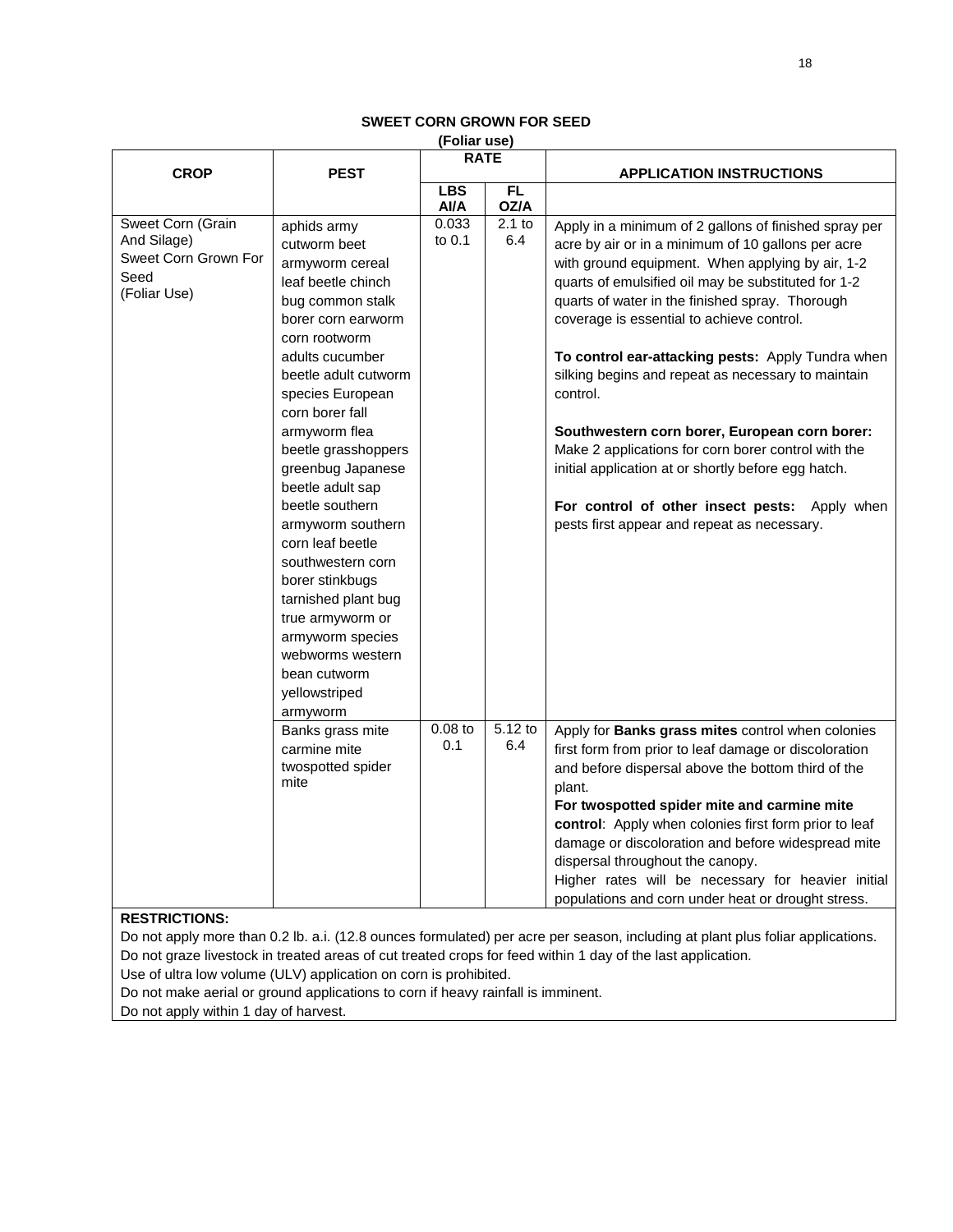| <b>CUCURBITS</b>        |                   |             |          |                                                       |  |  |
|-------------------------|-------------------|-------------|----------|-------------------------------------------------------|--|--|
| <b>CROP</b>             | <b>PEST</b>       | <b>RATE</b> |          | <b>APPLICATION INSTRUCTIONS</b>                       |  |  |
|                         |                   | <b>LBS</b>  | FL       |                                                       |  |  |
|                         |                   | Al/A        | OZ/A     |                                                       |  |  |
| chayote (fruit)         | aphids            | $0.04$ to   | $2.6$ to | Apply in a minimum of 5 gallons of finished spray per |  |  |
| Chinese waxgourd        | armyworms         | 0.1         | 6.4      | acre by air or in a minimum of 20 gallons per acre    |  |  |
| (Chinese preserving     | cabbage looper    |             |          | with ground equipment. When applying by air, 1-2      |  |  |
| melon)                  | corn earworm      |             |          | quarts of emulsified oil many be substituted for 1-2  |  |  |
| citron melon            | cucumber beetles  |             |          | quarts of water in the finished spray. Thorough       |  |  |
| cucumber                | cutworm           |             |          | coverage is essential to achieve control.             |  |  |
| gherkin                 | grasshopper       |             |          |                                                       |  |  |
| gourd, edible (includes | leafhoppers       |             |          |                                                       |  |  |
| hyotan, cucuzza),       | melonworm         |             |          |                                                       |  |  |
| (luffa spp.) (includes  | pickleworm        |             |          |                                                       |  |  |
| hechima, Chinese        | plant bug         |             |          |                                                       |  |  |
| okra),                  | rindworm          |             |          |                                                       |  |  |
| (Momordica spp.)        | squash bugs       |             |          |                                                       |  |  |
| (includes balsam        | squash vine borer |             |          |                                                       |  |  |
| apple, balsam pear,     | stink bugs        |             |          |                                                       |  |  |
| bitter melon, Chinese   | tobacco budworm   |             |          |                                                       |  |  |
| cucumber)               | Carmine mite      | $0.08$ to   | 5.12 to  |                                                       |  |  |
| muskmelon (hybrids      | Banks grass mite  | 0.1         | 6.4      |                                                       |  |  |
| and/or cultivars of     | lygus Spp.        |             |          |                                                       |  |  |
| Cucumis melo,           | twospotted spider |             |          |                                                       |  |  |
| includes:               | mites             |             |          |                                                       |  |  |
| true cantaloupe,        | whitefly          |             |          |                                                       |  |  |
| cantaloupe,             |                   |             |          |                                                       |  |  |
| casaba,                 |                   |             |          |                                                       |  |  |
| Crenshaw melon,         |                   |             |          |                                                       |  |  |
| golden pershaw          |                   |             |          |                                                       |  |  |
| melon,                  |                   |             |          |                                                       |  |  |
| honeydew melon,         |                   |             |          |                                                       |  |  |
| honey balls,            |                   |             |          |                                                       |  |  |
| mango melon,            |                   |             |          |                                                       |  |  |
| Persian melon,          |                   |             |          |                                                       |  |  |
| pineapple melon,        |                   |             |          |                                                       |  |  |
| Santa Claus melon,      |                   |             |          |                                                       |  |  |
| snake melon)            |                   |             |          |                                                       |  |  |
| pumpkin (cucurbita      |                   |             |          |                                                       |  |  |
| Spp.)                   |                   |             |          |                                                       |  |  |
| squash, summer          |                   |             |          |                                                       |  |  |
| includes:               |                   |             |          |                                                       |  |  |
| crookneck squash,       |                   |             |          |                                                       |  |  |
| scallop squash,         |                   |             |          |                                                       |  |  |
| straightneck squash,    |                   |             |          |                                                       |  |  |
| vegetable marrow,       |                   |             |          |                                                       |  |  |
| zucchini)               |                   |             |          |                                                       |  |  |
| squash, winter          |                   |             |          |                                                       |  |  |
| includes;               |                   |             |          |                                                       |  |  |
| butternut squash,       |                   |             |          |                                                       |  |  |
| calabaza,               |                   |             |          |                                                       |  |  |
| Hubbard squash(C.       |                   |             |          |                                                       |  |  |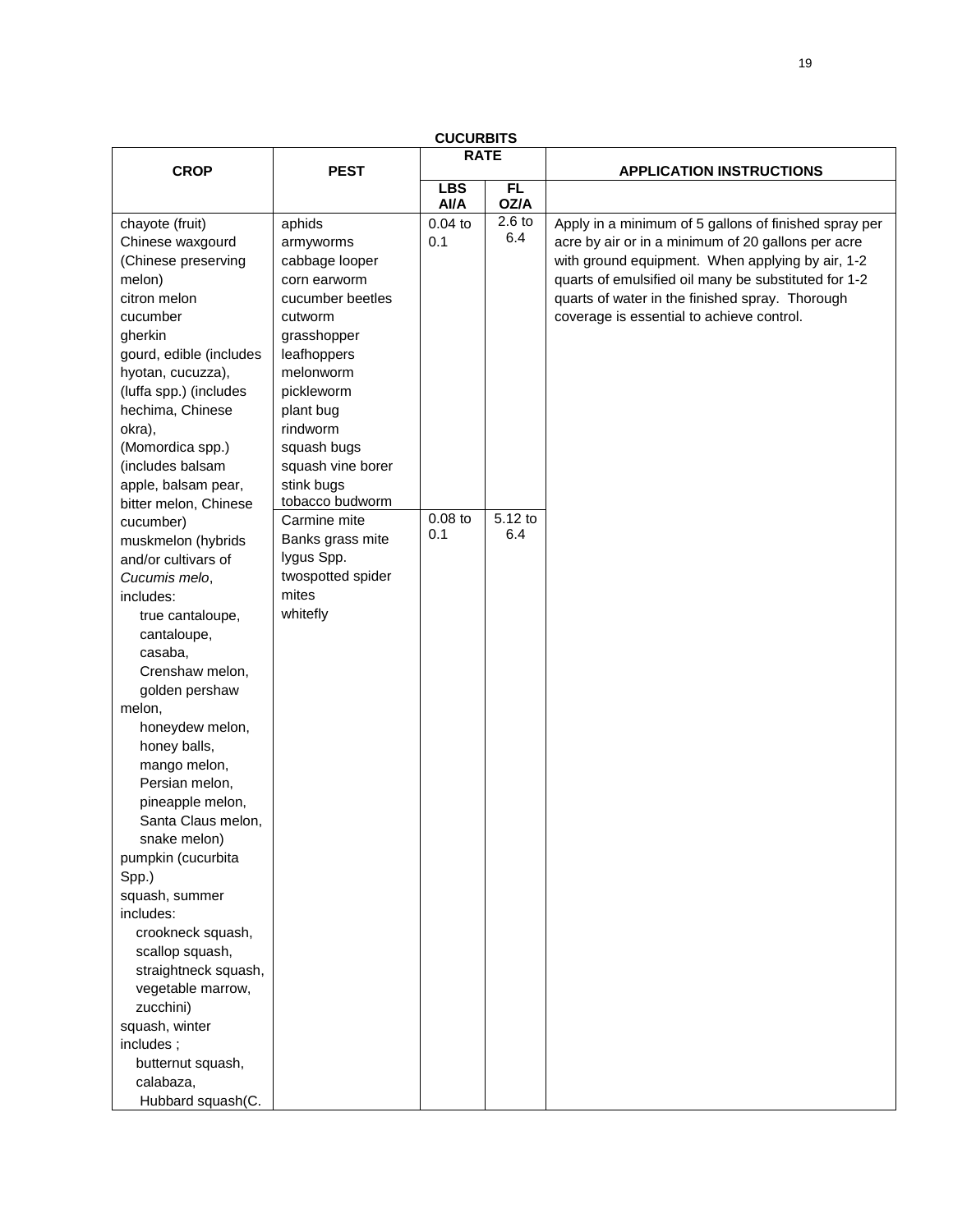| mixta; C.                                                                        |  |  |  |  |  |  |  |
|----------------------------------------------------------------------------------|--|--|--|--|--|--|--|
| pepo)includes                                                                    |  |  |  |  |  |  |  |
| acorn squash,                                                                    |  |  |  |  |  |  |  |
| spaghetti squash)                                                                |  |  |  |  |  |  |  |
| watermelon                                                                       |  |  |  |  |  |  |  |
| (includes hybrids)                                                               |  |  |  |  |  |  |  |
| and or varieties                                                                 |  |  |  |  |  |  |  |
| of Citrullis spp.)                                                               |  |  |  |  |  |  |  |
| <b>RESTRICTIONS:</b>                                                             |  |  |  |  |  |  |  |
| Do not apply more than 0.3 lb a.i. (19.2 ounces formulated) per acre per season. |  |  |  |  |  |  |  |
| Do not make more than two applications after bloom.                              |  |  |  |  |  |  |  |
| Do not make applications less than 7 days apart.                                 |  |  |  |  |  |  |  |
| Do not apply within 3 days of harvest.                                           |  |  |  |  |  |  |  |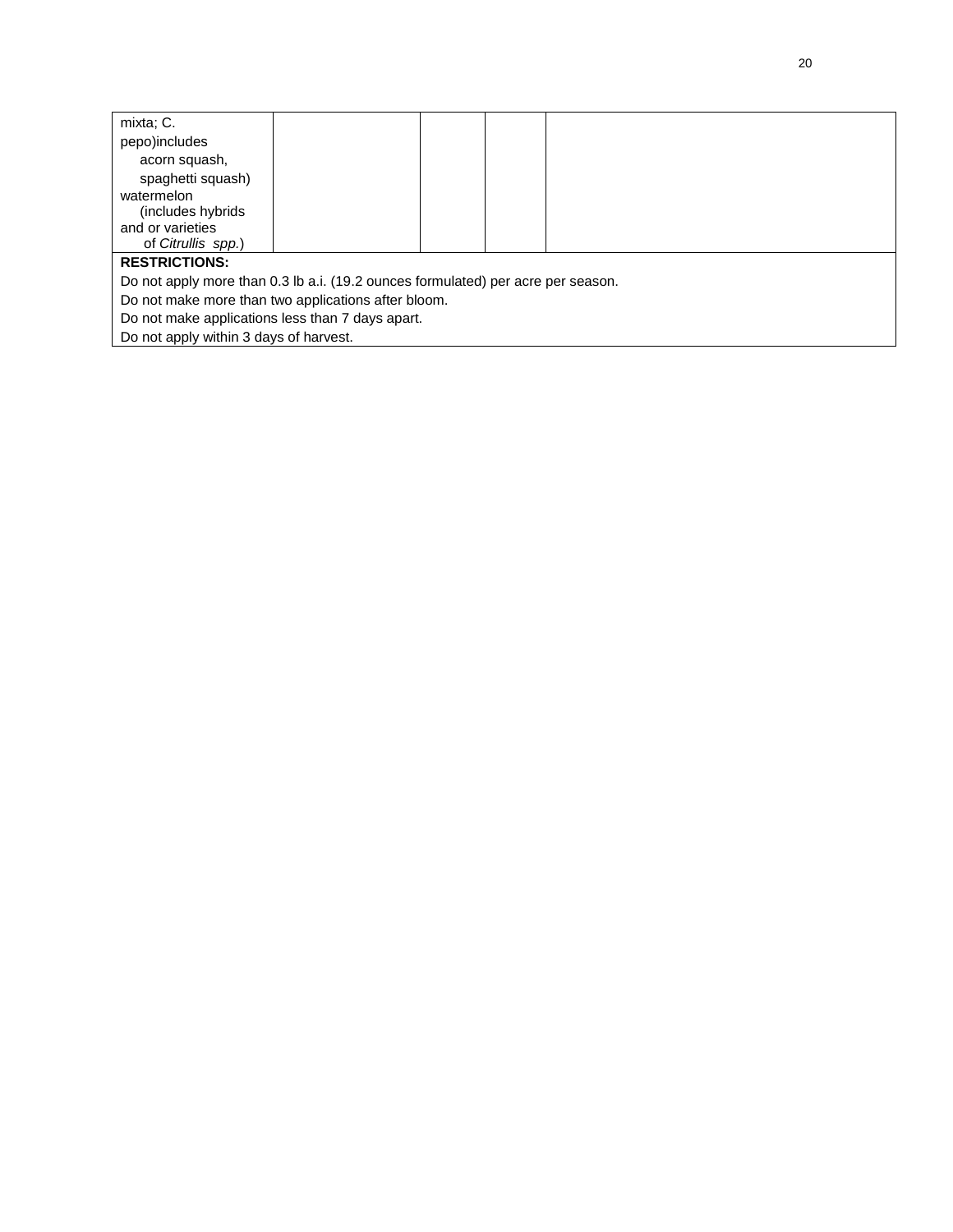| <b>FRUITING VEGETABLES</b>             |                                                                                  |                           |             |                                                      |  |  |  |
|----------------------------------------|----------------------------------------------------------------------------------|---------------------------|-------------|------------------------------------------------------|--|--|--|
|                                        |                                                                                  | <b>RATE</b>               |             |                                                      |  |  |  |
| <b>CROP</b>                            | <b>PEST</b>                                                                      | <b>LBS</b>                | FL.         | <b>APPLICATION INSTRUCTIONS</b>                      |  |  |  |
|                                        |                                                                                  | AI/A                      | OZ/A        |                                                      |  |  |  |
| Eggplant                               | Armyworms                                                                        | $0.033 -$                 | $2.1 - 6.4$ | Apply in a minimum of 2 gallons of finished spray    |  |  |  |
| Pepper (Bell &                         | <b>Including Beet</b>                                                            | 0.1                       |             | per acre by air or in a minimum of 10 gallons per    |  |  |  |
| Non-Bell)                              | Armyworm, Fall                                                                   |                           |             | acre with ground equipment. When applying by         |  |  |  |
| Groundcherry                           | Armyworm,                                                                        |                           |             | air, 1-2 quarts of emulsified oil may be substituted |  |  |  |
| Pepino                                 | Southern                                                                         |                           |             | for 1-2 quarts of water in the finished spray.       |  |  |  |
|                                        | Yellowstriped                                                                    |                           |             | Thorough coverage is essential to achieve control.   |  |  |  |
|                                        | Armyworm                                                                         |                           |             |                                                      |  |  |  |
|                                        | Cabbage Looper                                                                   |                           |             |                                                      |  |  |  |
|                                        | Colorado Potato                                                                  |                           |             |                                                      |  |  |  |
|                                        | <b>Beetle</b>                                                                    |                           |             |                                                      |  |  |  |
|                                        | Corn Earworm                                                                     |                           |             |                                                      |  |  |  |
|                                        | <b>Cucumber Beetle</b>                                                           |                           |             |                                                      |  |  |  |
|                                        | Cutworms                                                                         |                           |             |                                                      |  |  |  |
|                                        | European Corn                                                                    |                           |             |                                                      |  |  |  |
|                                        | <b>Borer</b>                                                                     |                           |             |                                                      |  |  |  |
|                                        | <b>Flea Beetle</b>                                                               |                           |             |                                                      |  |  |  |
|                                        | Leafminers                                                                       |                           |             |                                                      |  |  |  |
|                                        | Loopers                                                                          |                           |             |                                                      |  |  |  |
|                                        | Pepper Weevil                                                                    |                           |             |                                                      |  |  |  |
|                                        | Plant Bug                                                                        |                           |             |                                                      |  |  |  |
|                                        | Stink Bug                                                                        |                           |             |                                                      |  |  |  |
|                                        | <b>Thrips</b>                                                                    |                           |             |                                                      |  |  |  |
|                                        | Tomato Hornworm                                                                  |                           |             |                                                      |  |  |  |
|                                        | Tomato Pinworm                                                                   |                           |             |                                                      |  |  |  |
|                                        | Vegetable Leafminer                                                              |                           |             |                                                      |  |  |  |
|                                        | Whitefly                                                                         |                           |             |                                                      |  |  |  |
|                                        | <b>Banks Grass Mite</b>                                                          | $0.08 - 0.1$              | $5.12 -$    |                                                      |  |  |  |
|                                        | <b>Broad Mite</b>                                                                |                           | 6.4         |                                                      |  |  |  |
|                                        | <b>Carmine Mite</b>                                                              |                           |             |                                                      |  |  |  |
|                                        | Lygus Species                                                                    |                           |             |                                                      |  |  |  |
|                                        | Pacific Spider Mite                                                              |                           |             |                                                      |  |  |  |
|                                        | <b>Two Spotted Spider</b>                                                        |                           |             |                                                      |  |  |  |
|                                        | Mite                                                                             |                           |             |                                                      |  |  |  |
| <b>RESTRICTIONS:</b>                   |                                                                                  |                           |             |                                                      |  |  |  |
|                                        | Do not make applications less than 7 days apart.                                 |                           |             |                                                      |  |  |  |
| Do not apply within 7 days of harvest. | Do not apply more than 0.2 lb. a.i.(12.8 ounces formulated) per acre per season. |                           |             |                                                      |  |  |  |
|                                        |                                                                                  |                           |             |                                                      |  |  |  |
| <b>CROP</b>                            | <b>PEST</b>                                                                      | <b>RATE</b><br><b>LBS</b> | FL.         | <b>APPLICATION INSTRUCTIONS</b>                      |  |  |  |
|                                        |                                                                                  | AI/A                      | OZ/A        |                                                      |  |  |  |
| Tomato                                 | Aphids                                                                           | $0.033 -$                 | $2.1 - 5.2$ | Apply in water as necessary for insect control       |  |  |  |
| Tomatillo                              | Armyworms                                                                        | 0.08                      |             | using a minimum of 15 gallons of finished spray      |  |  |  |
|                                        | <b>Including Beet</b>                                                            |                           |             | per acre with ground equipment.                      |  |  |  |
|                                        | Armyworm, Fall                                                                   |                           |             |                                                      |  |  |  |
|                                        | Armyworm,                                                                        |                           |             | Thorough coverage is essential to achieve control.   |  |  |  |
|                                        | Southern                                                                         |                           |             |                                                      |  |  |  |
|                                        | Yellowstriped                                                                    |                           |             |                                                      |  |  |  |
|                                        | Armyworm                                                                         |                           |             |                                                      |  |  |  |
|                                        | Bean Leaf Beetle                                                                 |                           |             |                                                      |  |  |  |
|                                        | Cabbageworm                                                                      |                           |             |                                                      |  |  |  |
|                                        | <b>Carmine Mite</b>                                                              |                           |             |                                                      |  |  |  |
|                                        | Cloverworm                                                                       |                           |             |                                                      |  |  |  |
|                                        | Corn Earworm                                                                     |                           |             |                                                      |  |  |  |
|                                        | Corn Rootworm                                                                    |                           |             |                                                      |  |  |  |
|                                        | <b>Cucumber Beetles</b>                                                          |                           |             |                                                      |  |  |  |
|                                        | Cutworms                                                                         |                           |             |                                                      |  |  |  |

21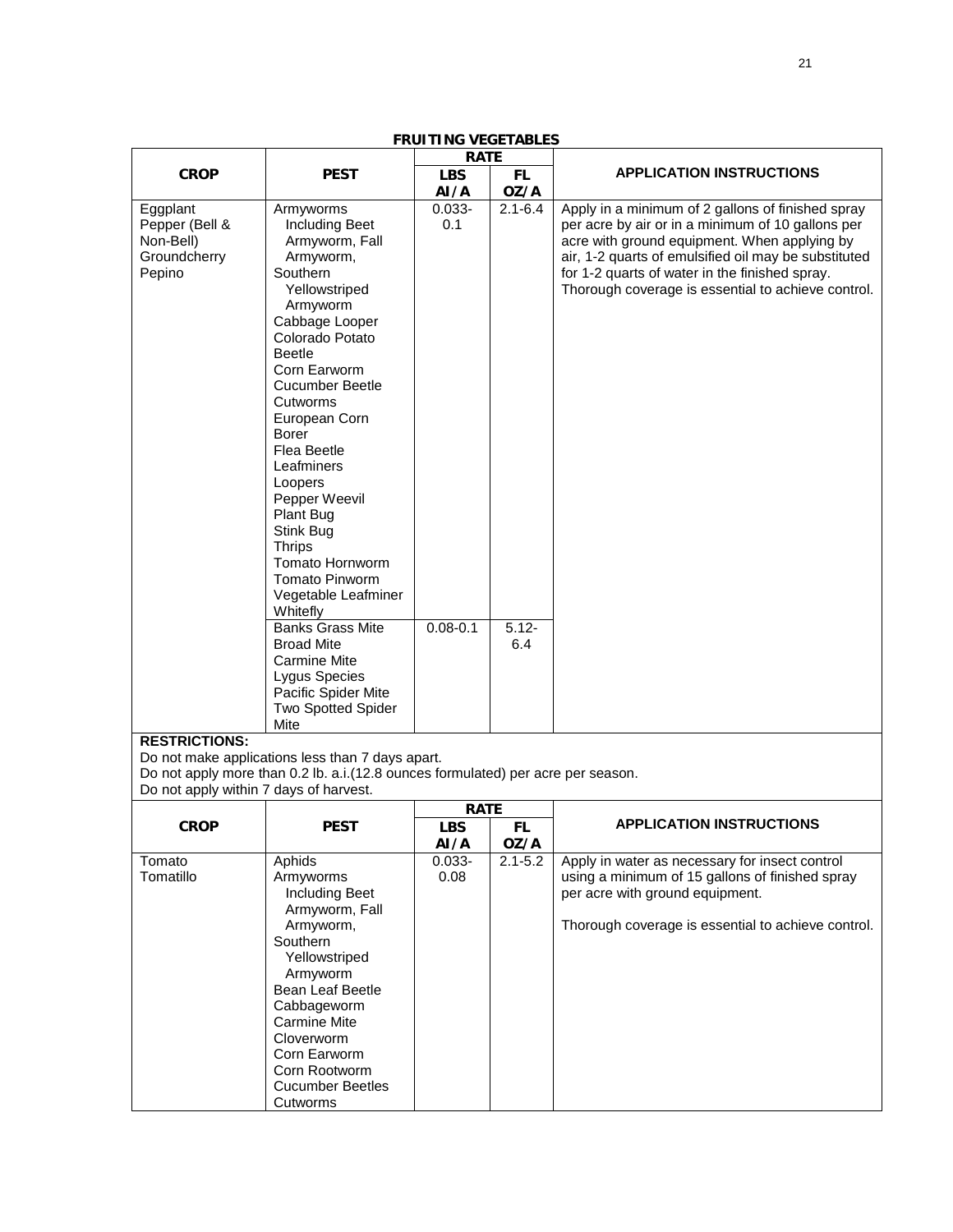|             |                                                                           | <b>RATE</b>  |           |                                 |  |  |  |
|-------------|---------------------------------------------------------------------------|--------------|-----------|---------------------------------|--|--|--|
| <b>CROP</b> | <b>PEST</b>                                                               | <b>LBS</b>   | <b>FL</b> | <b>APPLICATION INSTRUCTIONS</b> |  |  |  |
|             |                                                                           | AI/A         | OZ/A      |                                 |  |  |  |
|             | Diamondback Moth                                                          |              |           |                                 |  |  |  |
|             | European Corn                                                             |              |           |                                 |  |  |  |
|             | <b>Borer</b>                                                              |              |           |                                 |  |  |  |
|             | <b>Flea Beetles</b>                                                       |              |           |                                 |  |  |  |
|             | Flea Hopper                                                               |              |           |                                 |  |  |  |
|             | Grasshopper                                                               |              |           |                                 |  |  |  |
|             | Japanese Beetle                                                           |              |           |                                 |  |  |  |
|             | (Adult)                                                                   |              |           |                                 |  |  |  |
|             | Leafhoppers                                                               |              |           |                                 |  |  |  |
|             | Loopers                                                                   |              |           |                                 |  |  |  |
|             | Lygus Species                                                             |              |           |                                 |  |  |  |
|             | Melonworm                                                                 |              |           |                                 |  |  |  |
|             | Pea Weevil                                                                |              |           |                                 |  |  |  |
|             | Pea Leaf Weevil                                                           |              |           |                                 |  |  |  |
|             | Pickleworm                                                                |              |           |                                 |  |  |  |
|             | Plant Bug                                                                 |              |           |                                 |  |  |  |
|             | Rindworm                                                                  |              |           |                                 |  |  |  |
|             | Salt Marsh                                                                |              |           |                                 |  |  |  |
|             | Caterpillar                                                               |              |           |                                 |  |  |  |
|             | Sap Beetle                                                                |              |           |                                 |  |  |  |
|             | Seedpod Weevil                                                            |              |           |                                 |  |  |  |
|             | Squash Bugs                                                               |              |           |                                 |  |  |  |
|             | <b>Stink Bug Species</b>                                                  |              |           |                                 |  |  |  |
|             | Tobacco Budworm                                                           |              |           |                                 |  |  |  |
|             | <b>Tarnished Plant Bug</b><br><b>Thrips</b>                               |              |           |                                 |  |  |  |
|             | Whitefly                                                                  |              |           |                                 |  |  |  |
|             | <b>Two Spotted Spider</b>                                                 | $0.08 - 0.1$ | $5.12 -$  |                                 |  |  |  |
|             | Mite                                                                      |              | 6.4       |                                 |  |  |  |
|             |                                                                           |              |           |                                 |  |  |  |
|             | <b>RESTRICTIONS:</b><br>Do not make applications less than 10 days apart. |              |           |                                 |  |  |  |
|             | A maximum of 4 applications may be applied per season.                    |              |           |                                 |  |  |  |

A maximum of 4 applications may be applied per season.

Do not apply within 1 day of harvest.

|                                                                                                                             |                                                                                                                                                         | <b>RATE</b>       |                          |                                                                                                                                                                                                                                                                                                                                                                                                   |
|-----------------------------------------------------------------------------------------------------------------------------|---------------------------------------------------------------------------------------------------------------------------------------------------------|-------------------|--------------------------|---------------------------------------------------------------------------------------------------------------------------------------------------------------------------------------------------------------------------------------------------------------------------------------------------------------------------------------------------------------------------------------------------|
| <b>CROP</b>                                                                                                                 | <b>PEST</b>                                                                                                                                             | <b>LBS</b><br>AVA | <b>FL</b><br>OZ/A        | <b>APPLICATION INSTRUCTIONS</b>                                                                                                                                                                                                                                                                                                                                                                   |
| Grapes                                                                                                                      | cutworms<br>eastern grape<br>leafhopper,<br>Grape berry moth<br>Japanese beetles<br>adults<br>variegated<br>leafhopper,<br>western grape<br>leafhopper, | $0.05$ to<br>0.1  | 3.2 <sub>to</sub><br>6.4 | Apply in a minimum of 10 gallons of finished spray<br>by air or in a minimum of 25 gallons of finished<br>spray with ground equipment.<br>When applying by air, 1 to 2 quarts of emulsified oil<br>may be substituted for 1 to 2 quarts of water in the<br>finished spray.<br>Thorough coverage is essential to achieve control.<br>When pest pressure is moderate to severe, use<br>higher rate. |
|                                                                                                                             | black vine weevil,<br>glassywinged<br>sharpshooter,<br>twospotted spider<br>mite                                                                        | 0.1               | 6.4                      |                                                                                                                                                                                                                                                                                                                                                                                                   |
| <b>RESTRICTIONS:</b><br>Do not apply more than 0.1 lb. a.i. per acre per season.<br>Do not apply within 30 days of harvest. |                                                                                                                                                         |                   |                          |                                                                                                                                                                                                                                                                                                                                                                                                   |

**GRAPES**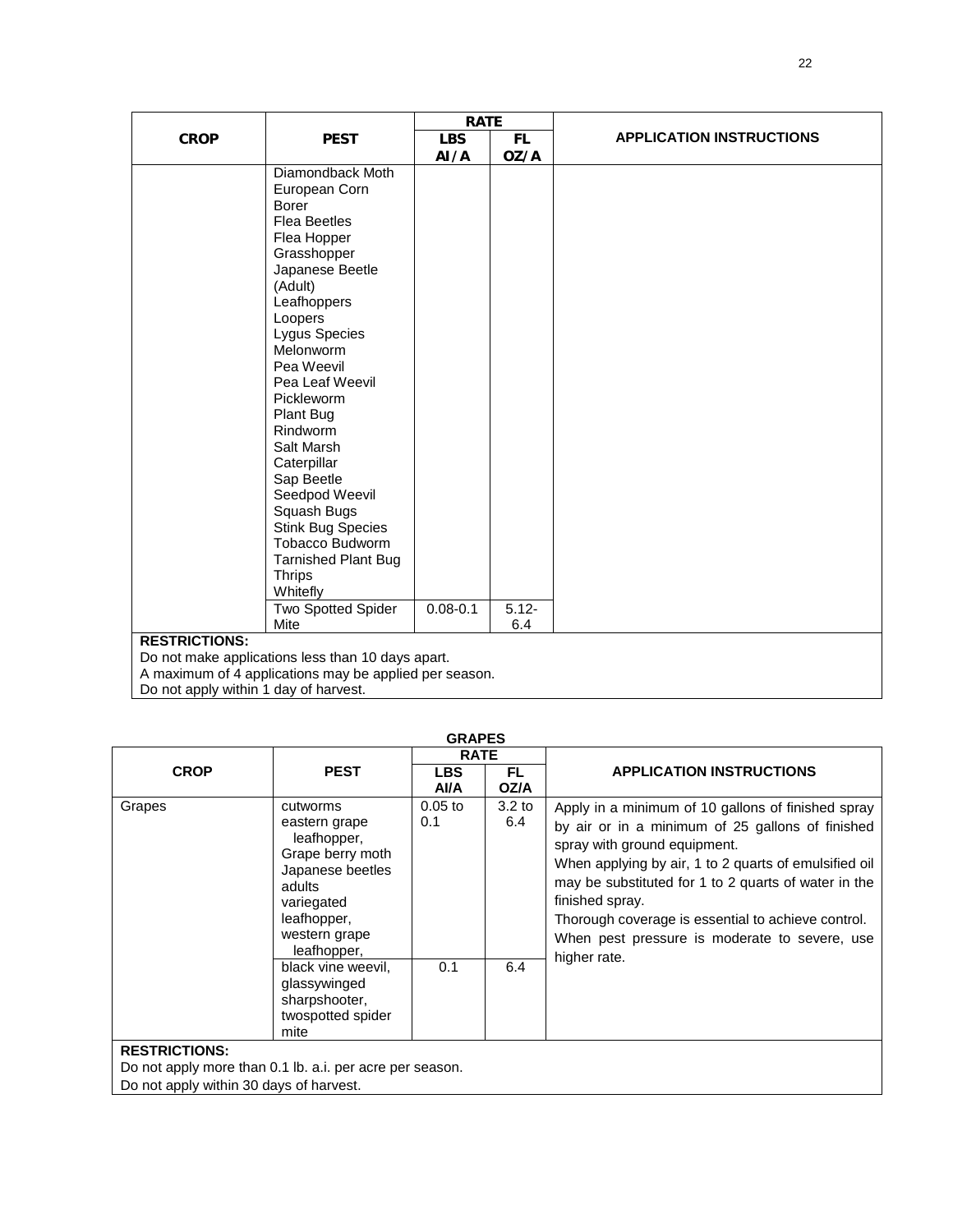| <b>HOPS</b> |                                                                      |                          |                                                                                                                                                                         |                                                                                                                                                                                            |  |  |  |  |
|-------------|----------------------------------------------------------------------|--------------------------|-------------------------------------------------------------------------------------------------------------------------------------------------------------------------|--------------------------------------------------------------------------------------------------------------------------------------------------------------------------------------------|--|--|--|--|
|             |                                                                      | <b>RATE</b>              |                                                                                                                                                                         |                                                                                                                                                                                            |  |  |  |  |
| <b>CROP</b> | <b>PEST</b>                                                          | <b>LBS</b><br>AVA        | FL.<br>OZ/A                                                                                                                                                             | <b>APPLICATION INSTRUCTIONS</b>                                                                                                                                                            |  |  |  |  |
| Hops        | Aphids,<br>armyworms<br>cutworms<br>Leafrollers, loopers             | $0.06 - 0.1$             | 3.8 to<br>6.4                                                                                                                                                           | Application by ground: For best results, full coverage is<br>essential. In early season use 100-150 gallons of<br>spray per acre. In late season use 200-250 gallons of<br>spray per acre. |  |  |  |  |
|             | root weevils<br>$0.05$ to<br>0.1<br>twospotted spider<br>0.1<br>mite | 3.2 <sub>to</sub><br>6.4 | For root weevil control, make a directed spray to the<br>base of the plant. Spray up the vine 3 feet and the soil<br>surface 1.5 to 2 feet on either side of the plant. |                                                                                                                                                                                            |  |  |  |  |
|             |                                                                      | 6.4                      |                                                                                                                                                                         |                                                                                                                                                                                            |  |  |  |  |
|             |                                                                      |                          |                                                                                                                                                                         | Application by air for late season control of twospotted<br>spider mites: Apply no less than 6.4 oz (0.1 lb ai) per<br>application in a minimum of 10 gallons per acre.                    |  |  |  |  |

Use of ultra low volume (ULV) application on hops is prohibited.

Do not exceed 0.1 lb a.i. per application. Do not exceed 0.3 lb a.i. per acre per season.

A spray interval of 21 days between applications must be maintained.

A 14 day pre-harvest interval must be observed.

|                                       |                                                                                                                                                                                                                                                                                                               | <b>RATE</b>                          |                                   |                                                                                                                                                                                                                                                                                                                                                        |
|---------------------------------------|---------------------------------------------------------------------------------------------------------------------------------------------------------------------------------------------------------------------------------------------------------------------------------------------------------------|--------------------------------------|-----------------------------------|--------------------------------------------------------------------------------------------------------------------------------------------------------------------------------------------------------------------------------------------------------------------------------------------------------------------------------------------------------|
| <b>CROP</b>                           | <b>PEST</b>                                                                                                                                                                                                                                                                                                   | <b>LBS</b><br>Al/A                   | FL.<br>OZ/A                       | <b>APPLICATION INSTRUCTIONS</b>                                                                                                                                                                                                                                                                                                                        |
| Lettuce, Head<br><b>DECTRICTIONS.</b> | aphids,<br>armyworms,<br>corn earworm,<br>cucumber beetles,<br>cutworms,<br>diamondback moth,<br>flea beetles,<br>imported<br>cabbageworm,<br>leafhoppers,<br>loopers,<br>salt marsh<br>caterpillar,<br>stink bug,<br>tobacco budworm,<br>whitefly<br>carmine mite<br>lygus spp.<br>twospotted spider<br>mite | $0.033 -$<br>0.1<br>$0.08$ to<br>0.1 | $2.1$ to<br>6.4<br>5.12 to<br>6.4 | Apply in water as necessary for insect control using a<br>minimum of 15 gallons of finished spray per acre with<br>ground equipment and 5 gallons per acre by air.<br>When applying by air, 1-2 quarts of emulsified oil may<br>be substituted for 1-2 quarts of water in the finished<br>spray. Thorough coverage is essential to achieve<br>control. |

### **RESTRICTIONS:**

Do not make applications less than 7 days apart.

A maximum of 0.5 lb a.i. may be applied per acre per season.

Do not apply within 7 days of harvest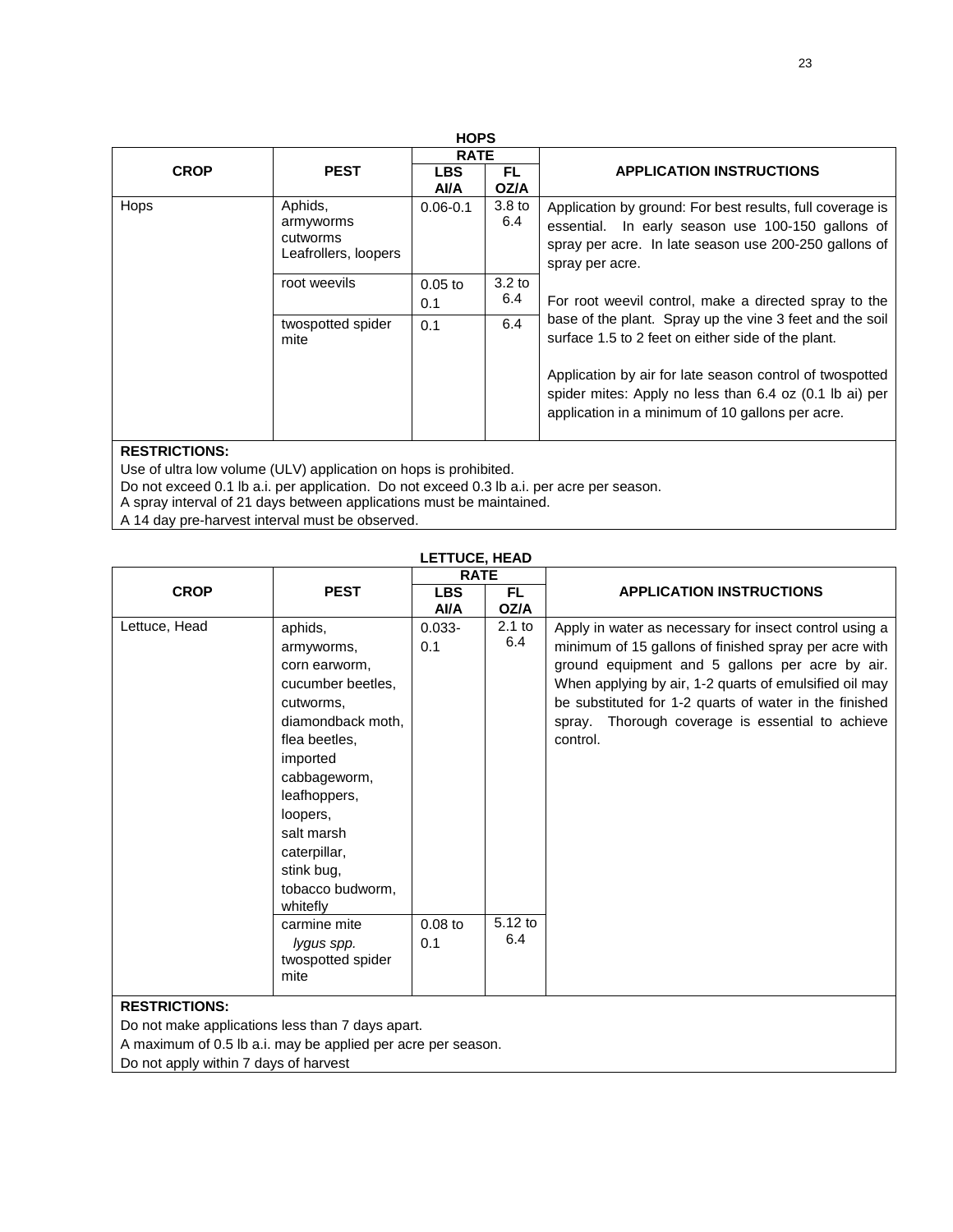| <b>MAYHAW</b> |  |  |  |  |
|---------------|--|--|--|--|
|               |  |  |  |  |

|                                                               |                                                         |                 | <b>RATE</b>  |                                                             |  |  |
|---------------------------------------------------------------|---------------------------------------------------------|-----------------|--------------|-------------------------------------------------------------|--|--|
| <b>CROP</b>                                                   | <b>PEST</b>                                             | <b>LBS</b>      | FL           | <b>APPLICATION INSTRUCTIONS</b>                             |  |  |
|                                                               |                                                         | <b>AVA</b>      | OZ/A         |                                                             |  |  |
| Mayhaw                                                        | <b>Plum Curculio</b>                                    | $0.08 -$<br>0.1 | $5.12 - 6.4$ | Apply foliar treatments in at least 28<br>gallons per acre. |  |  |
| <b>RESTRICTIONS:</b><br>Apply no more than once every 7 days. |                                                         |                 |              |                                                             |  |  |
|                                                               | Do not apply more than 0.2 lb a.i. per acre per season. |                 |              |                                                             |  |  |

Do not apply within 30 days of harvest.

| <b>PEANUT</b>        |                                                                                                                                                                                                                                                                                                                                                                                                                |                                  |                                |                                                                                                                                                        |  |
|----------------------|----------------------------------------------------------------------------------------------------------------------------------------------------------------------------------------------------------------------------------------------------------------------------------------------------------------------------------------------------------------------------------------------------------------|----------------------------------|--------------------------------|--------------------------------------------------------------------------------------------------------------------------------------------------------|--|
|                      |                                                                                                                                                                                                                                                                                                                                                                                                                | <b>RATE</b>                      |                                |                                                                                                                                                        |  |
| <b>CROP</b>          | <b>PEST</b>                                                                                                                                                                                                                                                                                                                                                                                                    | <b>LBS</b>                       | FL.                            | <b>APPLICATION INSTRUCTIONS</b>                                                                                                                        |  |
|                      |                                                                                                                                                                                                                                                                                                                                                                                                                | AVA                              | OZ/A                           |                                                                                                                                                        |  |
| Peanut               | Beet Armyworm<br>Corn Earworm<br><b>Cutworm Species</b><br>Fall Armyworm<br>Grasshoppers<br>Green Cloverworm<br>Leafhoppers<br><b>Lesser Cornstalk</b><br>Borer<br>Loopers<br><b>Rednecked Peanut</b><br>Worm<br>Southern Armyworm<br>Southern Corn<br>Rootworm<br>Stink Bugs<br>Threecornered<br>Alfalfa<br>Hopper<br>Velvetbean<br>Caterpillar<br>Yellowstriped<br>Armyworm<br>Aphids<br><b>Spider Mites</b> | $0.033 -$<br>0.1<br>$0.08 - 0.1$ | $2.1 - 6.4$<br>$5.12 -$<br>6.4 | Apply foliar treatments in at least 10<br>gallons per acre at the rate of 6.4 fl. oz.<br>(0.1 lb active) per acre at a minimum of<br>14-day intervals. |  |
|                      | <b>Thrips</b><br>Whitefly                                                                                                                                                                                                                                                                                                                                                                                      |                                  |                                |                                                                                                                                                        |  |
| <b>RESTRICTIONS:</b> |                                                                                                                                                                                                                                                                                                                                                                                                                |                                  |                                |                                                                                                                                                        |  |
|                      | Do not apply more than 0.5 lb a.i. per acre per season.                                                                                                                                                                                                                                                                                                                                                        |                                  |                                |                                                                                                                                                        |  |
|                      | Do not apply within 14 days of harvest.                                                                                                                                                                                                                                                                                                                                                                        |                                  |                                |                                                                                                                                                        |  |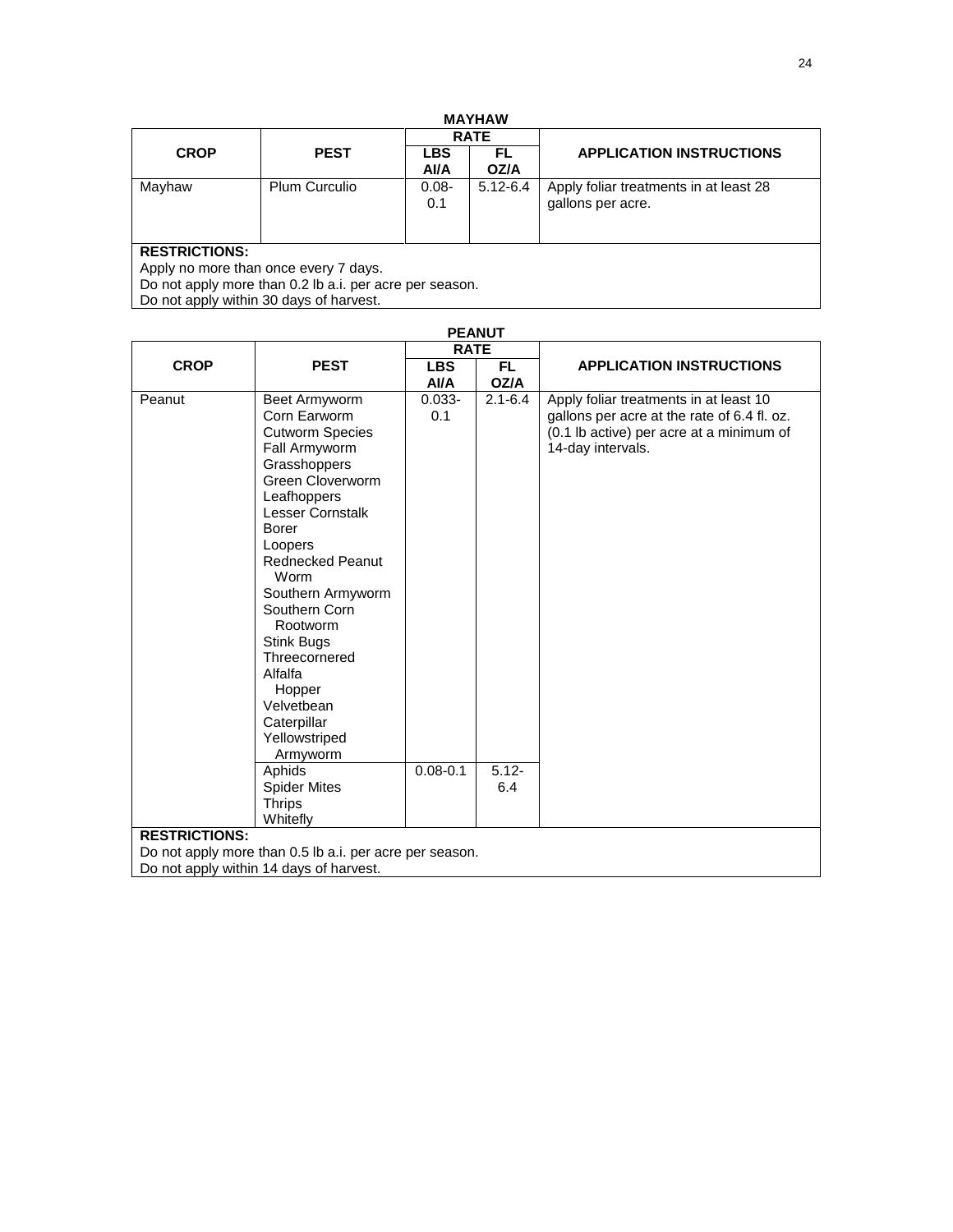| <b>PEARS</b>         |                                                                                                                                                                                                                      |                               |                           |                                                                                                                                                                                                                                                                                                                                         |  |  |
|----------------------|----------------------------------------------------------------------------------------------------------------------------------------------------------------------------------------------------------------------|-------------------------------|---------------------------|-----------------------------------------------------------------------------------------------------------------------------------------------------------------------------------------------------------------------------------------------------------------------------------------------------------------------------------------|--|--|
|                      |                                                                                                                                                                                                                      | <b>RATE</b>                   |                           |                                                                                                                                                                                                                                                                                                                                         |  |  |
| <b>CROP</b>          | <b>PEST</b>                                                                                                                                                                                                          | <b>LBS</b><br>AVA             | FL.<br>OZ/A               | <b>APPLICATION INSTRUCTIONS</b>                                                                                                                                                                                                                                                                                                         |  |  |
| Pears                | aphids<br>codling moth<br>cutworms<br>green fruitworm<br>leafhoppers<br>leafminers<br>leafrollers<br>lygus spp.<br>plant bugs<br>plum curculio<br>San Jose scale<br>(crawlers)<br>stink bugs<br>tarnished plant bugs | $0.04$ to<br>0.2              | 2.6 <sub>to</sub><br>12.8 | Application by ground: Apply as a<br>dilute (minimum of 200 gallons of finished<br>spray per acre) or concentrate (minimum<br>of 50 gallons of finished spray per acre)<br>spray in sufficient water to provide<br>thorough coverage.<br>Application by air: Apply the specified<br>rate in a minimum of 10 gallons per acre<br>by air. |  |  |
|                      | twospotted spider<br>mite<br>vellow mite                                                                                                                                                                             | $0.06$ to<br>0.2 <sub>0</sub> | 3.8 <sub>to</sub><br>12.8 |                                                                                                                                                                                                                                                                                                                                         |  |  |
|                      | European red mite                                                                                                                                                                                                    | $0.08$ to<br>0.2              | $5.12$ to<br>12.8         |                                                                                                                                                                                                                                                                                                                                         |  |  |
| <b>RESTRICTIONS:</b> |                                                                                                                                                                                                                      |                               |                           |                                                                                                                                                                                                                                                                                                                                         |  |  |

Do not apply more than 0.5 lb. a.i. per acre per season with no more than 0.45 lb. a.i. per acre applied after petal fall.

Apply as necessary to maintain control using a minimum of 30 day spray interval. Apply up to 14 days prior to harvest.

Do not graze livestock in treated orchards or cut treated cover crops for feed.

| ROOT CROPS                            |                     |              |          |                                        |  |
|---------------------------------------|---------------------|--------------|----------|----------------------------------------|--|
|                                       |                     | <b>RATE</b>  |          |                                        |  |
| <b>CROP</b>                           | <b>PEST</b>         | <b>LBS</b>   | FL.      | <b>APPLICATION INSTRUCTIONS</b>        |  |
|                                       |                     | AI/A         | OZ/A     |                                        |  |
| Burdock, edible                       | Aphids              | $0.08 - 0.1$ | $5.12 -$ | Apply foliar treatments in at least 25 |  |
| Carrot                                | Beet Armyworm       |              | 6.4      | gallons per acre.                      |  |
| Celeriac                              | Celery Leaf Tier    |              |          |                                        |  |
| Chervil, turnip                       | Corn Earworm        |              |          |                                        |  |
| rooted                                | Cross-Striped       |              |          |                                        |  |
| Chicory                               | Cabbageworm         |              |          |                                        |  |
| Ginseng                               | Cutworms            |              |          |                                        |  |
| Horseradish                           | Diamondback Moth    |              |          |                                        |  |
| Parsley, turnip                       | European Corn Borer |              |          |                                        |  |
| rooted                                | Fall Armyworm       |              |          |                                        |  |
| Parsnip                               | Fire Ants           |              |          |                                        |  |
| Radish                                | Flea Beetles        |              |          |                                        |  |
| Radish, oriental                      | Green Cloverworm    |              |          |                                        |  |
| Rutabaga                              | <b>Hornworms</b>    |              |          |                                        |  |
| Salsify                               | Imported            |              |          |                                        |  |
| Salsify, black                        | Cabbageworm         |              |          |                                        |  |
| Salsify, Spanish                      | Loopers             |              |          |                                        |  |
| <b>Skirret</b>                        | Southern Armyworm   |              |          |                                        |  |
| Turnip                                | <b>Spider Mites</b> |              |          |                                        |  |
|                                       | Tobacco Budworm     |              |          |                                        |  |
|                                       | Velvetbean          |              |          |                                        |  |
|                                       | Caterpillar         |              |          |                                        |  |
|                                       | Whitefly            |              |          |                                        |  |
|                                       | Yellowstriped       |              |          |                                        |  |
|                                       | Armyworm            |              |          |                                        |  |
| <b>RESTRICTIONS:</b>                  |                     |              |          |                                        |  |
|                                       |                     |              |          |                                        |  |
| Apply no more than once every 7 days. |                     |              |          |                                        |  |

### **ROOT CROPS**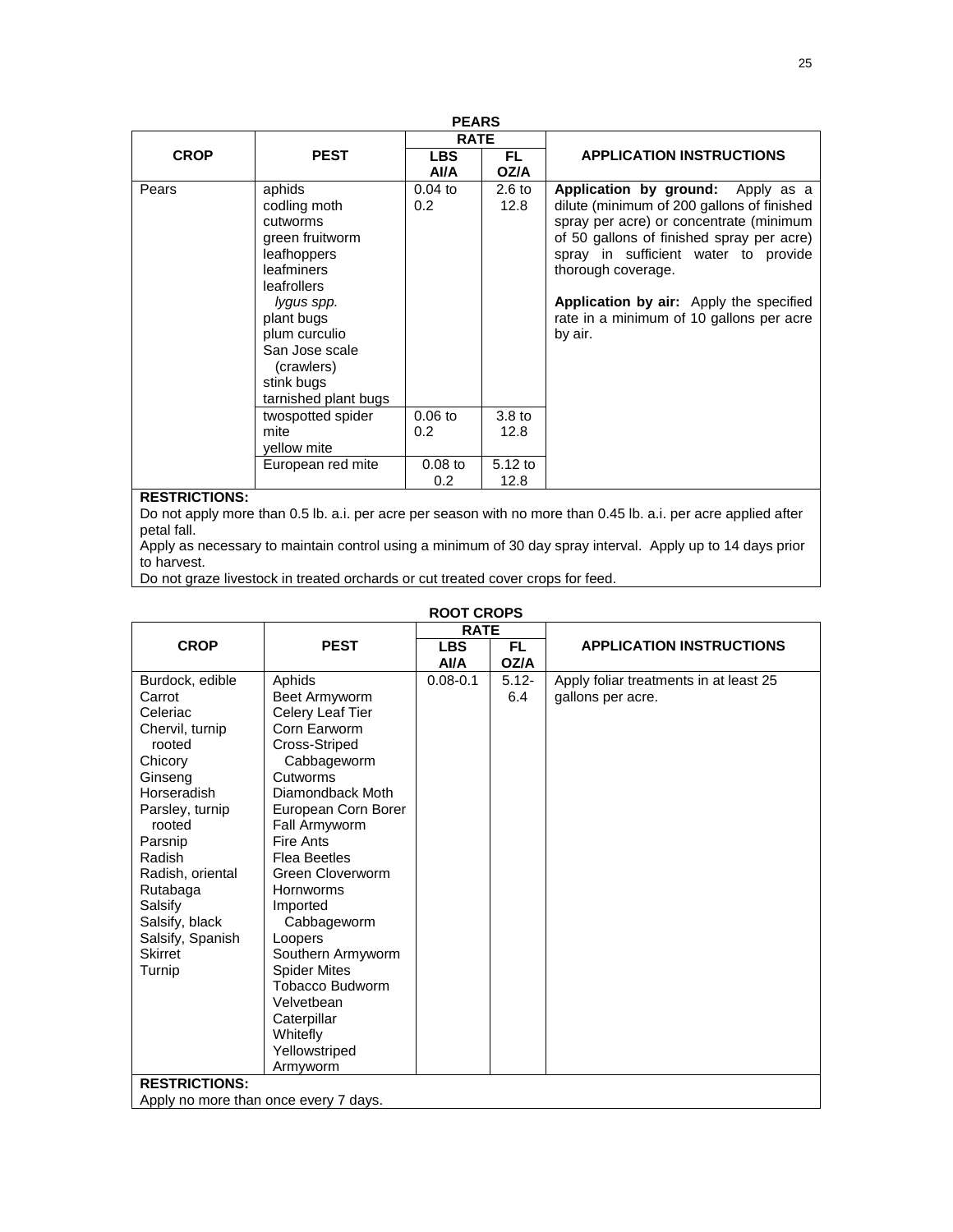| Do not apply more than 0.5 lb ai per acre per season.<br>Do not apply within 21 days of harvest.                                                                  |                                                                                                   |                    |                 |                                                             |  |
|-------------------------------------------------------------------------------------------------------------------------------------------------------------------|---------------------------------------------------------------------------------------------------|--------------------|-----------------|-------------------------------------------------------------|--|
|                                                                                                                                                                   |                                                                                                   | <b>RATE</b>        |                 |                                                             |  |
| <b>CROP</b>                                                                                                                                                       | <b>PEST</b>                                                                                       | <b>LBS</b><br>Al/A | FL.<br>OZ/A     | <b>APPLICATION INSTRUCTIONS</b>                             |  |
| Garden Beet                                                                                                                                                       | Aphids<br>Fire Ants<br>Flea Beetles<br>Lepidopterous<br>Larvae<br><b>Spider Mites</b><br>Whitefly | $0.08 - 0.1$       | $5.12 -$<br>6.4 | Apply foliar treatments in at least 25<br>gallons per acre. |  |
| <b>RESTRICTIONS:</b><br>Apply no more than once every 7 days.<br>Do not apply more than 0.4 lb a.i. per acre per season.<br>Do not apply within 1 day of harvest. |                                                                                                   |                    |                 |                                                             |  |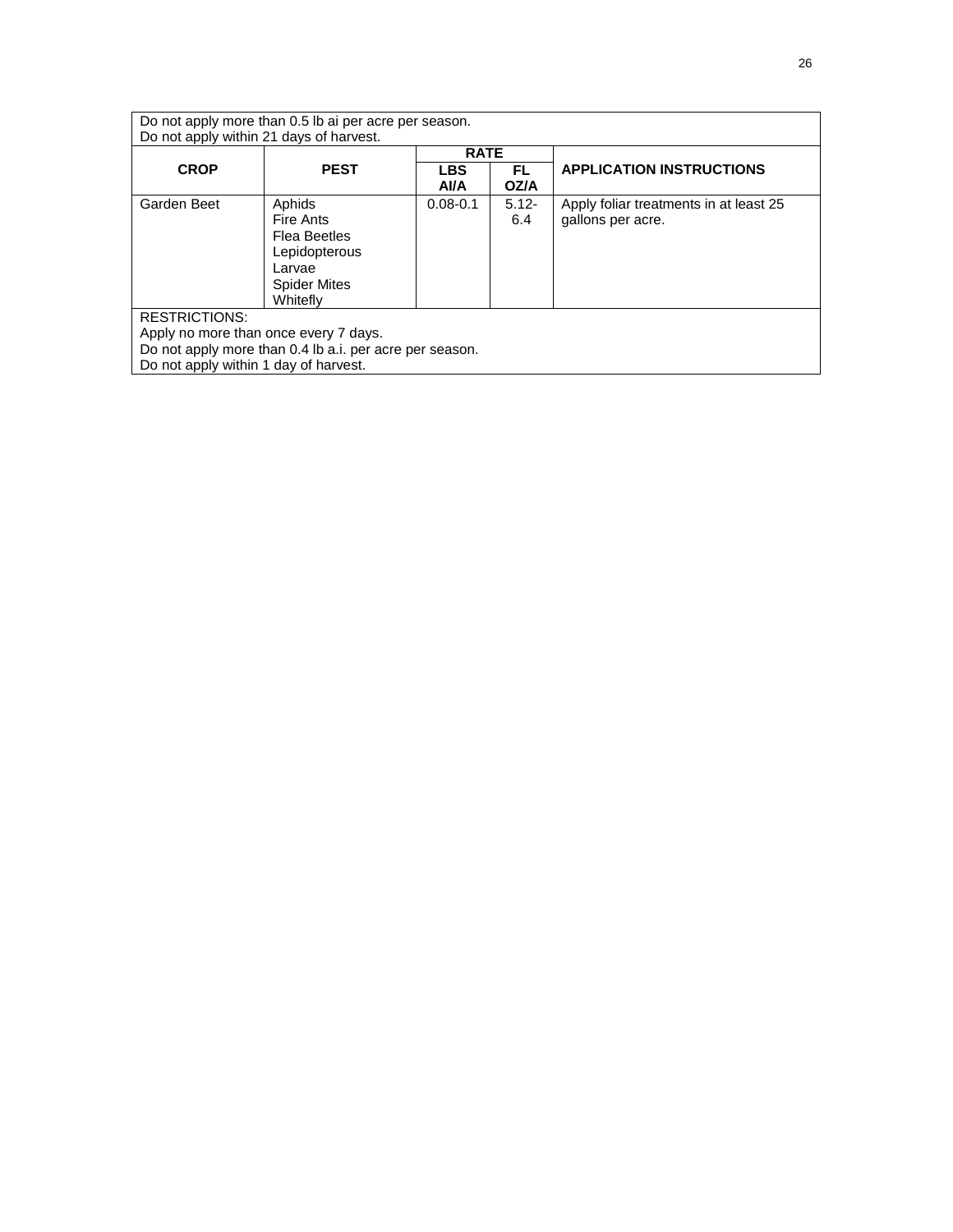| <b>SOYBEAN</b>       |                                                                                                                                                                                                                                                                                                                                                                                                                                                                                                                                                                                                                                                                                                                  |                                  |                                   |                                                                                                                                                                                                                                                                                            |  |
|----------------------|------------------------------------------------------------------------------------------------------------------------------------------------------------------------------------------------------------------------------------------------------------------------------------------------------------------------------------------------------------------------------------------------------------------------------------------------------------------------------------------------------------------------------------------------------------------------------------------------------------------------------------------------------------------------------------------------------------------|----------------------------------|-----------------------------------|--------------------------------------------------------------------------------------------------------------------------------------------------------------------------------------------------------------------------------------------------------------------------------------------|--|
| <b>RATE</b>          |                                                                                                                                                                                                                                                                                                                                                                                                                                                                                                                                                                                                                                                                                                                  |                                  |                                   |                                                                                                                                                                                                                                                                                            |  |
| <b>CROP</b>          | <b>PEST</b>                                                                                                                                                                                                                                                                                                                                                                                                                                                                                                                                                                                                                                                                                                      | <b>LBS</b>                       | FL.                               | <b>APPLICATION INSTRUCTIONS</b>                                                                                                                                                                                                                                                            |  |
|                      |                                                                                                                                                                                                                                                                                                                                                                                                                                                                                                                                                                                                                                                                                                                  | Al/A                             | OZ/A                              |                                                                                                                                                                                                                                                                                            |  |
| Soybean              | Alfalfa Caterpillar<br>Aphids<br>Aster Leafhopper<br>Bean Leaf Beetle<br>Beet Armyworm<br>Cloverworm<br>Corn Earworm<br>Corn Rootworm Adult<br><b>Cucumber Beetles</b><br>Cutworms<br>European Corn Borer<br>Fall Armyworm<br>Flea Beetle<br>Grasshoppers<br>Imported cabbageworm<br>Japanese beetle Adult<br>Leafhoppers<br>Leafminer<br>Loopers<br>Mexican Bean Beetle<br>Adult<br>Pea Leaf Weevil<br>Pea Weevil<br>Plant Bug<br>Saltmarsh caterpillar<br>Sap Beetle<br>Southern Armyworm<br>Stink Bugs<br><b>Tarnished Plant Bug</b><br><b>Thrips</b><br>Tobacco budworm<br>Webworms<br>Western Bean Cutworm<br>Whitefly<br>Yellowstriped<br>Armyworm<br>Lygus Species<br>Whitefly<br>Two Spotted Spider Mite | $0.033 -$<br>0.1<br>$0.08 - 0.1$ | $2.1 -$<br>6.4<br>$5.12 -$<br>6.4 | Apply foliar treatments in at least 10<br>gallons per acre at a rate up to 6.4 fl.<br>oz. (0.1 lb active) per acre with<br>ground equipment or in at least 2<br>gallons per acre at a rate up to 6.4 fl.<br>oz. (0.1 lb. active) per acre by aircraft<br>at a minimum of 30-day intervals. |  |
| <b>RESTRICTIONS:</b> |                                                                                                                                                                                                                                                                                                                                                                                                                                                                                                                                                                                                                                                                                                                  |                                  |                                   |                                                                                                                                                                                                                                                                                            |  |
|                      | Do not apply more than 0.3 lb a.i. per acre per season.                                                                                                                                                                                                                                                                                                                                                                                                                                                                                                                                                                                                                                                          |                                  |                                   |                                                                                                                                                                                                                                                                                            |  |
|                      | Do not apply within 18 days of harvest.                                                                                                                                                                                                                                                                                                                                                                                                                                                                                                                                                                                                                                                                          |                                  |                                   |                                                                                                                                                                                                                                                                                            |  |
|                      |                                                                                                                                                                                                                                                                                                                                                                                                                                                                                                                                                                                                                                                                                                                  |                                  |                                   |                                                                                                                                                                                                                                                                                            |  |

27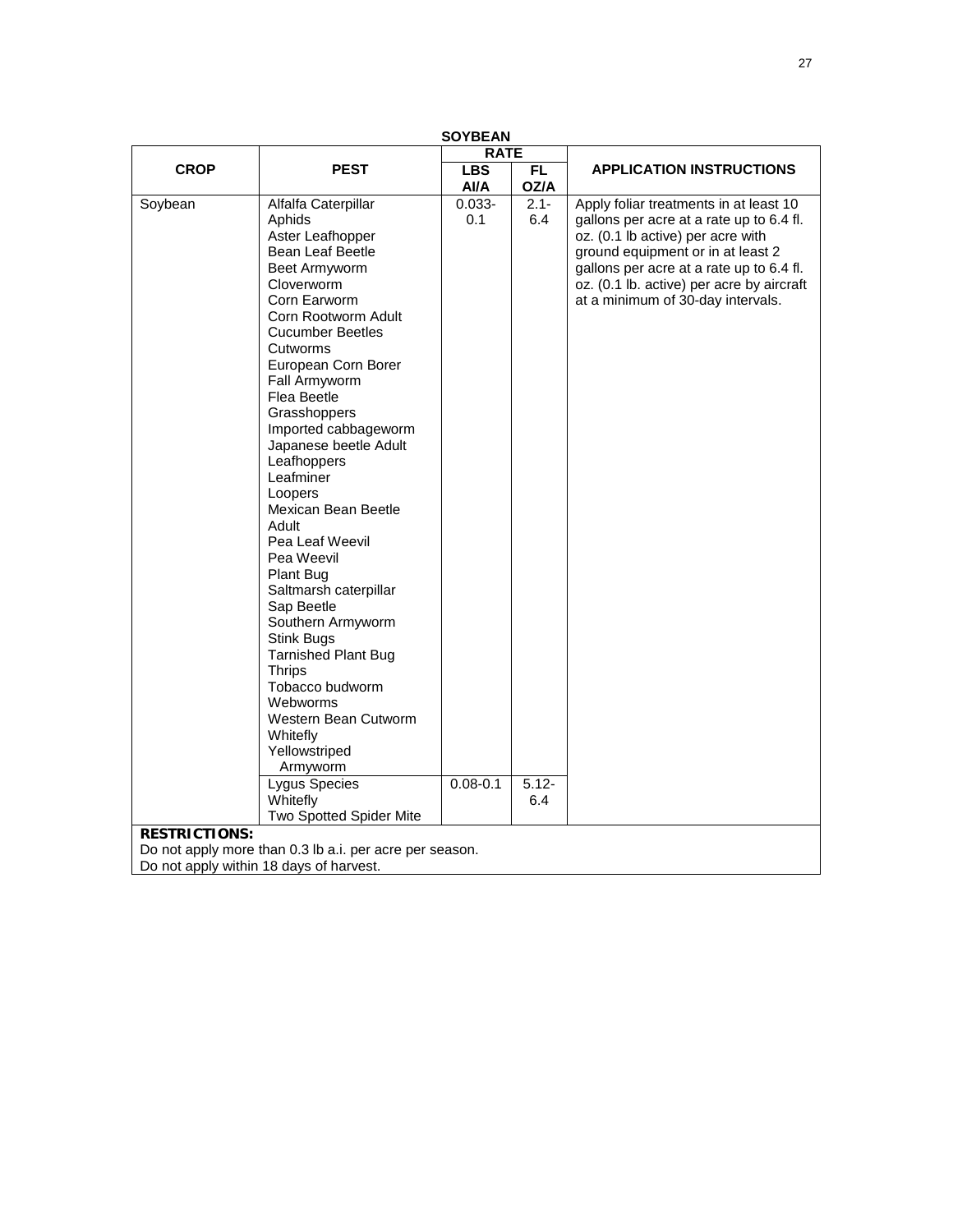| <b>SPINACH</b>       |                                                                                                                                                                                                                                    |                    |                   |                                                                                                                                                                                                                                                                                                                                                                                                                                                                                                                                                       |  |
|----------------------|------------------------------------------------------------------------------------------------------------------------------------------------------------------------------------------------------------------------------------|--------------------|-------------------|-------------------------------------------------------------------------------------------------------------------------------------------------------------------------------------------------------------------------------------------------------------------------------------------------------------------------------------------------------------------------------------------------------------------------------------------------------------------------------------------------------------------------------------------------------|--|
|                      |                                                                                                                                                                                                                                    | <b>RATE</b>        |                   |                                                                                                                                                                                                                                                                                                                                                                                                                                                                                                                                                       |  |
| <b>CROP</b>          | <b>PEST</b>                                                                                                                                                                                                                        | <b>LBS</b><br>Al/A | <b>FL</b><br>OZ/A | <b>APPLICATION INSTRUCTIONS</b>                                                                                                                                                                                                                                                                                                                                                                                                                                                                                                                       |  |
| Spinach              | armyworms<br>Colorado potato<br>beetle<br>corn earworm<br>cucumber beetles<br>cutworms<br>European corn borer<br>flea beetles<br>leafminers<br>loopers<br>pepper weevil<br>tomato pinworm<br>tomato hornworm<br>thrips<br>whitefly | $0.033$ to<br>0.1  | $2.1$ to<br>6.4   | For control of whiteflies apply foliar<br>treatments of Tundra by ground or air at<br>rates of up to 0.4 pt. (0.1 lb. a.i.) per acre<br>at minimum 7-day intervals up to a<br>maximum of 4 applications.<br>For control of fire ants apply Tundra EC to<br>the soil (at planting) or as a foliar<br>treatment by ground or air at rates of up to<br>0.4 pt. (0.1 lb. active) per acre at minimum<br>7-day intervals up to a maximum of 4<br>applications.<br>Apply the specified dosage in 5-50 gallons<br>of finished spray per acre by air or 10-50 |  |
|                      | broad mite<br>Banks grass mite<br>carmine mite<br>fire ants<br>Lygus spp.<br>twospotted spider<br>mite<br>Pacific spider mite                                                                                                      | $0.08$ to<br>0.1   | 5.12<br>to $6.4$  | gallons of finished spray per acre by<br>ground.                                                                                                                                                                                                                                                                                                                                                                                                                                                                                                      |  |
| <b>RESTRICTIONS:</b> |                                                                                                                                                                                                                                    |                    |                   |                                                                                                                                                                                                                                                                                                                                                                                                                                                                                                                                                       |  |
|                      | Do not make applications less than 7 days apart.                                                                                                                                                                                   |                    |                   |                                                                                                                                                                                                                                                                                                                                                                                                                                                                                                                                                       |  |
|                      | Do not apply more than 0.4 lb. a.i. per acre per season.<br>Do not apply within 40 days of harvest.                                                                                                                                |                    |                   |                                                                                                                                                                                                                                                                                                                                                                                                                                                                                                                                                       |  |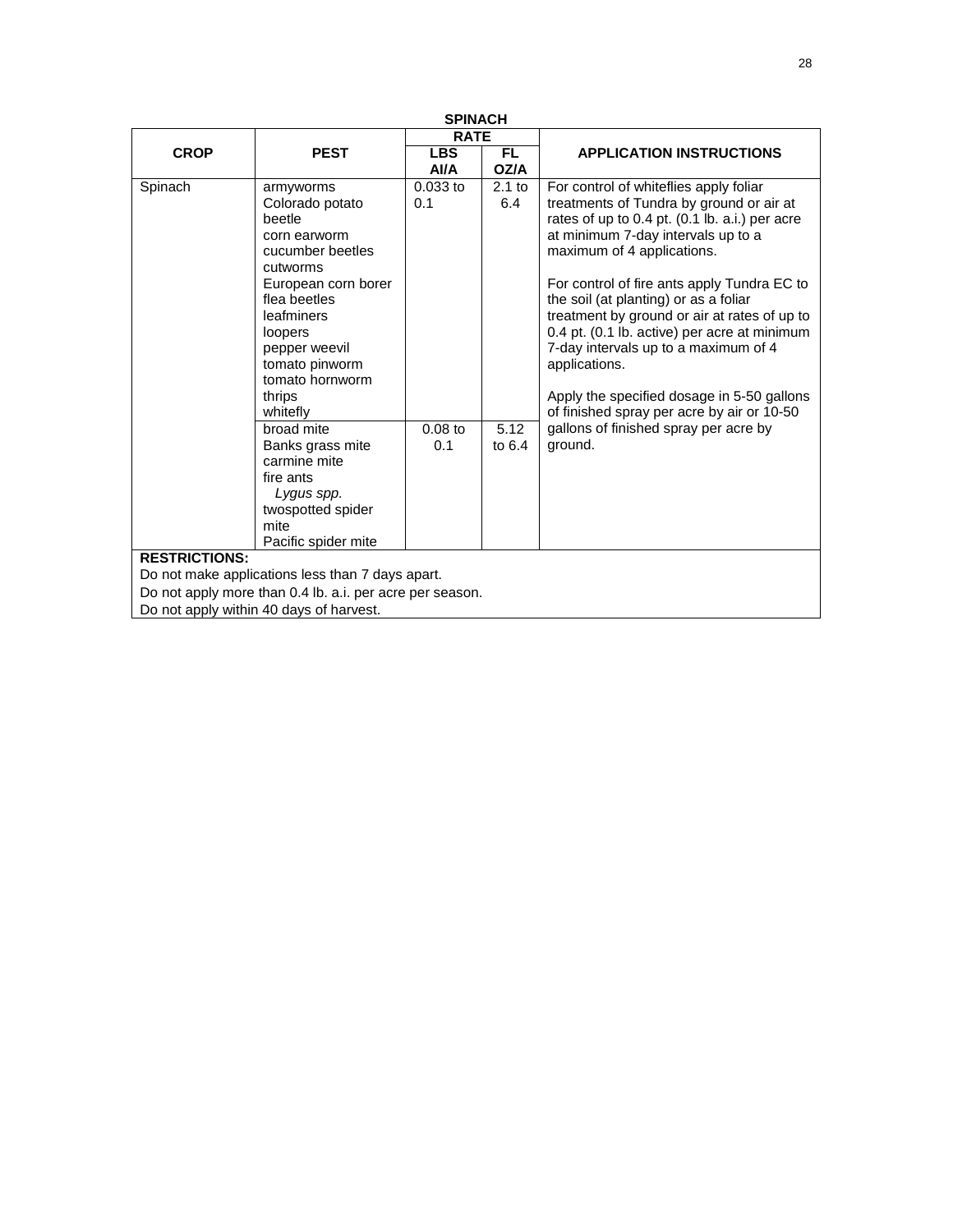|                              |                     | <b>RATE</b> |           |                                        |
|------------------------------|---------------------|-------------|-----------|----------------------------------------|
| <b>CROP</b>                  | <b>PEST</b>         | <b>LBS</b>  | <b>FL</b> |                                        |
|                              |                     | Al/A        | OZ/A      | <b>APPLICATION INSTRUCTIONS</b>        |
| peas (Pisum spp.):           | flea beetle         | 0.025 to    | $1.6$ to  | Apply in a minimum of 2 gallons of     |
| dwarf pea                    | grasshoppers        | 0.1         | 6.4       | finished spray per acre by air or in a |
| edible-pod                   | aster leafhopper    |             |           | minimum of 10 gallons per acre with    |
| English pea                  | leafhoppers         |             |           | ground equipment. When applying        |
| garden pea                   |                     |             |           | by air, 1-2 quarts of emulsified oil   |
| green pea                    | alfalfa caterpillar | $0.033$ to  | $2.1$ to  | may be substituted for 1-2 quarts of   |
| snow pea                     | aphids              | 0.1         | 6.4       | water in the finished spray.           |
| sugar snap                   | bean leaf beetle    |             |           | Thorough coverage is essential to      |
| pigeon pea                   | beet armyworm       |             |           | achieve control.                       |
| beans (Phaseolus spp.)       | cloverworm          |             |           |                                        |
| including:                   | corn earworm        |             |           |                                        |
| broadbean (succulent)        | corn rootworm       |             |           |                                        |
| lima bean (green)            | (adult)             |             |           |                                        |
| runner bean                  | cucumber beetles    |             |           |                                        |
| snap bean                    | cutworms            |             |           |                                        |
| wax bean                     | European corn borer |             |           |                                        |
| bean (Vigna spp.) including: | fall armyworm       |             |           |                                        |
| asparagus bean               | Japanese beetle     |             |           |                                        |
| blackeyed pea                | (adult)             |             |           |                                        |
| Chinese longbean             | loopers             |             |           |                                        |
| cowpeas                      | pea leaf weevil     |             |           |                                        |
| moth bean                    | pea weevil          |             |           |                                        |
| southern pea                 | plant bug           |             |           |                                        |
| yardlong bean                | sap beetle          |             |           |                                        |
| jackbean                     | southern armyworm   |             |           |                                        |
| soybean (immature seed)      | stink bugs          |             |           |                                        |
| sword bean                   | tarnished plant bug |             |           |                                        |
|                              | thrips              |             |           |                                        |
|                              | webworms            |             |           |                                        |
|                              | western bean        |             |           |                                        |
|                              | cutworm             |             |           |                                        |
|                              | yellowstriped       |             |           |                                        |
|                              | armyworm            |             |           |                                        |
|                              | whitefly            |             |           |                                        |
|                              | Banks grass mite    | $0.08$ to   | 5.12 to   |                                        |
|                              | carmine mite        | 0.1         | 6.4       |                                        |
|                              | lygus spp.          |             |           |                                        |
|                              | twospotted spider   |             |           |                                        |
|                              | mite                |             |           |                                        |
|                              |                     |             |           |                                        |
|                              |                     |             |           |                                        |
|                              |                     |             |           |                                        |
|                              |                     |             |           |                                        |
| <b>RESTRICTIONS:</b>         |                     |             |           |                                        |

**SUCCULENT PEAS AND BEANS**

Do not apply more than 0.2 lb. a.i. (12.8 ounces formulated product) per acre per season. Do not apply within 3 days of harvest.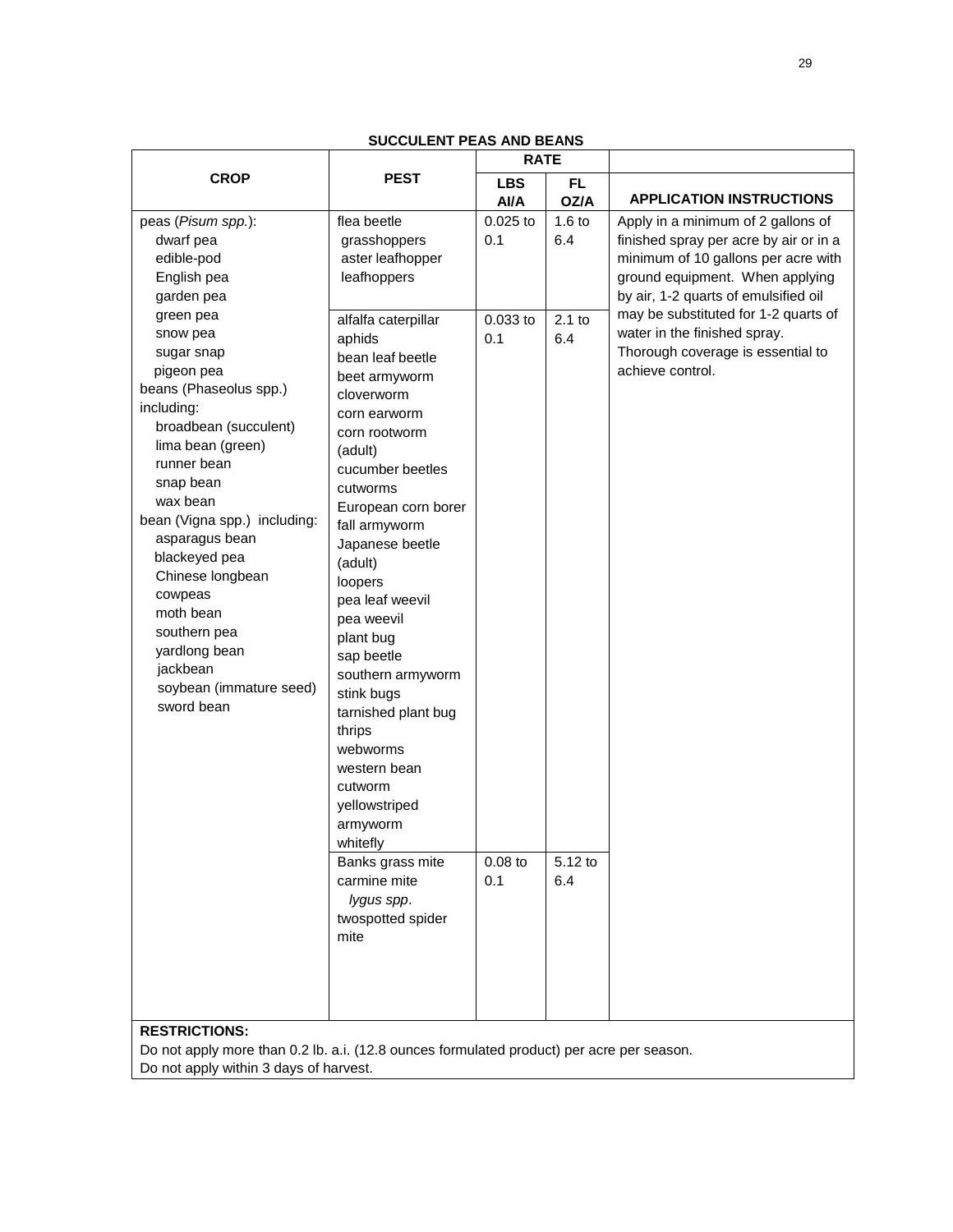| <b>OKRA</b>          |                                                                                                                                                                                                          |                   |                 |                                                                                                                                                                                                                               |  |
|----------------------|----------------------------------------------------------------------------------------------------------------------------------------------------------------------------------------------------------|-------------------|-----------------|-------------------------------------------------------------------------------------------------------------------------------------------------------------------------------------------------------------------------------|--|
|                      | <b>RATE</b>                                                                                                                                                                                              |                   |                 |                                                                                                                                                                                                                               |  |
| <b>CROP</b>          | <b>PEST</b>                                                                                                                                                                                              | <b>LBS</b>        | FL.             | <b>APPLICATION INSTRUCTIONS</b>                                                                                                                                                                                               |  |
|                      |                                                                                                                                                                                                          | AVA               | <b>OZ/A</b>     |                                                                                                                                                                                                                               |  |
| Okra                 | Armyworm<br>Corn earworm<br>Cucumber beetles<br>Cutworms<br>European corn borer<br>Flea beetles<br>Leafminers<br>Loopers<br><b>Thrips</b><br>Whitefly<br>Aphids<br>Japanese beetle (adult)<br>Stink bugs | $0.033$ to<br>0.1 | $2.1$ to<br>6.4 | Apply using sufficient water to obtain<br>uniform coverage. Apply as needed.<br>Apply with ground equipment using a<br>minimum of 10 gallons of finished spray<br>per acre of a minimum of 2 gallons per<br>acre by aircraft. |  |
|                      | Lygus spp.<br><b>Broad Mite</b>                                                                                                                                                                          | $0.08$ to         | 5.12            |                                                                                                                                                                                                                               |  |
|                      | Carmine mite<br>Two spotted spider mite                                                                                                                                                                  | 0.1               | to $6.4$        |                                                                                                                                                                                                                               |  |
| <b>RESTRICTIONS:</b> |                                                                                                                                                                                                          |                   |                 |                                                                                                                                                                                                                               |  |
|                      | Do not make applications less than 7 days apart.                                                                                                                                                         |                   |                 |                                                                                                                                                                                                                               |  |

Do not apply more than 0.2 pound active ingredient per acre per season.

Do not apply within 7 days of harvest.

| <b>CILANTRO, CORIANDER</b> |                                                                    |             |      |                                        |  |  |  |
|----------------------------|--------------------------------------------------------------------|-------------|------|----------------------------------------|--|--|--|
|                            |                                                                    | <b>RATE</b> |      |                                        |  |  |  |
| <b>CROP</b>                | <b>PEST</b>                                                        |             |      | <b>APPLICATION INSTRUCTIONS</b>        |  |  |  |
| Cilantro, Coriander        | Spotted cucumber                                                   | <b>LBS</b>  | FL.  | Apply using sufficient water to obtain |  |  |  |
|                            | beetle                                                             | Al/A        | OZ/A | uniform coverage. Apply as needed.     |  |  |  |
|                            | Beet armyworm                                                      | $0.033$ to  | 2.1  | Apply with ground equipment using a    |  |  |  |
|                            | Cabbage looper                                                     | 0.1         | to   | minimum 10 gallons of finished spray   |  |  |  |
|                            | Aphids                                                             |             | 6.4  | per acre or a minimum of 2 gallons per |  |  |  |
|                            | Whitefly                                                           |             |      | acre by aircraft.                      |  |  |  |
|                            | Flea beetle                                                        |             |      |                                        |  |  |  |
|                            | <b>Thrips</b>                                                      |             |      |                                        |  |  |  |
|                            | Leafminer                                                          |             |      |                                        |  |  |  |
|                            | Cutworm                                                            |             |      |                                        |  |  |  |
|                            | Grasshoppers                                                       |             |      |                                        |  |  |  |
|                            | Saltmarsh caterpillar                                              |             |      |                                        |  |  |  |
|                            | Two spotted spider mite                                            | $0.08$ to   | 5.12 |                                        |  |  |  |
|                            |                                                                    | 0.1         | to   |                                        |  |  |  |
| 6.4                        |                                                                    |             |      |                                        |  |  |  |
| <b>RESTRICTIONS:</b>       |                                                                    |             |      |                                        |  |  |  |
|                            | Do not make applications less than 7 days apart.                   |             |      |                                        |  |  |  |
|                            | Do not apply more than 0.5 lb a.i. ingredient per acre per season. |             |      |                                        |  |  |  |

Do not apply within 3 days of harvest.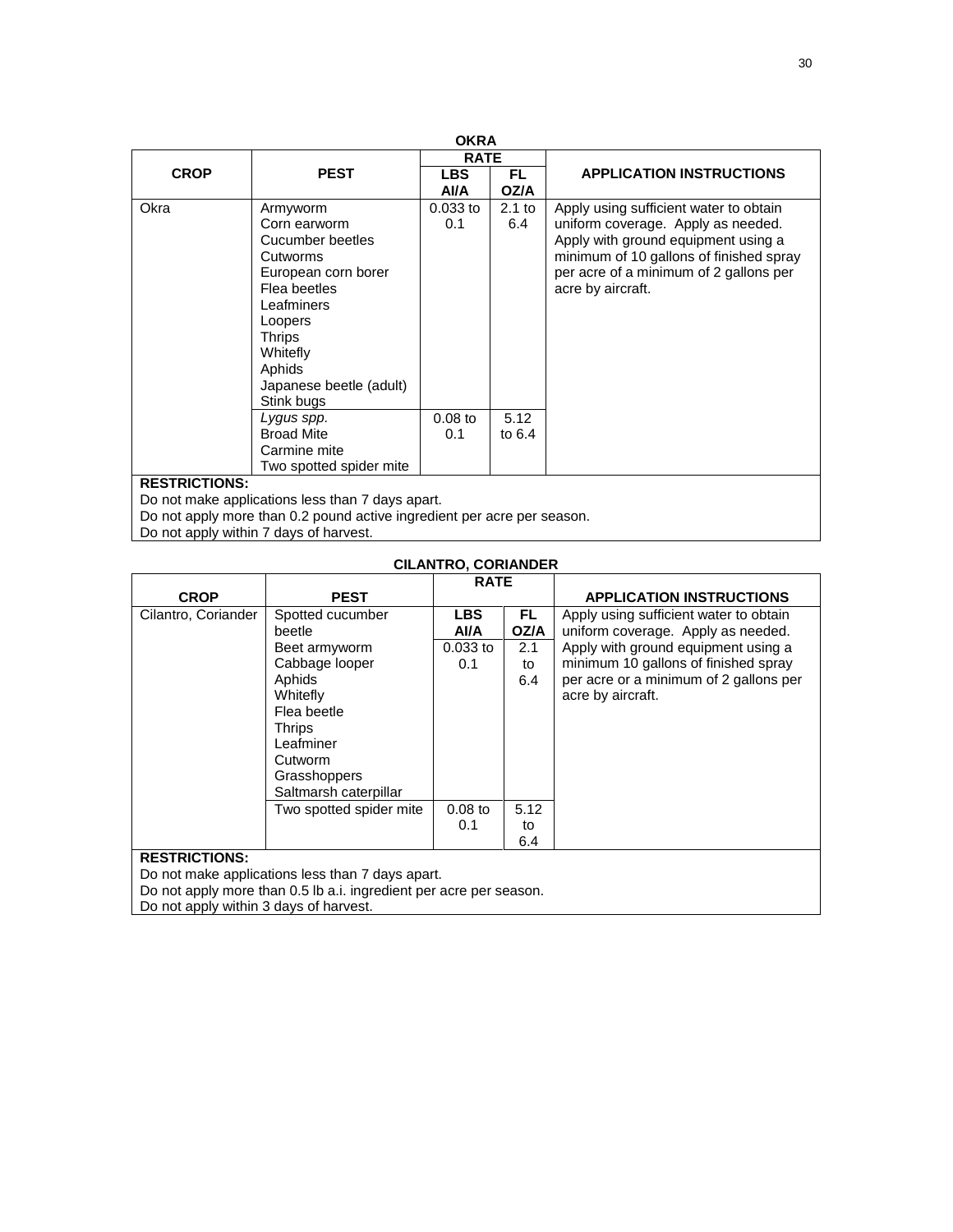|                                                                                                                                                                                                                                                                 | <b>RATE</b>                                                                                                                                                                                                                                                                                                                                                                                                                                                                                                                                                                                                           |                                   |                                     |                                                                                                                                                                                                                                                                                                                                |
|-----------------------------------------------------------------------------------------------------------------------------------------------------------------------------------------------------------------------------------------------------------------|-----------------------------------------------------------------------------------------------------------------------------------------------------------------------------------------------------------------------------------------------------------------------------------------------------------------------------------------------------------------------------------------------------------------------------------------------------------------------------------------------------------------------------------------------------------------------------------------------------------------------|-----------------------------------|-------------------------------------|--------------------------------------------------------------------------------------------------------------------------------------------------------------------------------------------------------------------------------------------------------------------------------------------------------------------------------|
| <b>CROP</b>                                                                                                                                                                                                                                                     | <b>PEST</b>                                                                                                                                                                                                                                                                                                                                                                                                                                                                                                                                                                                                           | <b>LBS</b><br>Al/A                | FL.<br>OZ/A                         | <b>APPLICATION INSTRUCTIONS</b>                                                                                                                                                                                                                                                                                                |
| Dried cultivars of:<br>Bean (Lupins)<br>Bean (phaseolus)<br>Field bean<br>Kidney bean<br>Lima bean(dry)<br>Navy bean<br>Pinto bean<br>Tepary bean<br>Bean (vigna)<br>Adzuki bean<br>Blackeyed pea<br>Catjang<br>Cowpea<br>Crowder pea<br>Moth bean<br>Mung bean | Flea beetle<br>Grasshopper<br>Aster leafhopper<br>leafhoppers                                                                                                                                                                                                                                                                                                                                                                                                                                                                                                                                                         | 0.025<br>to 0.1                   | 1.6 to<br>6.4                       | Apply in a minimum of 2 gallons of<br>finished spray per acre by air or in a<br>minimum of 10 gallons per acre with<br>ground equipment.<br>When applying by air, 1-2 quarts of<br>emulsified oil may be substituted for 1-2<br>quarts of water in the finished spray.<br>Through coverage is essential to achieve<br>control. |
| Rice bean<br>Southern pea<br>Urd bean<br>Broad bean (dry)<br>Chickpea<br>Guar<br>Lablab bean<br>Lentil<br>Pea (Piscum)<br>Field pea<br>Pigeon pea                                                                                                               | Aphids<br>Beet armyworm<br>Fall armyworm<br>Southern<br>armyworm<br>Yellowstriped<br>Armyworm<br>Bean leaf beetle<br>Cucumber beetles<br>Japanese beetle<br>Adult sap beetle<br>Plant bug<br>Stink bugs<br>Tarnished plant<br>bug<br>Alfalfa caterpillar<br>Cloverworm<br>European corn<br>borer<br>Cutworms<br>Western bean<br>cutworm<br>Corn earworm<br>loopers<br>Corn rootworm<br>Adult thrips<br>Webworms<br>Pea weevil<br>Pea leaf weevil<br>Whitefly<br>Imported cabbage-<br>worm<br>Saltmarsh<br>caterpillar<br>Tobacco budworm<br>Leafminer<br>Banks grass Mite<br>Twospotted spider<br>mite<br>Spider mite | 0.033<br>to 0.1<br>0.08<br>to 0.1 | $2.1$ to<br>6.4<br>5.12<br>to $6.4$ |                                                                                                                                                                                                                                                                                                                                |

### **DRIED BEANS AND PEAS**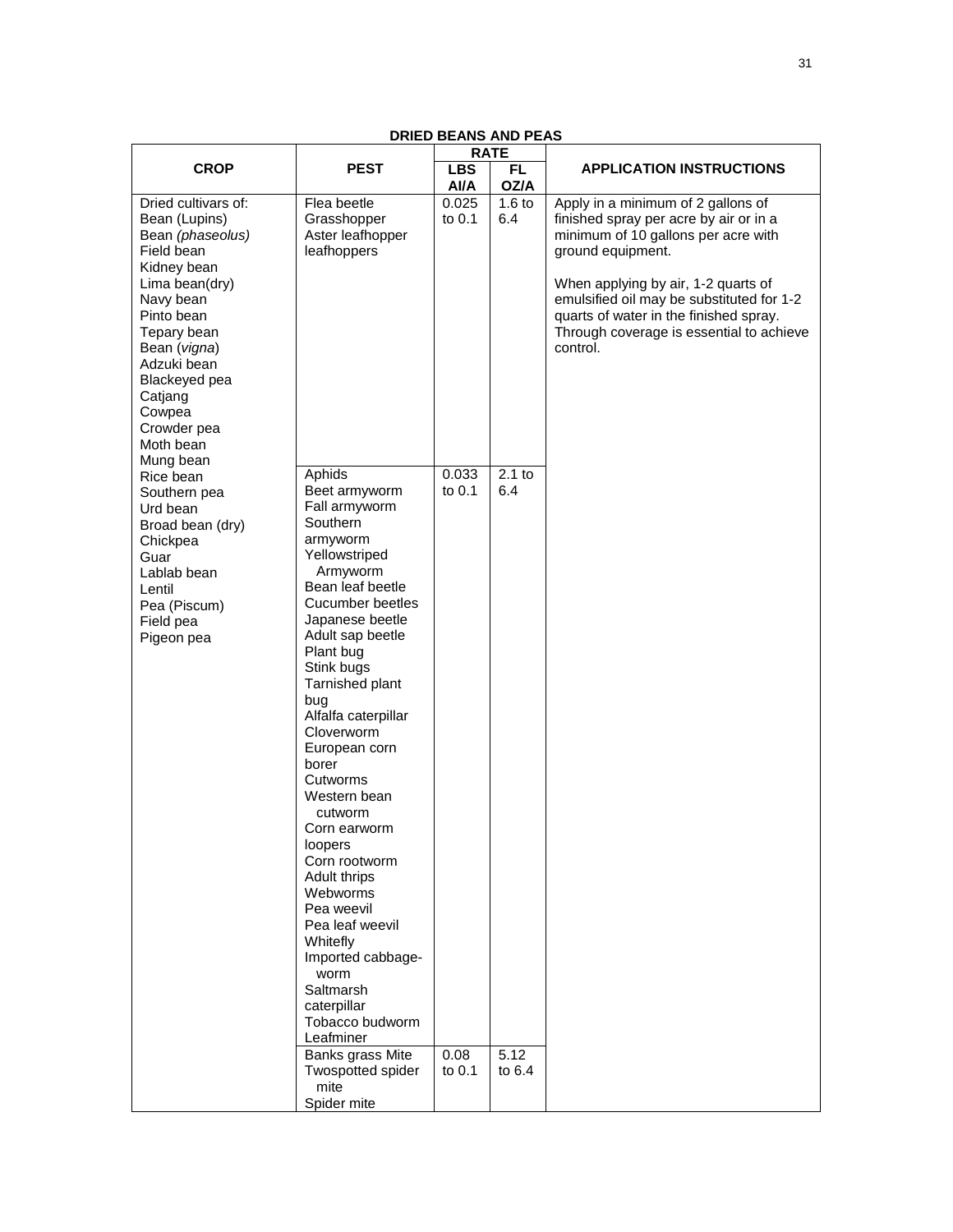| . | чњ<br>mn |  |  |
|---|----------|--|--|
|   |          |  |  |

Do not apply more than 0.2 lb. a.i. (12.8 ounces formulated) to peas, or 0.3 lb a.i. (19.2 ounces formulated) to beans per acre per season.

Do not apply within 14 days of harvest.

Do not make applications less than 7 days apart.

|                                                                                                                                                                                             |                                                                                                                                                                                                                                                                                                                                        | <b>LEAFY BRASSICAS</b> |                              |                                                                                                                                                                                                                                                                                                                                 |
|---------------------------------------------------------------------------------------------------------------------------------------------------------------------------------------------|----------------------------------------------------------------------------------------------------------------------------------------------------------------------------------------------------------------------------------------------------------------------------------------------------------------------------------------|------------------------|------------------------------|---------------------------------------------------------------------------------------------------------------------------------------------------------------------------------------------------------------------------------------------------------------------------------------------------------------------------------|
| <b>CROP</b>                                                                                                                                                                                 | <b>PEST</b>                                                                                                                                                                                                                                                                                                                            | <b>RATE</b>            |                              |                                                                                                                                                                                                                                                                                                                                 |
|                                                                                                                                                                                             |                                                                                                                                                                                                                                                                                                                                        | <b>LBS</b><br>AVA      | FL.<br>OZ/A                  | <b>APPLICATION INSTRUCTIONS</b>                                                                                                                                                                                                                                                                                                 |
| Broccoli raab<br>Bok choy<br>Collards<br>Kale<br>Mizuna<br>Mustard greens<br>Mustard spinach<br>Rape greens                                                                                 | Cutworms<br>Corn earworm<br>Tobacco budworm<br>Saltmarsh caterpillar<br>Leafhoppers<br>Flea beetles<br>Imported cabbage-<br>worm<br>Cucumber beetles<br>Aphids<br>Whitefly<br>Armyworms<br>Loopers<br>Stink bugs<br>Crickets<br>Ground beetles<br><b>Thrips</b><br>Wireworm (adults)<br>Diamondback moth<br>Japanese beetle<br>(adult) | 0.033<br>to 0.1        | $2.1$ to<br>6.4<br>$5.12$ to | Apply in a minimum of 2 gallons of<br>finished spray per acre by air or in a<br>minimum of 10 gallons per acre with<br>ground equipment. When applying<br>by air, 1-2 quarts of emulsified oil<br>may be substituted for 1-2 quarts of<br>water in the finished spray.<br>Thorough coverage is essential to<br>achieve control. |
|                                                                                                                                                                                             | Banks grass mite<br>Twospotted spider<br>mite<br>Carmine mite<br>Pacific spider mite<br>Lygus spp.                                                                                                                                                                                                                                     | $0.08$ to<br>0.1       | 6.4                          |                                                                                                                                                                                                                                                                                                                                 |
| <b>RESTRICTIONS:</b><br>Do not apply more than 0.4 lb. active ingredient per acre per season.<br>Do not make applications less than 7 days apart.<br>Do not apply within 7 days of harvest. |                                                                                                                                                                                                                                                                                                                                        |                        |                              |                                                                                                                                                                                                                                                                                                                                 |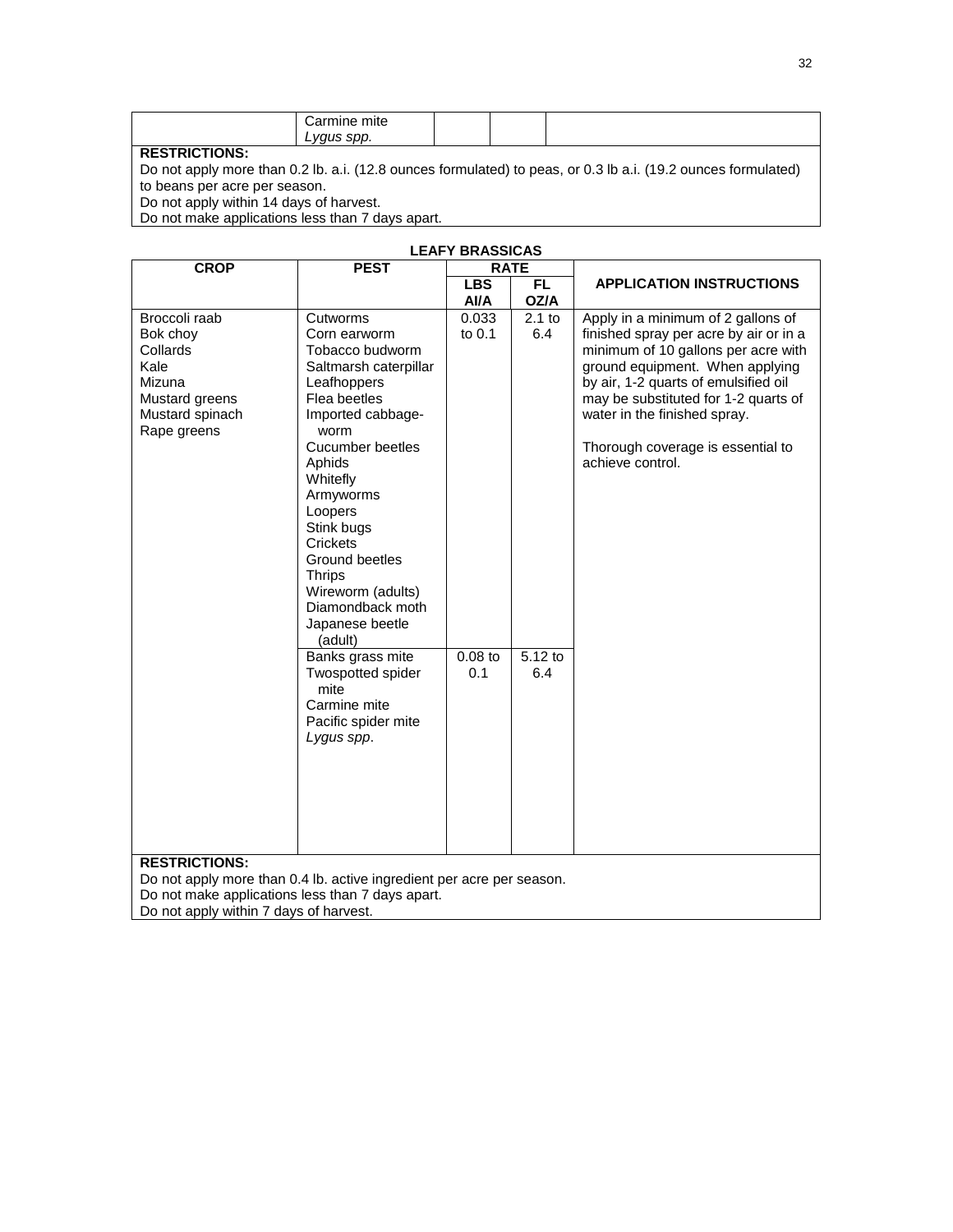| TOBACCO                                                    |                                                         |                 |           |                                                                           |  |
|------------------------------------------------------------|---------------------------------------------------------|-----------------|-----------|---------------------------------------------------------------------------|--|
|                                                            |                                                         | <b>RATE</b>     |           |                                                                           |  |
| <b>CROP</b>                                                | <b>PEST</b>                                             | <b>LBS AI/A</b> | <b>FL</b> | <b>APPLICATION INSTRUCTIONS</b>                                           |  |
|                                                            |                                                         |                 | OZ/A      |                                                                           |  |
| Tobacco                                                    | Cutworms spp.                                           | $0.0625$ to     | 4 to      | Pre-transplant soil applications: Apply                                   |  |
|                                                            | Tobacco flea beetle                                     | 0.1             | 6.4       | $0.0625 - 0.1$ lb ai/A in a minimum of 10                                 |  |
|                                                            | (larvae)                                                |                 |           | gal/A to control soil pests. Use of                                       |  |
|                                                            | White grubs                                             |                 |           | suitable equipment to incorporate into                                    |  |
|                                                            | Wireworms                                               |                 |           | top 4 inches of soil is required to                                       |  |
|                                                            | Mole crickets                                           |                 |           | control below ground pests.                                               |  |
|                                                            | Armyworm spp.<br><b>Stalkborers</b>                     |                 |           |                                                                           |  |
|                                                            | Aphid spp.                                              | $0.04$ to       | $2.56$ to | At-transplant water treatment<br>application: Apply 0.0625- 0.1lb ai/A in |  |
|                                                            | Armyworm                                                | 0.1             | 6.4       | a water treatment application volume                                      |  |
|                                                            | Flea beetle (adults)                                    |                 |           | of 10-200 gal/A.                                                          |  |
|                                                            | Chinch bugs                                             |                 |           |                                                                           |  |
| Foliar applications: Apply 0.04-0.10 lb<br>Stink bugs      |                                                         |                 |           |                                                                           |  |
| ai/A per foliar application up to, and<br>Japanese beetles |                                                         |                 |           |                                                                           |  |
| including, layby in a minimum of 10<br>Grasshoppers        |                                                         |                 |           |                                                                           |  |
| gal/A.<br>Cutworm spp.                                     |                                                         |                 |           |                                                                           |  |
|                                                            | Tarnished plant bugs                                    |                 |           |                                                                           |  |
|                                                            | Green bugs                                              |                 |           | May be tank mixed with Command,                                           |  |
|                                                            | <b>Thrips</b>                                           |                 |           | Spartan and other herbicides approved                                     |  |
|                                                            | Whiteflies                                              |                 |           | for tobacco use.                                                          |  |
|                                                            | Spider mites                                            | 0.1             | 6.4       |                                                                           |  |
| Lygus spp.                                                 |                                                         |                 |           |                                                                           |  |
| <b>RESTRICTIONS:</b>                                       |                                                         |                 |           |                                                                           |  |
|                                                            | Do not make more than 2 foliar applications per season. |                 |           |                                                                           |  |
|                                                            | Do not apply more than 0.2 lb a.i. per acre per season. |                 |           |                                                                           |  |
| Do not apply later than layby.                             |                                                         |                 |           |                                                                           |  |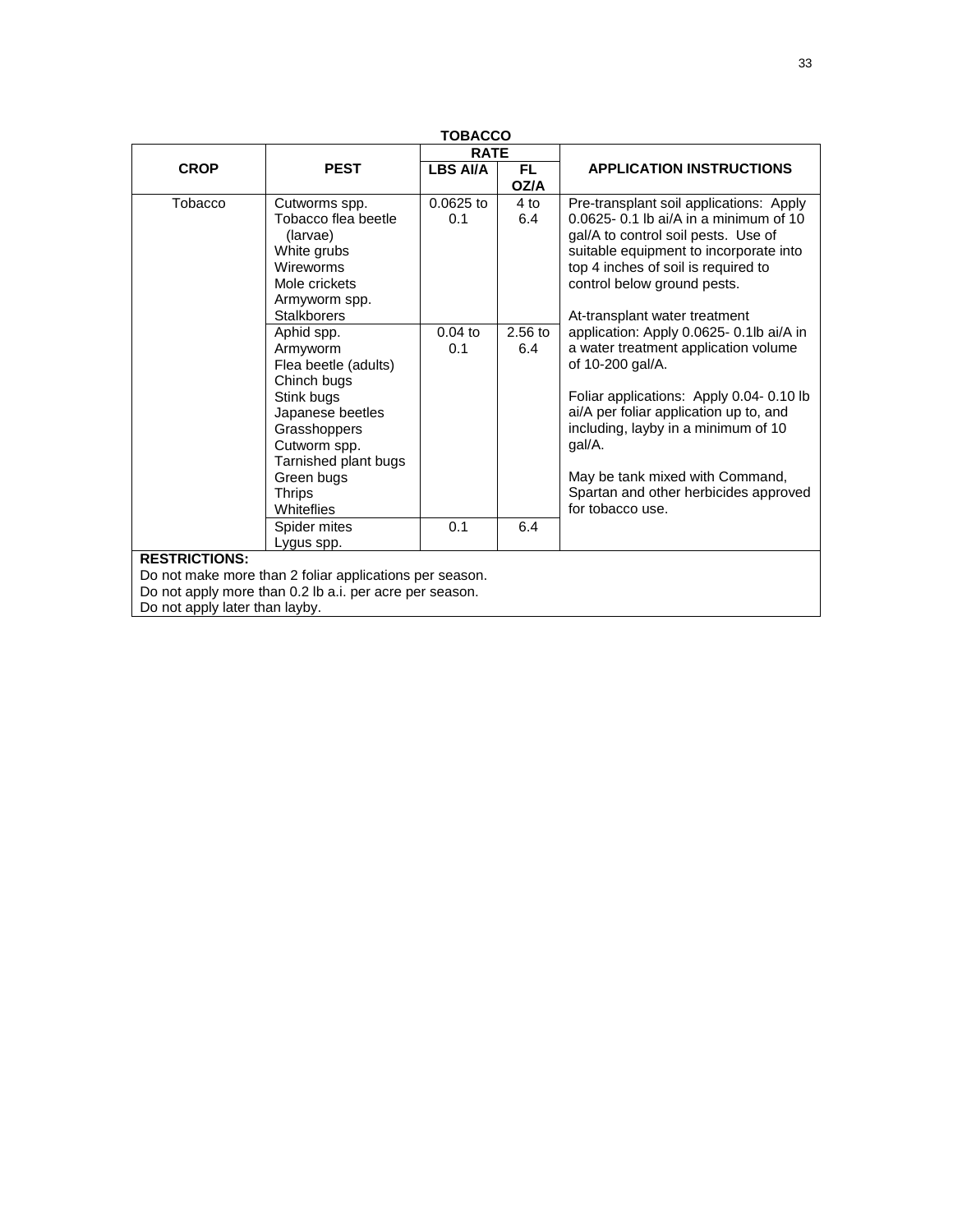| <b>CROP</b>                                                                          | <b>PEST</b>              |            | <b>RATE</b> |                                                                                         |  |
|--------------------------------------------------------------------------------------|--------------------------|------------|-------------|-----------------------------------------------------------------------------------------|--|
|                                                                                      |                          | <b>LBS</b> | FL.         | <b>APPLICATION INSTRUCTIONS</b>                                                         |  |
|                                                                                      |                          | AI/A       | OZ/A        |                                                                                         |  |
| Potato                                                                               | Corn wireworm            | 0.3        | 19.2        | Tundra may be applied as an in-furrow                                                   |  |
| Sweet potato                                                                         | Tobacco                  | (at-       | (at-        | planting time treatment for the control of                                              |  |
| Arracacha                                                                            | wireworm                 | plant)     | plant)      | wireworms, rootworms and white grubs.                                                   |  |
| Arrowroot                                                                            |                          |            |             | Apply Tundra at the rate of 0.3 pounds                                                  |  |
| Chinese artichoke                                                                    |                          |            |             | active per acre as an in-furrow spray or                                                |  |
| Jerusalem artichoke<br>Edible canna                                                  |                          |            |             | T-band spray at planning time.                                                          |  |
| Cassava (bitter and                                                                  | Southern potato          | $0.05 -$   | $3.2 -$     | Tundra may be applied as a lay-by<br>treatment for the control of wireworms,            |  |
| sweet)                                                                               | wireworm                 | 0.15       | 9.6         | rootworms and white grubs. Apply                                                        |  |
| Chayote (root)                                                                       | Japanese beetle          | (lay-by)   | (lay-by)    | Tundra to the drill area and cover with                                                 |  |
| Chufa                                                                                | grubs                    |            |             | soil utilizing cultivation equipment set to                                             |  |
| Dasheen (taro)                                                                       | June beetles             |            |             | throw soil to the drill area. Apply Tundra                                              |  |
| Ginger                                                                               |                          |            |             | as a banded spray over the row at a                                                     |  |
| Leren                                                                                |                          |            |             | rate of 0.05-0.15 lb. active per acre (3.2                                              |  |
| Tanier                                                                               | Sweet potato flea        | $0.033$ to | $2.1$ to    | to 9.6 ounces formulated) in 10 gallons                                                 |  |
| Turmeric                                                                             | beetle                   | 0.1        | 6.4         | per acre of spray.                                                                      |  |
| Yam bean                                                                             | Cucumber beetle          | (foliar)   | (foliar)    | Tundra may be applied as a foliar spray                                                 |  |
| True vam                                                                             | Sweet potato<br>weevil   |            |             | for the control of the adult life stages of<br>flea beetles, click beetles (wireworms), |  |
|                                                                                      | Banded cucumber          |            |             | cucumber beetles(rootworms), white                                                      |  |
|                                                                                      | beetle                   |            |             | fringed beetles and May/June beetles                                                    |  |
|                                                                                      | <b>Black flea beetle</b> |            |             | (white grubs).                                                                          |  |
|                                                                                      | White-fringed            |            |             | Apply Tundra at the rate of 0.1 lbs                                                     |  |
|                                                                                      | beetle                   |            |             | active per acre (6.4 ounces formulated)                                                 |  |
|                                                                                      | Sugarcane beetle         |            |             | in 10 gallons of spray by ground and 3                                                  |  |
|                                                                                      | Rootworms                |            |             | gallons of spray by air.                                                                |  |
| <b>RESTRICTIONS:</b>                                                                 |                          |            |             |                                                                                         |  |
| Do not make more than 2 foliar applications per season no sooner than 21 days apart. |                          |            |             |                                                                                         |  |
| Do not apply more than 0.5 lb a.i. per acre per season, including soil application.  |                          |            |             |                                                                                         |  |
| Do not apply within 21 days of harvest.                                              |                          |            |             |                                                                                         |  |

#### **TUBEROUS AND CORM VEGETABLES**

#### **WARRANTY DISCLAIMER**

The directions for use of this product must be followed carefully. TO THE EXTENT CONSISTENT WITH APPLICABLE LAW, (1) THE GOODS DELIVERED TO YOU ARE FURNISHED "AS IS" BY MANUFACTURER OR SELLER AND (2) MANUFACTURER AND SELLER MAKE NO WARRANTIES, GUARANTEES, OR REPRESENTATIONS OF ANY KIND TO BUYER OR USER, EITHER EXPRESS OR IMPLIED, OR BY USAGE OF TRADE, STATUTORY OR OTHERWISE, WITH REGARD TO THE PRODUCT SOLD, INCLUDING, BUT NOT LIMITED TO MERCHANTABILITY, FITNESS FOR A PARTICULAR PURPOSE, USE, OR ELIGIBILITY OF THE PRODUCT FOR ANY PARTICULAR TRADE USAGE. UNINTENDED CONSEQUENCES, INCLUDING BUT NOT LIMITED TO INEFFECTIVENESS, MAY RESULT BECAUSE OF SUCH FACTORS AS THE PRESENCE OR ABSENCE OF OTHER MATERIALS USED IN COMBINATION WITH THE GOODS, OR THE MANNER OF USE OR APPLICATION, INCLUDING WEATHER, ALL OF WHICH ARE BEYOND THE CONTROL OF MANUFACTURER OR SELLER AND ASSUMED BY BUYER OR USER. THIS WRITING CONTAINS ALL OF THE REPRESENTATIONS AND AGREEMENTS BETWEEN BUYER, MANUFACTURER AND SELLER, AND NO PERSON OR AGENT OF MANUFACTURER OR SELLER HAS ANY AUTHORITY TO MAKE ANY REPRESENTATION OR WARRANTY OR AGREEMENT RELATING IN ANY WAY TO THESE GOODS.